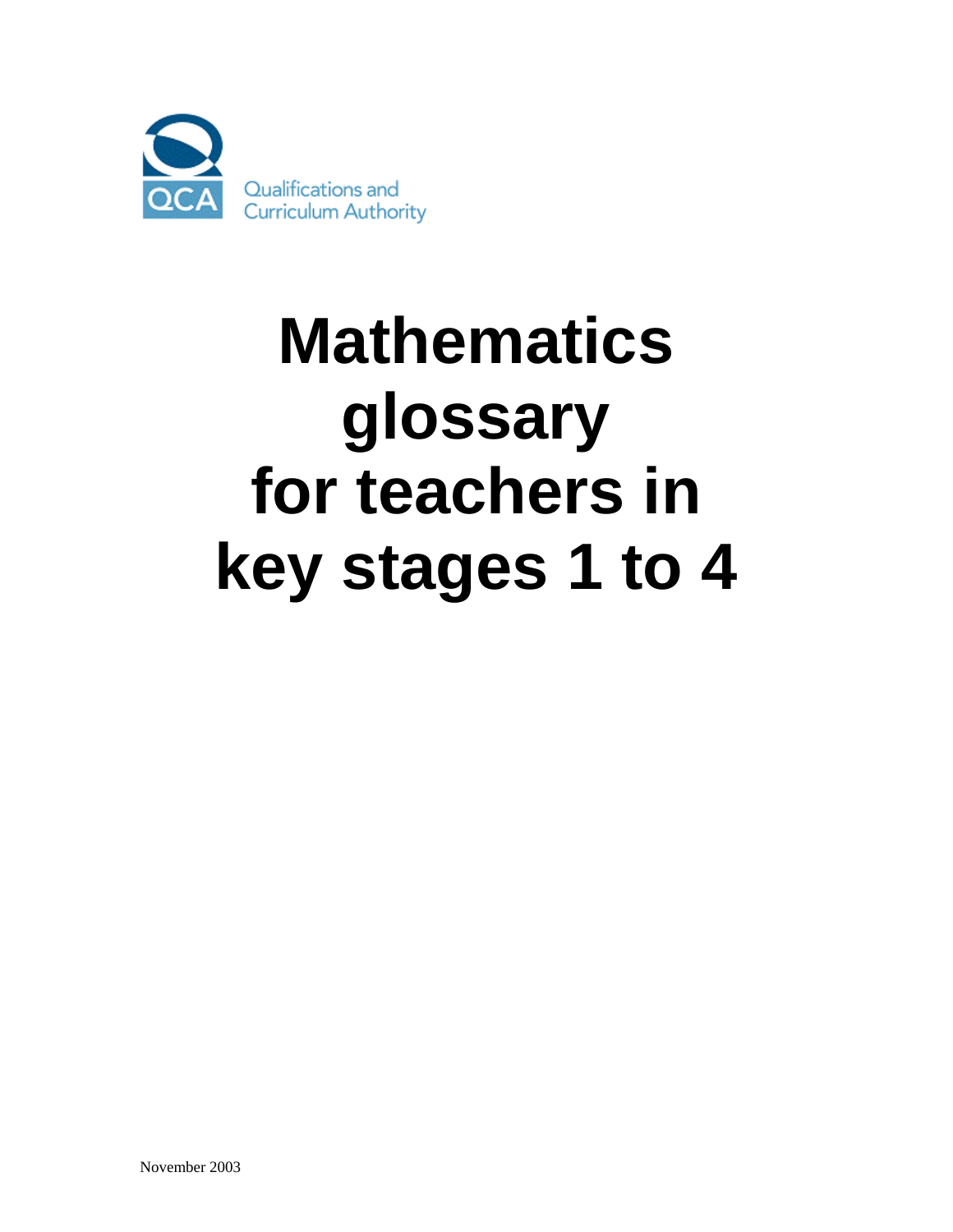## **A B C D E F G H I J K L M N O P Q R S T U V W X Y Z**

The glossary was first developed in response to requests from teachers and others during the national curriculum consultation in 1999. The explanations of mathematical terms refer to the terms as they are used in the programmes of study. Other terms that are explained are taken from supporting publications, including:

- 1 National Numeracy Strategy **Framework for teaching mathematics from Reception to Year 6**  DfEE, 1999
- 2 National Numeracy Strategy, **Mathematical vocabulary** BEAM for DfEE, 1999
- 3 Qualifications and Curriculum Authority / National Numeracy Strategy, **Standards in mathematics: exemplification of key learning objectives from reception to year 6**  QCA 1999
- 4 Qualifications and Curriculum Authority / National Numeracy Strategy, **Teaching mental calculation strategies: guidance for teachers at key stages 1 and 2**  QCA 1999
- 5 Qualifications and Curriculum Authority / National Numeracy Strategy, **Teaching written calculations: guidance for teachers at key stages 1 and 2**  QCA 1999
- 6 Key Stage 3 National Strategy **Framework for teaching mathematics: Years 7, 8 and 9**  DfEE, 2001

As well as in this printed document, the glossary is currently located on the QCA website, www.gca.organisation.uk and can be accessed by choosing Subjects, M for mathematics, Mathematics: Ages  $5 - 14$  and Mathematics glossary.

The glossary is a work in progress. Readers are invited to suggest refinements to explanations or to offer alternative explanations. Readers may also suggest further terms that should be explained or deletions where it is felt the explanations are unnecessary. Please e-mail Pamela Wyllie, wylliep@qca.organisation.uk with your suggestions.

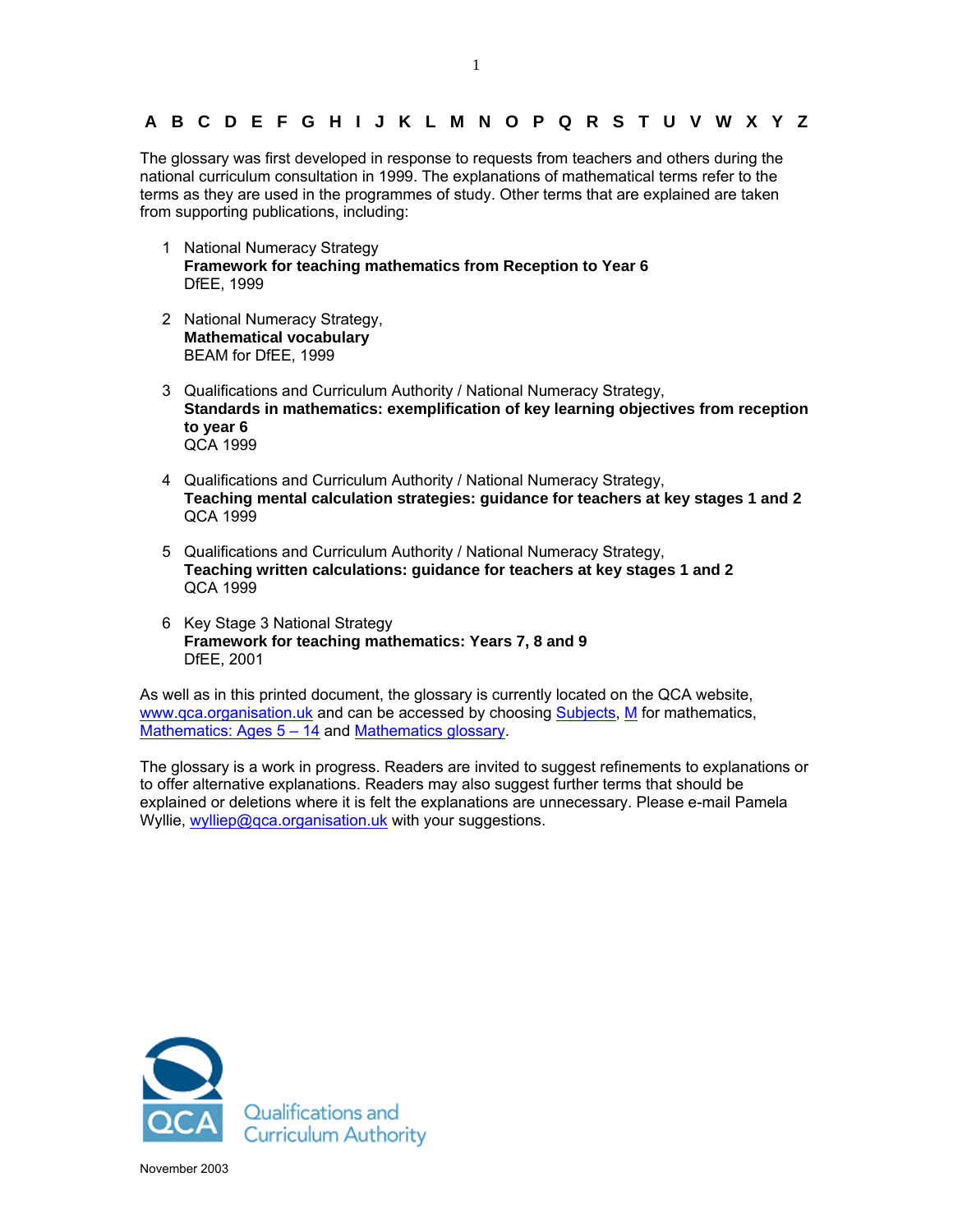| acute angle      | An angle between 0° and 90°.                                                                                                                                                                                                                                                                                                                                          |
|------------------|-----------------------------------------------------------------------------------------------------------------------------------------------------------------------------------------------------------------------------------------------------------------------------------------------------------------------------------------------------------------------|
| addition         | The operation to combine two numbers or quantities to form a further<br>number or quantity, the sum or total. Addition is the inverse operation to                                                                                                                                                                                                                    |
| algebra          | subtraction.<br>The part of mathematics that deals with generalised arithmetic. Letters are<br>used to denote variables and unknown numbers and to state general                                                                                                                                                                                                      |
|                  | properties. Example: $a(x + y) = ax + ay$ exemplifies a relationship that is true<br>for any numbers a, x and y. Adjective: algebraic. See also equation,<br>formula, identity and expression.                                                                                                                                                                        |
| alternate angles | Where two straight lines are cut by a third, as in the diagrams, the angles d<br>and $f$ (also $c$ and $e$ ) are alternate. Where the two straight lines are parallel,<br>alternate angles are equal.                                                                                                                                                                 |
|                  |                                                                                                                                                                                                                                                                                                                                                                       |
|                  | g<br>g                                                                                                                                                                                                                                                                                                                                                                |
| analogue clock   | A clock usually with 12 equal divisions labelled 1 to 12 to represent hours.<br>Each twelfth is subdivided into five equal parts providing sixty minor<br>divisions to represent minutes. The clock has two hands that rotate about<br>the centre. The minute hand completes one revolution in one hour whilst the<br>hour hand completes one revolution in 12 hours. |
| angle            | Where two line segments meet at a point, the term describes the measure<br>of rotation from one of the line segments to the other. In this way, a right-<br>angle measures $90^\circ$ , an acute angle is between $0^\circ$ and $90^\circ$ , an obtuse angle<br>is between $90^\circ$ and 180 $^\circ$ and a reflex angle is greater than 180 $^\circ$ .              |
| approximation    | A number or result that is not exact. In a practical situation an approximation<br>is sufficiently close to the actual number for it to be useful. Verb:<br>approximate. Adverb: approximately. When two values are approximately<br>equal, the sign $\approx$ is used.                                                                                               |
| arc              | A portion of a curve. Often used for a portion of a circle.                                                                                                                                                                                                                                                                                                           |

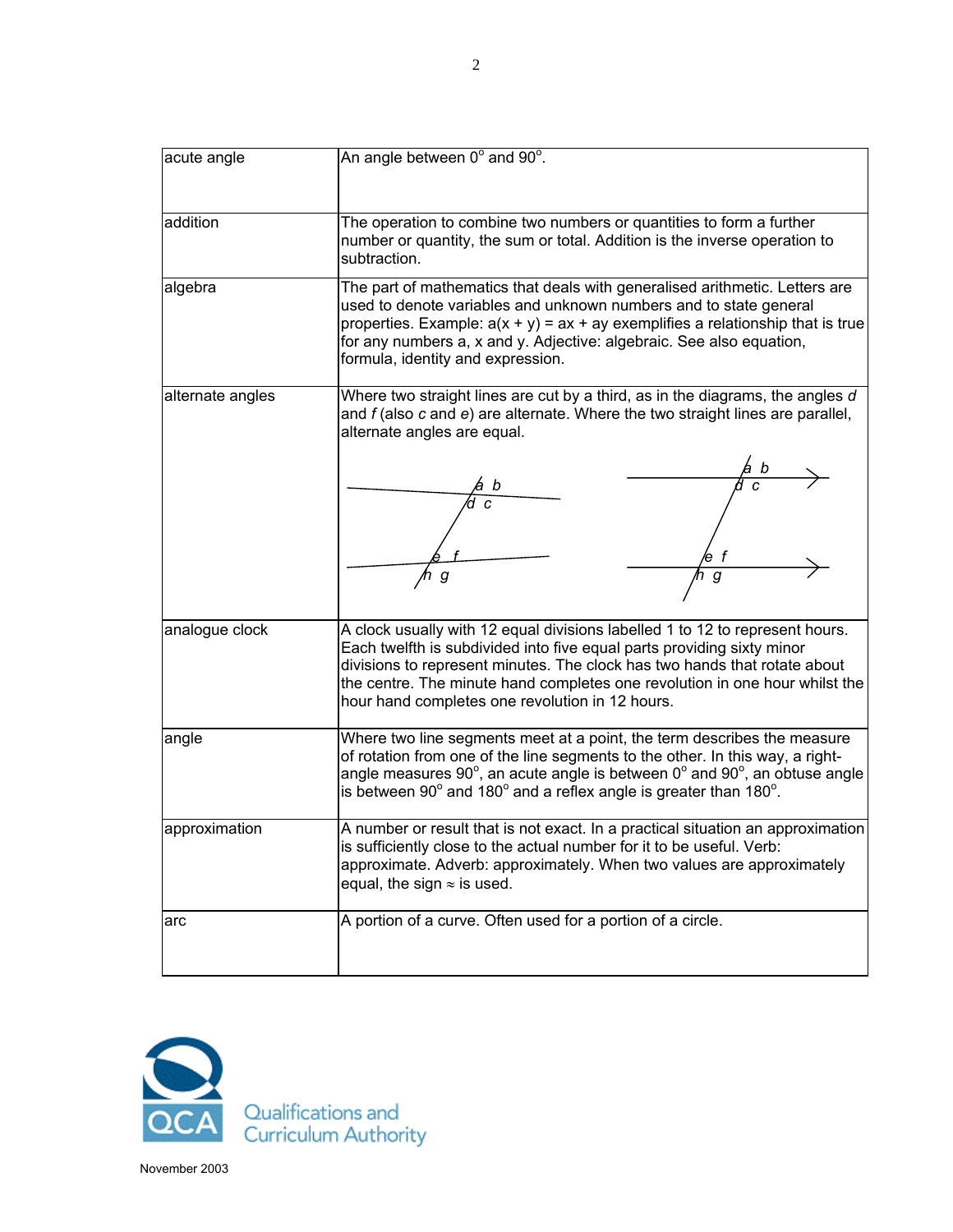| area                | A measure of surface. Area is usually measured in square units e.g. square<br>centimetres (cm <sup>2</sup> ), square metres (m <sup>2</sup> ).                                                                                                                                                                                                                                                                                                                                              |
|---------------------|---------------------------------------------------------------------------------------------------------------------------------------------------------------------------------------------------------------------------------------------------------------------------------------------------------------------------------------------------------------------------------------------------------------------------------------------------------------------------------------------|
| arithmetic mean     | Of a set of discrete data, the sum of quantities divided by the number of<br>quantities. Example: The arithmetic mean of 5, 6, 14, 15 and 45 is $(5 + 6 +$<br>$14 + 15 + 45$ ÷ 5 i.e. 17.                                                                                                                                                                                                                                                                                                   |
| arithmetic sequence | A sequence of numbers in which terms are generated by adding or<br>subtracting a constant amount to the preceding term. Examples: 3, 11, 19,<br>27, 35,  where 8 is added; 4, -1, -6, -11,  where 5 is subtracted.                                                                                                                                                                                                                                                                          |
| array               | An ordered collection of counters, numbers etc. in rows and columns.                                                                                                                                                                                                                                                                                                                                                                                                                        |
| associative         | A binary operation $*$ on a set S is associative if $a * (b * c) = (a * b) * c$ for all<br>a, b and $c \in S$ . Addition of real numbers is associative where $a + (b + c) =$<br>$(a + b)$ + c for all real numbers a, b, c. It follows that, for example, $1 + (2 + b)$<br>$3$ ) = (1 + 2) + 3. Similarly multiplication is associative. Subtraction and<br>division are not associative where, as counter examples, $1 - (2 - 3) \neq (1 -$<br>2) – 3 and 1 ÷ (2 ÷ 3) $\neq$ (1 ÷ 2) ÷ 3. |
| average             | Used synonymously with 'arithmetic mean'.                                                                                                                                                                                                                                                                                                                                                                                                                                                   |
| axis                | A fixed, reference line along which or from which distances or angles are<br>taken.                                                                                                                                                                                                                                                                                                                                                                                                         |
| axis of symmetry    | See reflection symmetry.                                                                                                                                                                                                                                                                                                                                                                                                                                                                    |
| bar chart           | A format for representing statistical information. Bars, of equal width,<br>represent frequencies and the lengths of the bars are proportional to the<br>frequencies. Sometimes called bar graph.                                                                                                                                                                                                                                                                                           |
| bar line chart      | Similar to a bar chart, the width of bars is reduced so that they appear as<br>lines. The lengths of the bar lines are proportional to the frequencies.<br>Sometimes called bar line graph.                                                                                                                                                                                                                                                                                                 |

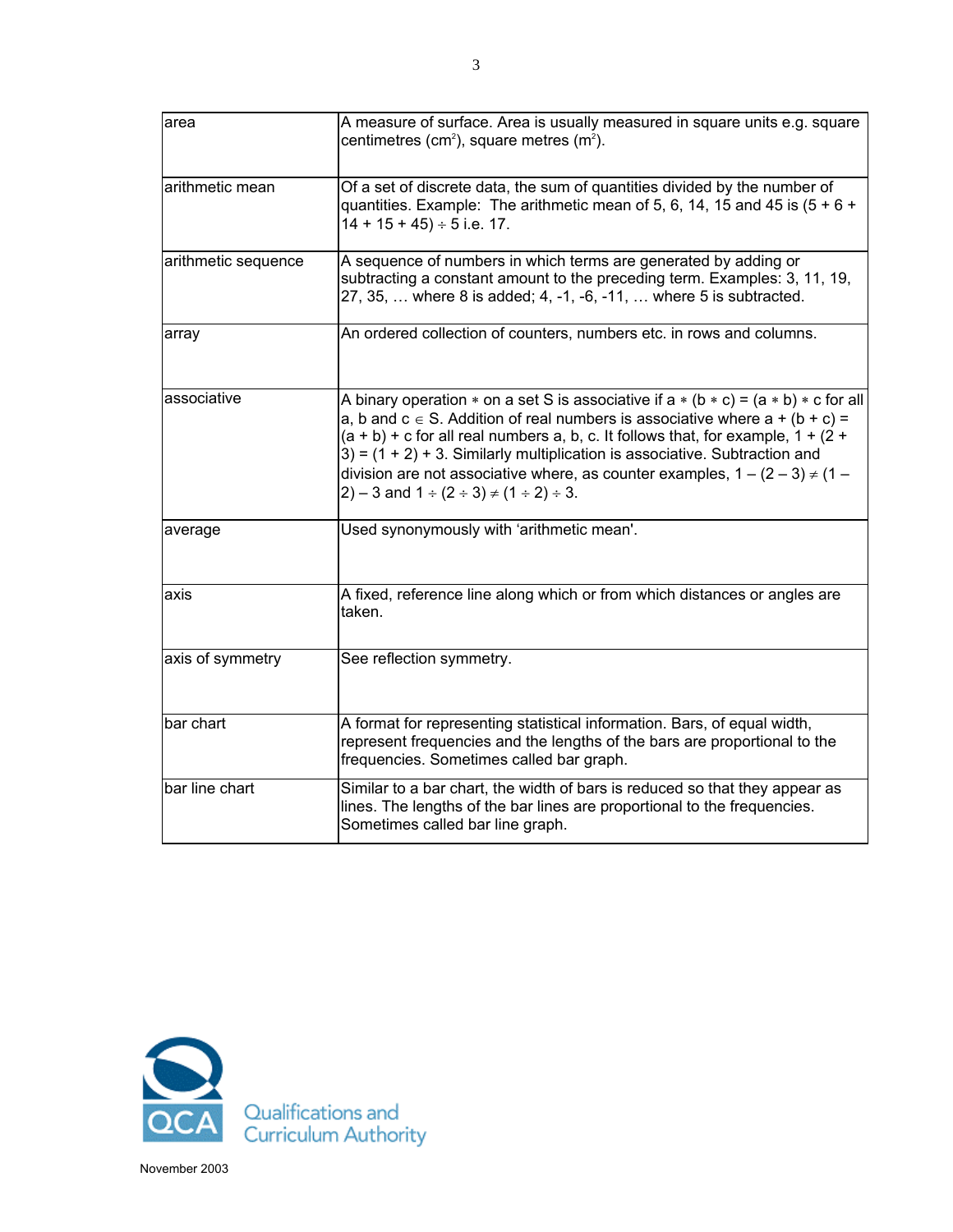| bearing          | The direction of a line specified by the angle it makes with a North-South<br>line. The angle is measured in degrees from north in a clockwise direction.                                                                                                             |
|------------------|-----------------------------------------------------------------------------------------------------------------------------------------------------------------------------------------------------------------------------------------------------------------------|
|                  | Example:<br>N                                                                                                                                                                                                                                                         |
|                  | B                                                                                                                                                                                                                                                                     |
|                  | The bearing of B from A                                                                                                                                                                                                                                               |
|                  | Bearings are usually given in a three figure format.                                                                                                                                                                                                                  |
| binary operation | For the set of real numbers, a rule for combining two numbers in the set to<br>produce a third also in the set. Addition, subtraction, multiplication and<br>division of real numbers are all binary operations.                                                      |
| bisect           | In geometry, to divide into two equal parts.                                                                                                                                                                                                                          |
| bisector         | A point, line or plane that divides (a line, an angle or a solid shape) into two<br>equal parts. A perpendicular bisector is a line at right angles to a line<br>segment that divides it into two equal parts.                                                        |
| block graph      | A simple format for representing statistical information. One block<br>represents one observation. Example: A birthday graph where each child<br>places one block, or colours one square, to represent himself / herself in the<br>month in which he or she was born. |
|                  | May June<br>July<br>Feb<br>Mar April<br>Aug<br>Sept<br>Oct<br>Jan<br>Nov<br>Dec                                                                                                                                                                                       |

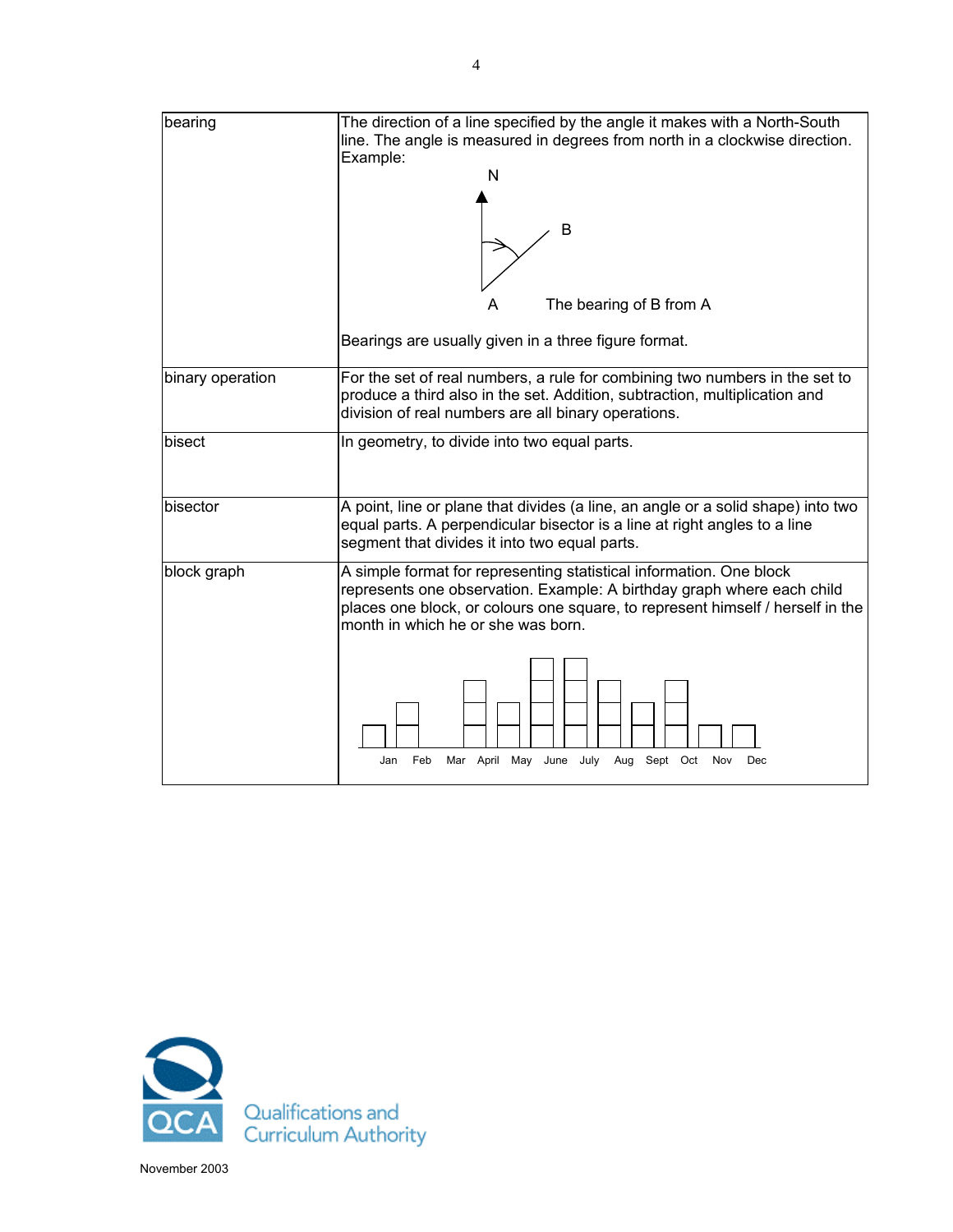| box-plot            | A diagram to represent a set of ranked numerical data. A box represents the<br>interquartile range. Lines from the points representing the maximum and<br>minimum values to the box are sometimes referred to as 'whiskers'. The<br>median is marked on the box by a line. Example:<br>10 <sub>θ</sub><br>75<br>50<br>25 |
|---------------------|--------------------------------------------------------------------------------------------------------------------------------------------------------------------------------------------------------------------------------------------------------------------------------------------------------------------------|
| brackets            | Symbols used to show items that should be treated as together or as having<br>priority. In arithmetic and algebra, operations within brackets are given<br>priority. Example: $2 \times (3 + 4) = 2 \times 7 = 14$ whereas $2 \times 3 + 4 = 6 + 4 = 10$ .                                                               |
| cancel (a fraction) | One way to simplify a fraction. The numerator and denominator are divided<br>by a common factor. Also to 'reduce' a fraction. Example: to simplify $\frac{5}{15}$ the<br>fraction is cancelled when the numerator and denominator are divided by 5<br>to give $\frac{1}{3}$ .                                            |
| capacity            | Volume, i.e. a measure of three-dimensional space, applied to liquids,<br>materials that can be poured or the space within containers. Units include<br>cubic centimetres (cm <sup>3</sup> ) and cubic metres (m <sup>3</sup> ). A litre is equivalent to 1000<br>$cm3$ .                                                |
| Carroll diagram     | A sorting diagram named after Lewis Carroll, author and mathematician.<br>Example:<br>Even<br>Not even                                                                                                                                                                                                                   |
|                     | Multiple<br>of three                                                                                                                                                                                                                                                                                                     |
|                     | Not<br>multiple<br>of three                                                                                                                                                                                                                                                                                              |

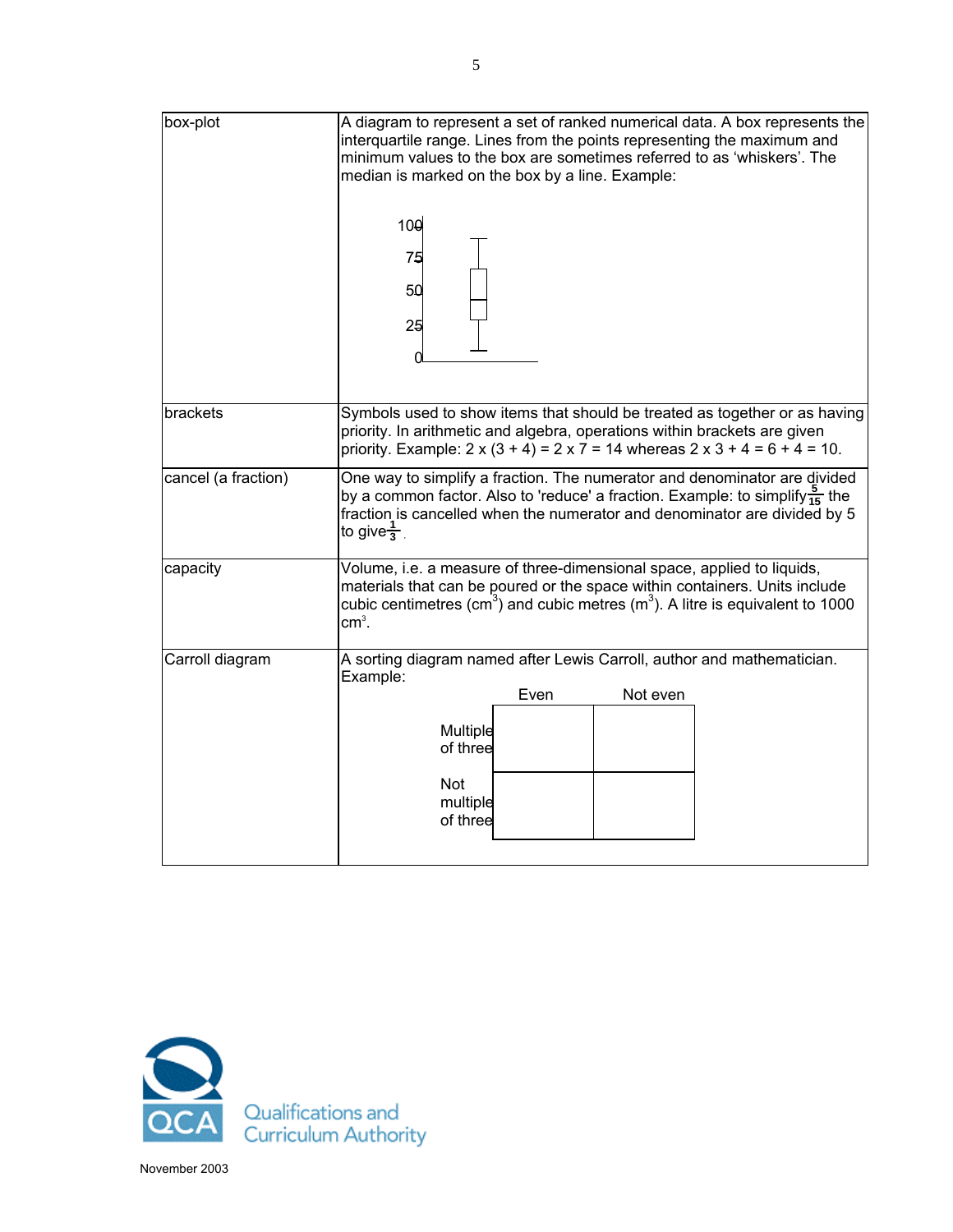| Cartesian coordinate | A system used to define the position of a point in two-dimensional and                                                                                                                                                                                                                                                                                                                                                                                                                                                                                                                                                                                                                                                                      |
|----------------------|---------------------------------------------------------------------------------------------------------------------------------------------------------------------------------------------------------------------------------------------------------------------------------------------------------------------------------------------------------------------------------------------------------------------------------------------------------------------------------------------------------------------------------------------------------------------------------------------------------------------------------------------------------------------------------------------------------------------------------------------|
| system               | three-dimensional space:<br>Two axes at right angles to each other are used to define the position of<br>1.<br>a point in a plane. The convention is to label the horizontal axis as the<br>x-axis and the vertical axis as the y-axis. In this case, the origin is the<br>intersection of the axes. The ordered pair of numbers $(x, y)$ that defines<br>the position of a point is the coordinate pair. Each of the numbers is a<br>coordinate. The numbers are also known as Cartesian coordinates,<br>after the French mathematician, René Descartes.<br>Three mutually perpendicular axes, conventionally labelled $x$ , $y$ and $z$ ,<br>2.<br>and coordinates $(x, y, z)$ can be used to define the position of a point in<br>space. |
| categorical data     | Data arising from measurements taken on a categorical (unordered<br>discrete) variable. Examples: pupils' favourite colours; states of matter -<br>solids, liquids, gases, gels etc; nutrient groups in foods - carbohydrates,<br>proteins, fats etc; settlement types - hamlet, village, town, city etc; and<br>types of land use - offices, industry, shops, open space, residential etc.                                                                                                                                                                                                                                                                                                                                                 |
| centi-               | Prefix meaning one-hundredth (of)                                                                                                                                                                                                                                                                                                                                                                                                                                                                                                                                                                                                                                                                                                           |
| centilitre           | Symbol: cl. A unit of volume equivalent to one-hundredth of a litre.                                                                                                                                                                                                                                                                                                                                                                                                                                                                                                                                                                                                                                                                        |
| centimetre           | Symbol: cm. A unit of linear measure, one hundredth of a metre.                                                                                                                                                                                                                                                                                                                                                                                                                                                                                                                                                                                                                                                                             |
| centre               | The middle point.                                                                                                                                                                                                                                                                                                                                                                                                                                                                                                                                                                                                                                                                                                                           |
| chord                | A straight line segment joining two points on a circle or other curve.                                                                                                                                                                                                                                                                                                                                                                                                                                                                                                                                                                                                                                                                      |
| circle               | A set of points in a plane at a fixed distance (the radius) from a fixed point<br>(the centre) also in the plane; alternatively the path traced by a single point<br>travelling in a plane at a fixed distance (the radius) from a fixed point (the<br>centre) in the same plane. One half of a circle cut off by a diameter is a<br>semi-circle.                                                                                                                                                                                                                                                                                                                                                                                           |
| circular             | In the form of a circle.                                                                                                                                                                                                                                                                                                                                                                                                                                                                                                                                                                                                                                                                                                                    |

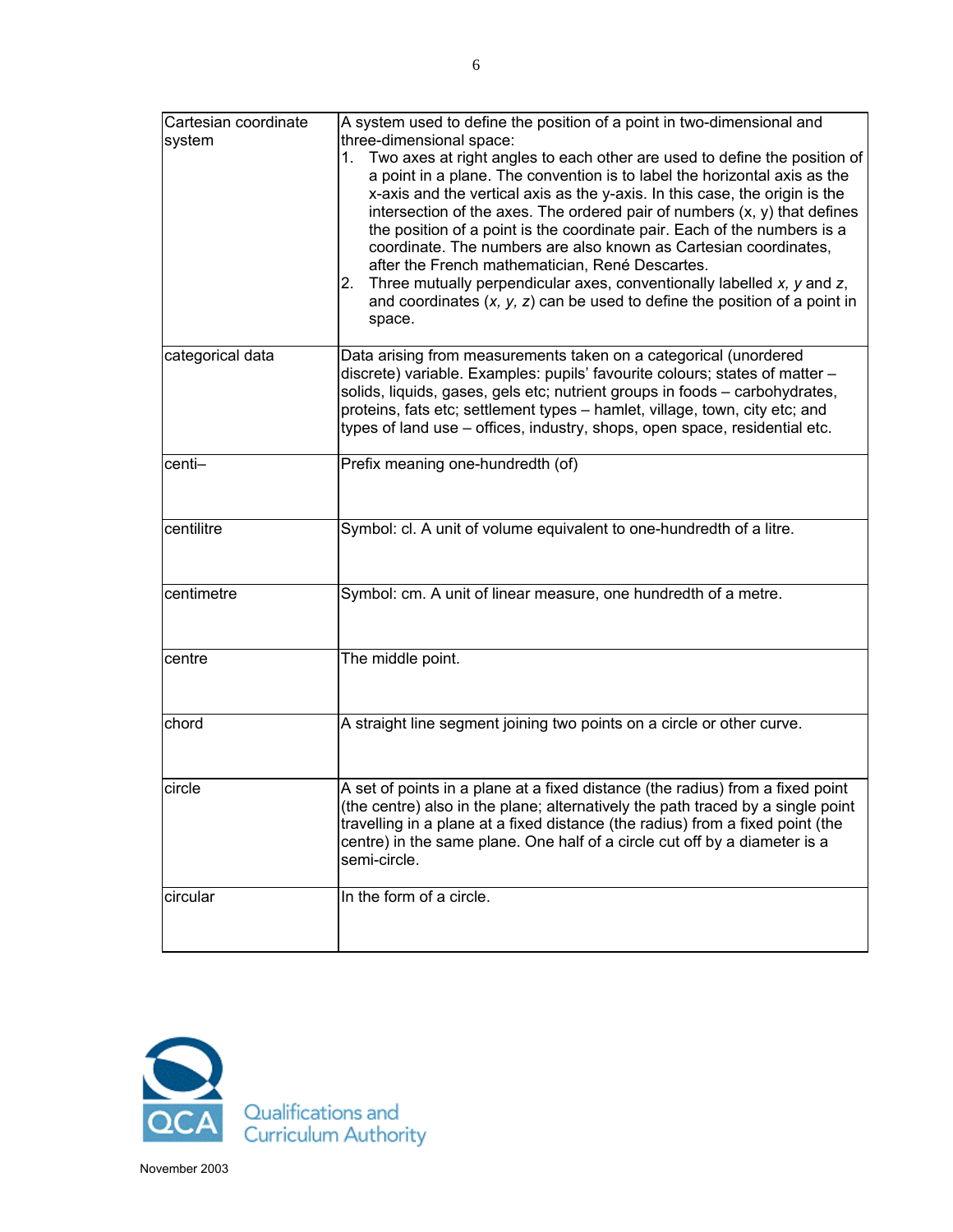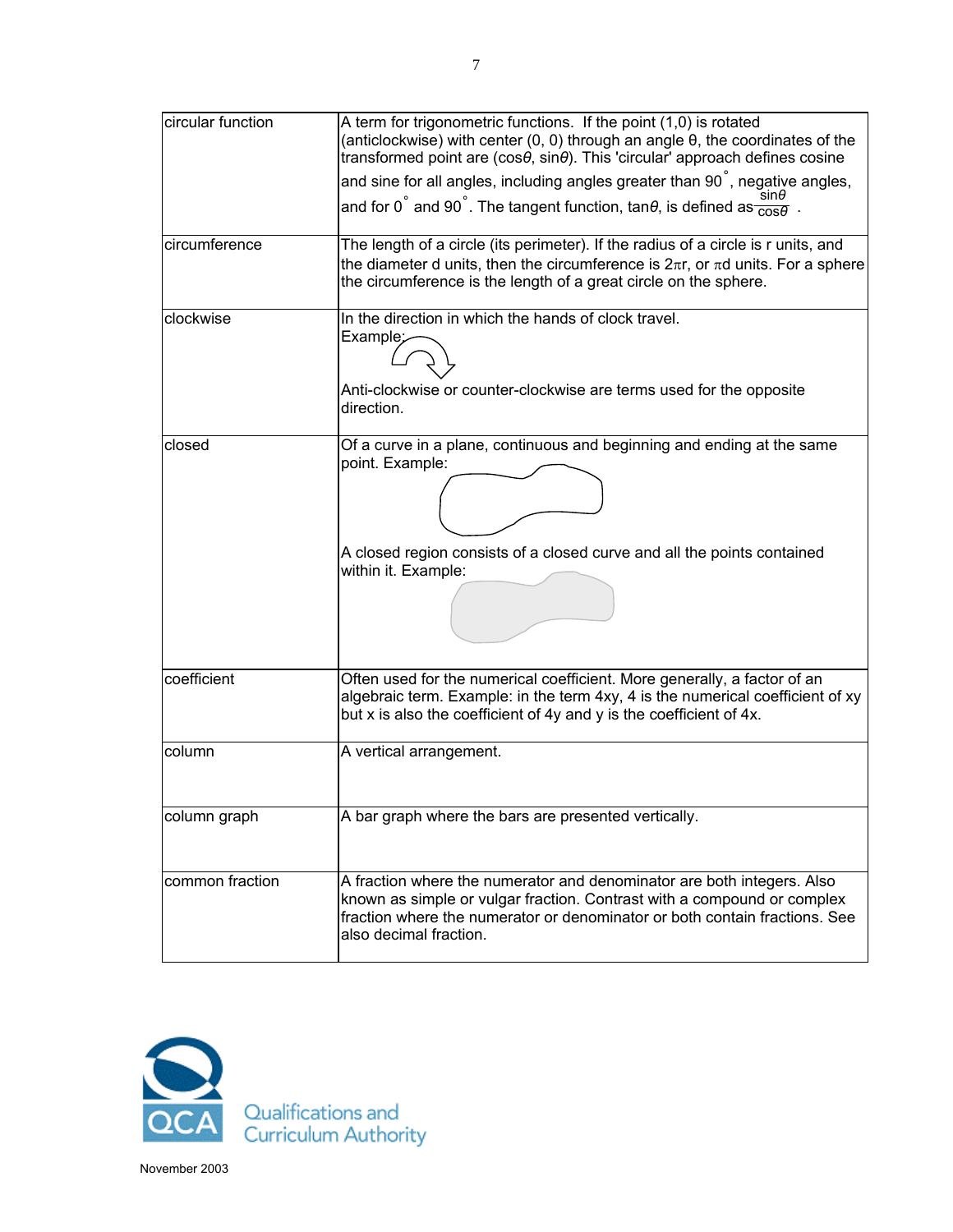| commutative                      | A binary operation $*$ on a set S is commutative if $a * b = b * a$ for all a and b<br>$\epsilon$ S. Addition and multiplication of real numbers are commutative where a +<br>$b = b + a$ and $a \times b = b \times a$ for all real numbers a and b. It follows that, for<br>example, $2 + 3 = 3 + 2$ and $2 \times 3 = 3 \times 2$ . Subtraction and division are not<br>commutative since, as counter examples, $2 - 3 \neq 3 - 2$ and $2 \div 3 \neq 3 \div 2$ .                   |
|----------------------------------|----------------------------------------------------------------------------------------------------------------------------------------------------------------------------------------------------------------------------------------------------------------------------------------------------------------------------------------------------------------------------------------------------------------------------------------------------------------------------------------|
| compasses (pair of)              | An instrument for constructing circles and circular arcs and for marking<br>points at a given distance from a fixed point.                                                                                                                                                                                                                                                                                                                                                             |
| compensation (in<br>calculation) | A mental or written calculation strategy. One number is rounded to make<br>the calculation easier. The calculation is then adjusted by an appropriate<br>compensatory addition or subtraction. Examples:<br>56 + 38 is treated as 56 + 40 and then 2 is subtracted to compensate.<br>27 $\times$ 19 is treated as 27 $\times$ 20 and then 27 (i.e. 27 $\times$ 1) is subtracted to<br>$\bullet$<br>compensate.<br>$67 - 39$ is treated as $67 - 40$ and then 1 is added to compensate. |
|                                  | complement (in addition) In addition, a number and its complement have a given total. Example:<br>When considering complements in 100, 67 has the complement 33, since<br>$67 + 33 = 100$                                                                                                                                                                                                                                                                                              |
| complementary angles             | Two angles with the sum of $90^\circ$ . Each is the 'complement' of the other.                                                                                                                                                                                                                                                                                                                                                                                                         |
| compound measures                | Measures with two or more dimensions. Examples: speed calculated as<br>distance $\div$ time; density calculated as mass $\div$ volume; car efficiency<br>measured as litres per 100 kilometres; and rate of inflation measured as<br>percentage increase in prices.                                                                                                                                                                                                                    |
| concave                          | Curving inwards. A concave polygon has at least one re-entrant angle i.e.<br>one interior angle greater than 180°. A line segment joining two points within<br>the polygon may pass outside it.<br>Example:<br>A concave pentagon. The line segment, joining points A and B within the<br>polygon, passes outside it.<br>Compare with convex.                                                                                                                                          |
| concentric                       | Used to describe circles that have the same centre.                                                                                                                                                                                                                                                                                                                                                                                                                                    |

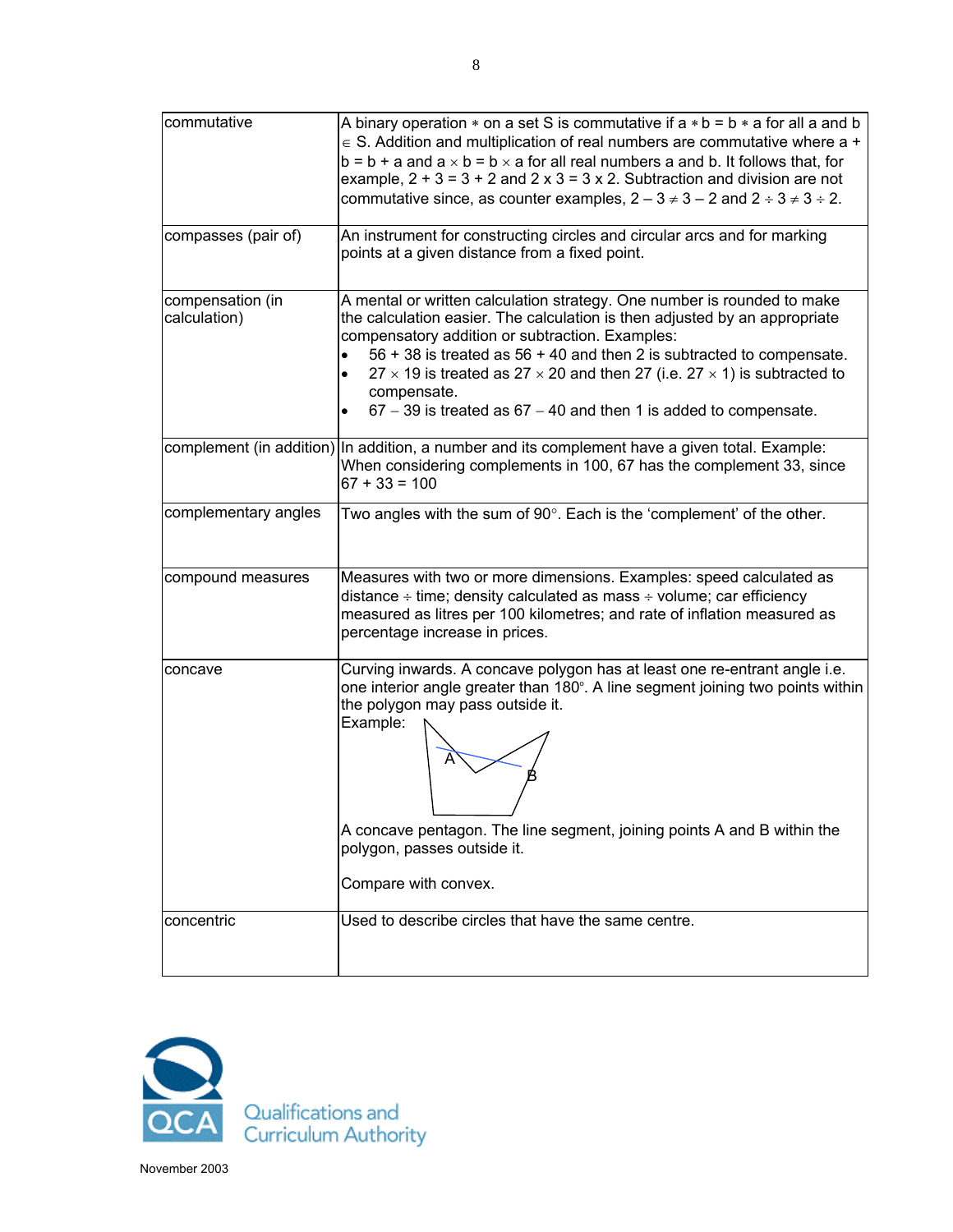| cone                | A cone consists of a circular base, a vertex in a different plane, and line<br>segments joining all the points on the circle to the vertex.<br>If the vertex A lies directly above the centre O of the base, then the axis of<br>the cone AO is perpendicular to the base and the shape is a right circular<br>cone.<br>А<br>Ω                    |
|---------------------|---------------------------------------------------------------------------------------------------------------------------------------------------------------------------------------------------------------------------------------------------------------------------------------------------------------------------------------------------|
| congruent (figures) | Adjective. Describing two or more geometric figures that are the same in<br>every way except their position in space. Example: Two figures, where one<br>is a reflection of the other, are congruent since one can be transposed onto<br>the other without changing any angle or edge length.<br>Noun: congruence.                                |
| consecutive         | Following in order. Consecutive numbers are adjacent in a count.<br>Examples: 5, 6, 7 are consecutive numbers. 25,30,35 are consecutive<br>multiples of 5. In a polygon, consecutive sides share a common vertex and<br>consecutive angles share a common side.                                                                                   |
| constant            | A number or quantity that does not vary. Example: in the equation $y = 3x +$<br>6, the 3 and 6 are constants, where x and y are variables.                                                                                                                                                                                                        |
| continuous data     | Data arising from measurements taken on a continuous variable (examples:<br>lengths of caterpillars; weight of crisp packets). Continuous data may be<br>grouped into touching but non-overlapping categories. (Example height of<br>pupils [x cm] can be grouped into $130 \le x < 140$ ; $140 \le x < 150$ etc.)<br>Compare with discrete data. |

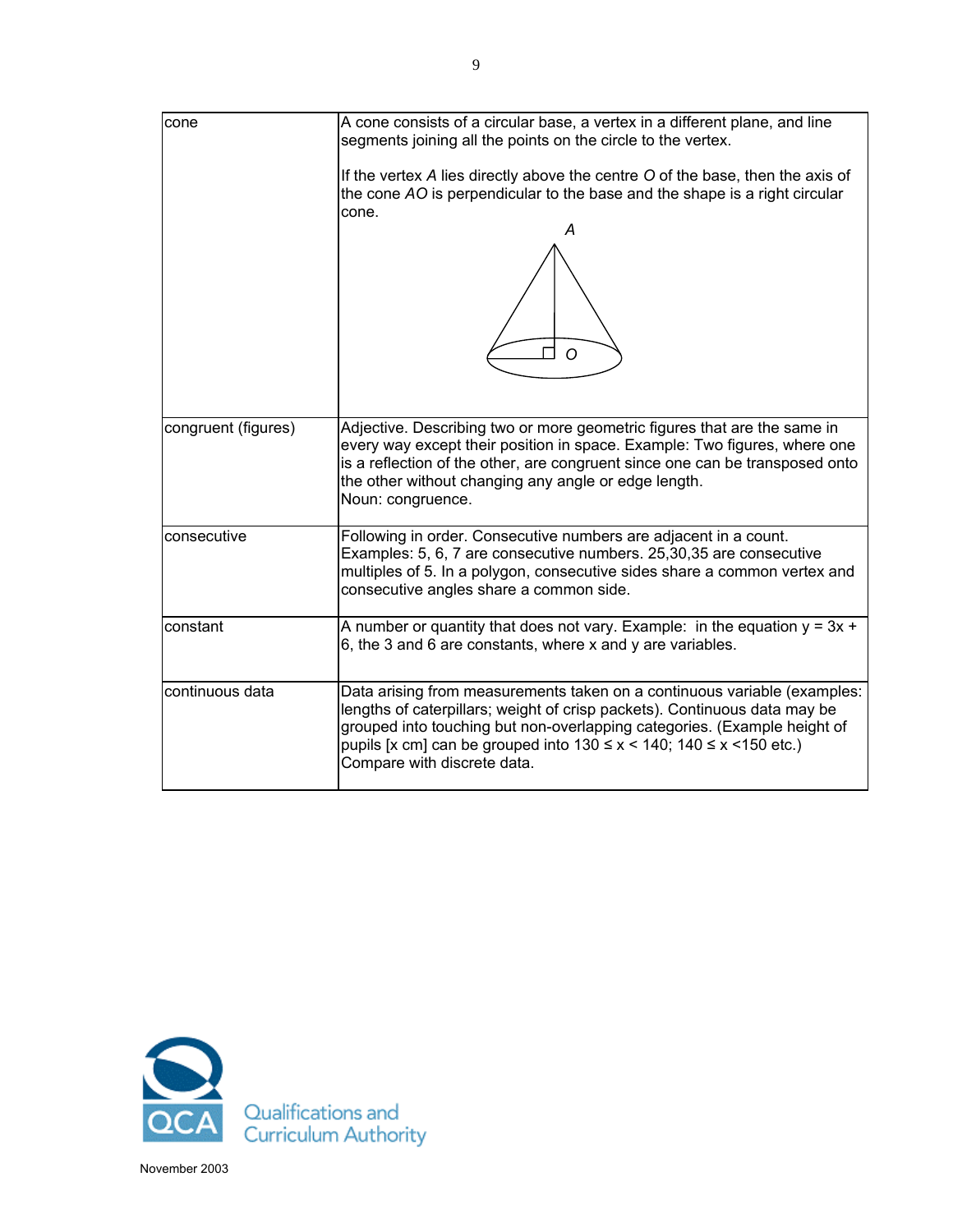| convex               | Curved outwards. A convex polygon has all its interior angles less than or<br>equal to 180°. The line segment joining any two points, A and B, inside a<br>convex polygon will lie entirely within it. Example:<br>Convex polygon (pentagon).<br>For a polyhedron to be convex, it must lie completely to one side of a plane<br>containing any face.<br>Compare with concave.                                                                                                                  |
|----------------------|-------------------------------------------------------------------------------------------------------------------------------------------------------------------------------------------------------------------------------------------------------------------------------------------------------------------------------------------------------------------------------------------------------------------------------------------------------------------------------------------------|
| coordinate           | See Cartesian coordinate system.                                                                                                                                                                                                                                                                                                                                                                                                                                                                |
| corner               | In elementary geometry, a point where two or more lines or line segments<br>meet. More correctly called vertex, vertices (plural). Examples: a rectangle<br>has four corners or vertices; and a cube has eight corners or vertices.                                                                                                                                                                                                                                                             |
| correlation          | A measure of the strength of the association between two variables. High<br>correlation implies a close relationship and low correlation a less close one.<br>If an increase in one variable results in an increase in the other, then the<br>correlation is positive. If an increase in one variable results in a decrease in<br>the other, then the correlation is negative.<br>The term zero correlation does not necessarily imply 'no relationship' but<br>merely 'no linear relationship' |
| corresponding angles | Where two straight-line segments are intersected by a third, as in the<br>diagrams, the angles $a$ and $e$ are corresponding. Similarly $b$ and $f$ , $c$ and $g$<br>and d and h are corresponding. Where parallel lines are cut by a straight<br>line, corresponding angles are equal.<br>≰ h<br>g<br>g                                                                                                                                                                                        |
| cosine               | See circular function and trigonometric function                                                                                                                                                                                                                                                                                                                                                                                                                                                |



Qualifications and<br>Curriculum Authority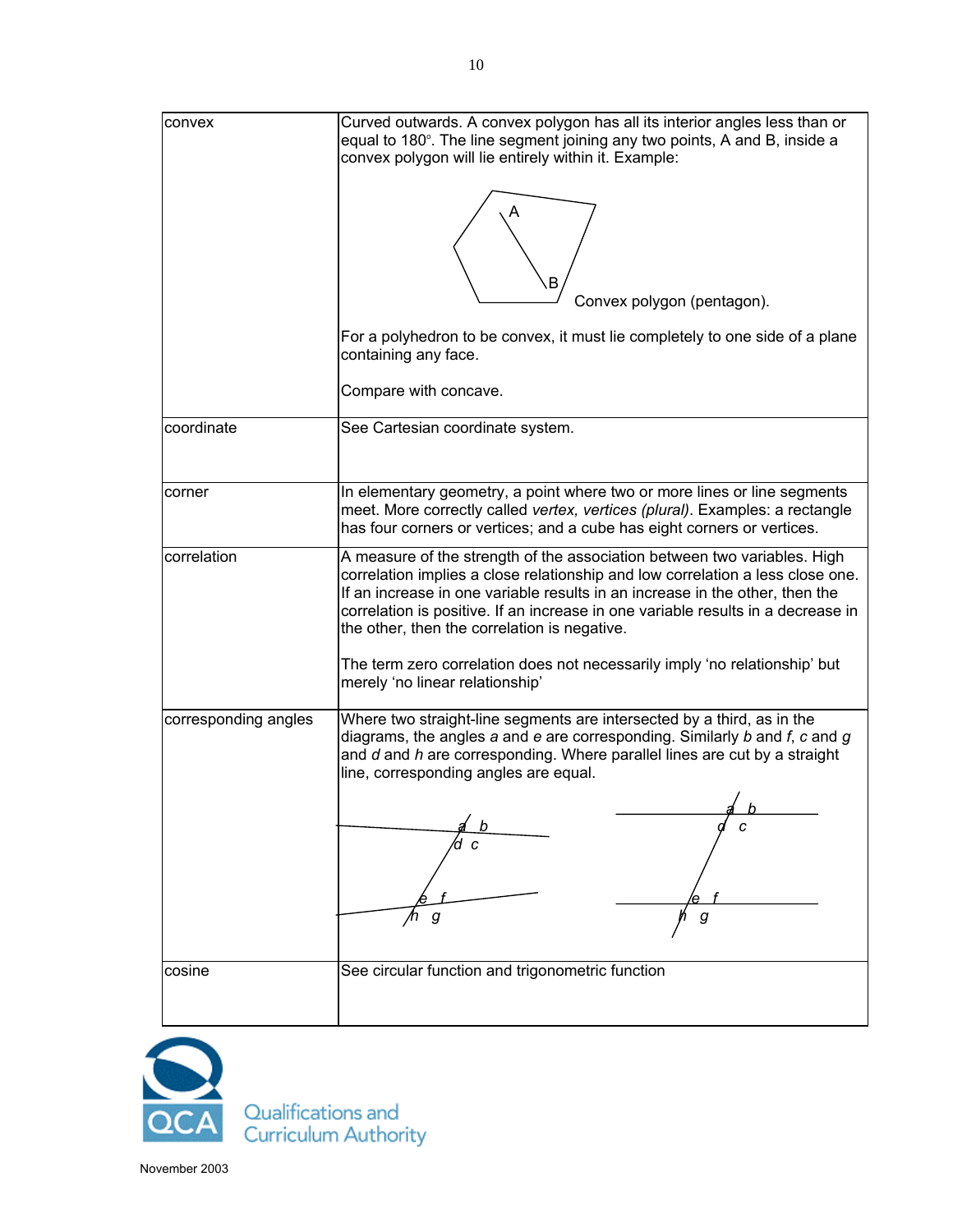| cosine rule      | In trigonometry, a rule used to calculate the sides and angles of a triangle:                                                                                                                                                                                                                                                                     |
|------------------|---------------------------------------------------------------------------------------------------------------------------------------------------------------------------------------------------------------------------------------------------------------------------------------------------------------------------------------------------|
|                  | $c^2 = a^2 + b^2 - 2ab \cos C$                                                                                                                                                                                                                                                                                                                    |
|                  | с                                                                                                                                                                                                                                                                                                                                                 |
|                  |                                                                                                                                                                                                                                                                                                                                                   |
|                  | а                                                                                                                                                                                                                                                                                                                                                 |
| counter example  | Where a hypothesis or general statement is offered, an example that clearly<br>disproves it.                                                                                                                                                                                                                                                      |
| cross-section    | In geometry, a section in which the plane that cuts a figure is at right angles<br>to an axis of the figure. Example: In a cube, a square revealed when a<br>plane cuts at right angles to a face.                                                                                                                                                |
|                  | Cross section, cut at right<br>angles to the plane of the<br>shaded face                                                                                                                                                                                                                                                                          |
| cube             | In geometry, a three-dimensional figure with six identical, square faces.<br>1.<br>Adjoining edges and faces are at right angles.<br>In number and algebra, the result of multiplying to power three, $n^3$ is<br>2.<br>read as 'n cubed' or 'n to the power of three' Example: Written $2^3$ , the<br>cube of 2 is $(2 \times 2 \times 2) = 8$ . |
| cube number      | A number that can be expressed as the product of three equal integers.<br>Example: $27 = 3 \times 3 \times 3$ . Consequently, 27 is a cube number.                                                                                                                                                                                                |
| cube root        | A value or quantity whose cube is equal to a given quantity. Example: the<br>cube root of 8 is 2 since $2^3$ = 8. This is recorded as $\sqrt[3]{8}$ = 2 or $8^{\frac{1}{3}}$ = 2                                                                                                                                                                  |
| cubic centimetre | Symbol: cm <sup>3</sup> . A unit of volume. The three-dimensional space equivalent to a<br>cube with edge length 1cm.                                                                                                                                                                                                                             |
| cubic            | A mathematical expression of degree three. Examples: a cubic polynomial<br>is one of the type $ax^3 + bx^2 + cx + d$                                                                                                                                                                                                                              |
| cubic curve      | A curve with an algebraic equation of degree three.                                                                                                                                                                                                                                                                                               |

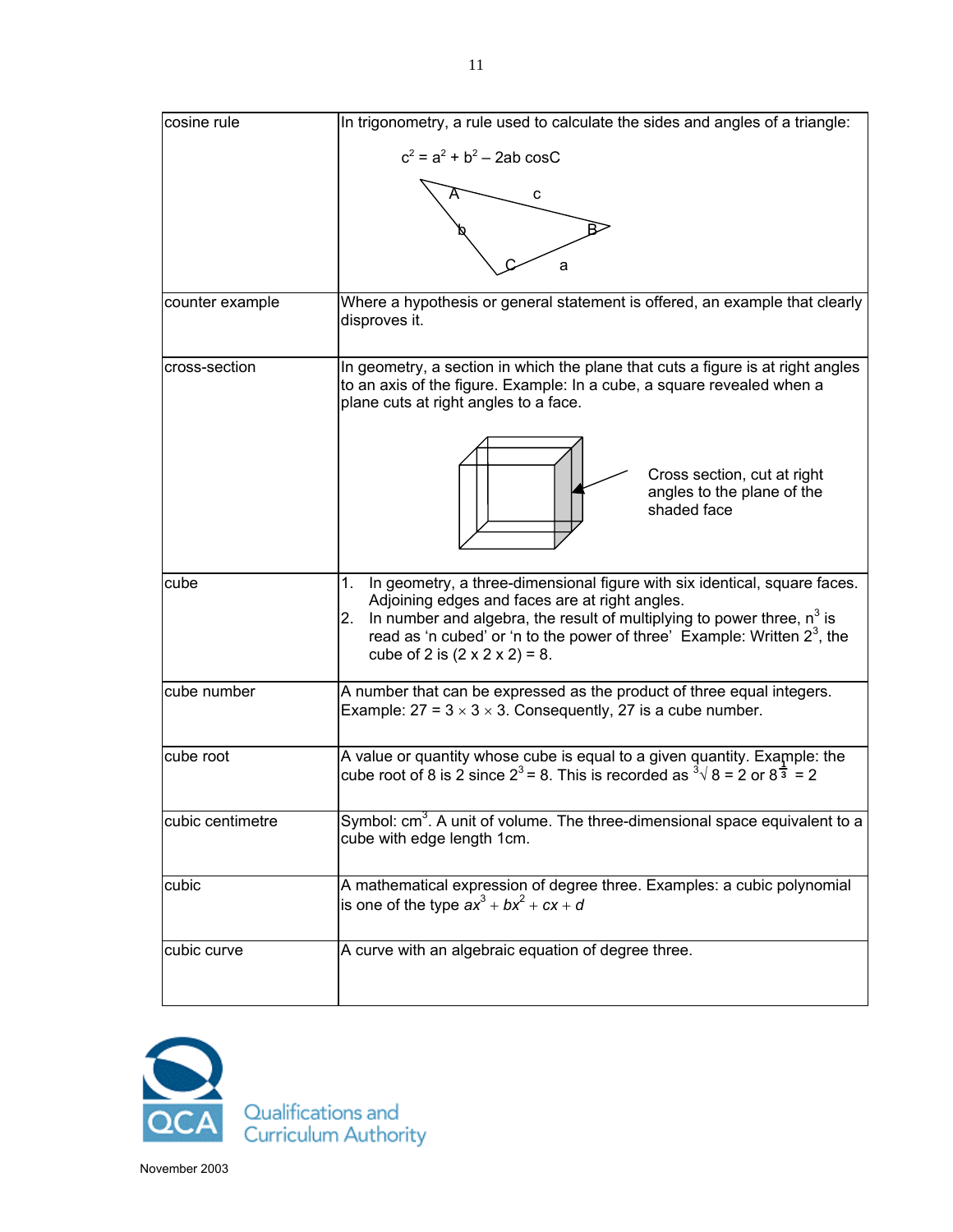| cubic metre                     | Symbol: m <sup>3</sup> . A unit of volume. A three-dimensional space equivalent to a<br>cube of edge length 1m.                                                                                                                                                                                                                                                                                                                                             |
|---------------------------------|-------------------------------------------------------------------------------------------------------------------------------------------------------------------------------------------------------------------------------------------------------------------------------------------------------------------------------------------------------------------------------------------------------------------------------------------------------------|
| cuboid                          | A three-dimensional figure with six rectangular faces.                                                                                                                                                                                                                                                                                                                                                                                                      |
| cumulative frequency<br>diagram | A graph for displaying cumulative frequency. At a given point on the<br>horizontal axis the sum of the frequencies of all the values up to that point is<br>represented by a point whose vertical coordinate is proportional to the sum.                                                                                                                                                                                                                    |
| cyclic quadrilateral            | A four sided figure whose vertices lie on a circle.                                                                                                                                                                                                                                                                                                                                                                                                         |
| cylinder                        | A three-dimensional object whose uniform cross-section is a circle. A right<br>cylinder can be defined as having circular bases with a curved surface<br>joining them, this surface formed by line segments joining corresponding<br>points on the circles. The centre of one base lies over the centre of the<br>second.<br>circular bases<br>right cylinder                                                                                               |
| 1-D, 2-D, 3-D                   | One-dimensional, two-dimensional, three-dimensional.<br>One-dimensional: able to be identified by one coordinate, for example<br>points on a line.<br>Two-dimensional: requiring two coordinates for identification, for example<br>points in a plane. Also used to describe 'flat' geometric shapes.<br>Three-dimensional: requiring three coordinates for identification, for<br>example points in space. Also used to describe 'solid' geometric shapes. |
| data                            | Information of a quantitative nature consisting of counts or measurements.<br>Initially data are nearly always counts or things like percentages derived<br>from counts. When they refer to measurements that are separate and can<br>be counted, the data are discrete. When they refer to quantities such as<br>length or capacity that are measured, the data are continuous. Singular:<br>datum.                                                        |
| database                        | A means of storing sets of data.                                                                                                                                                                                                                                                                                                                                                                                                                            |

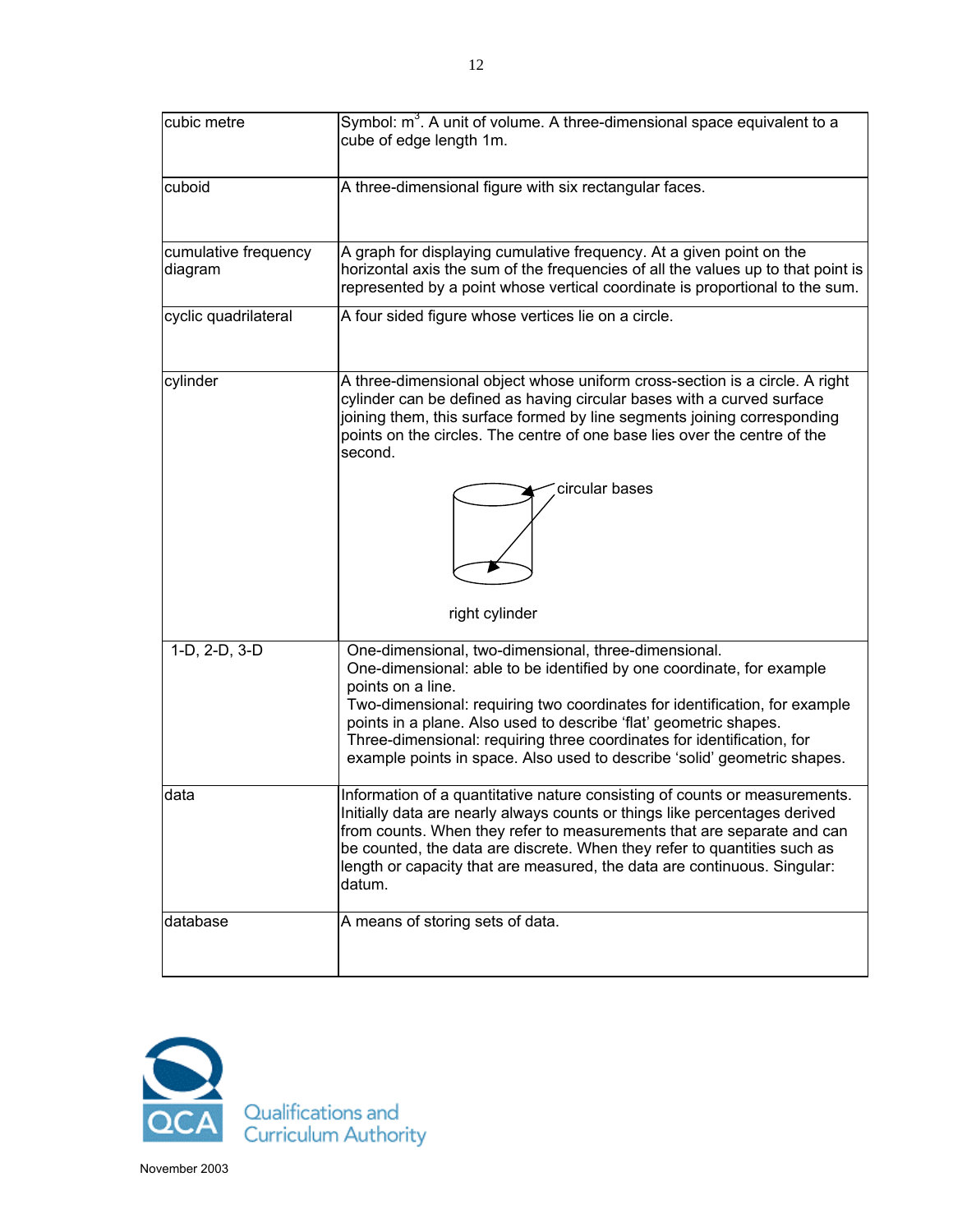| decimal          | Relating to the base ten. Most commonly used synonymously with decimal<br>fraction where the number of tenths, hundredth, thousandths etc. are<br>represented as digits following a decimal point. The decimal point is placed<br>at the right of the units column. Each column after the decimal point is a<br>decimal place. Example: The decimal fraction 0.275 is said to have three<br>decimal places. The system of recording with a decimal point is decimal<br>notation. Where a number is rounded to a required number of decimal<br>places, to 2 decimal places for example, this may be recorded as 2 d.p. |
|------------------|-----------------------------------------------------------------------------------------------------------------------------------------------------------------------------------------------------------------------------------------------------------------------------------------------------------------------------------------------------------------------------------------------------------------------------------------------------------------------------------------------------------------------------------------------------------------------------------------------------------------------|
| decimal fraction | Tenths, hundredths, thousandths etc represented by digits following a decimal point. Example 0.125 is equivalent to $\frac{1}{10} + \frac{2}{100} + \frac{5}{1000}$ or $\frac{125}{1000}$ or $\frac{1}{8}$ . The decimal fraction representing $\frac{1}{8$<br>a finite number of decimal places. Other fractions such as $\frac{1}{3}$ produce<br>recurring decimal fractions. These have a digit or group of digits that is<br>repeated indefinitely. In recording such decimal fractions a dot is written<br>over the single digit, or the first and last digits of the group that is repeated.                    |
| decomposition    | See subtraction by decomposition.                                                                                                                                                                                                                                                                                                                                                                                                                                                                                                                                                                                     |
| degree           | Symbol: <sup>o</sup> . In the measurement of angles, a unit of turn. One whole turn is<br>equal to 360 degrees, written 360°                                                                                                                                                                                                                                                                                                                                                                                                                                                                                          |

|                         | a finite number of decimal places. Other fractions such as $\frac{1}{3}$ produce<br>recurring decimal fractions. These have a digit or group of digits that is<br>repeated indefinitely. In recording such decimal fractions a dot is written<br>over the single digit, or the first and last digits of the group that is repeated. |
|-------------------------|-------------------------------------------------------------------------------------------------------------------------------------------------------------------------------------------------------------------------------------------------------------------------------------------------------------------------------------|
| decomposition           | See subtraction by decomposition.                                                                                                                                                                                                                                                                                                   |
| degree                  | Symbol: <sup>o</sup> . In the measurement of angles, a unit of turn. One whole turn is<br>equal to 360 degrees, written 360°                                                                                                                                                                                                        |
| denominator             | In the notation of common fractions, the number written below the line i.e.<br>the divisor. Example: In the fraction $\frac{2}{3}$ , the denominator is 3.                                                                                                                                                                          |
| diagonal (of a polygon) | A line segment joining any two non-adjacent vertices of a polygon.<br>The line AB is one diagonal of this<br>B.<br>polygon.                                                                                                                                                                                                         |
| diagram                 | A picture, a geometric figure or a representation.                                                                                                                                                                                                                                                                                  |
| diameter                | Any of the chords of a circle or sphere that pass through the centre.                                                                                                                                                                                                                                                               |
| difference              | The amount by which one number or value is greater than another, obtained<br>by subtracting the smaller from the larger.                                                                                                                                                                                                            |

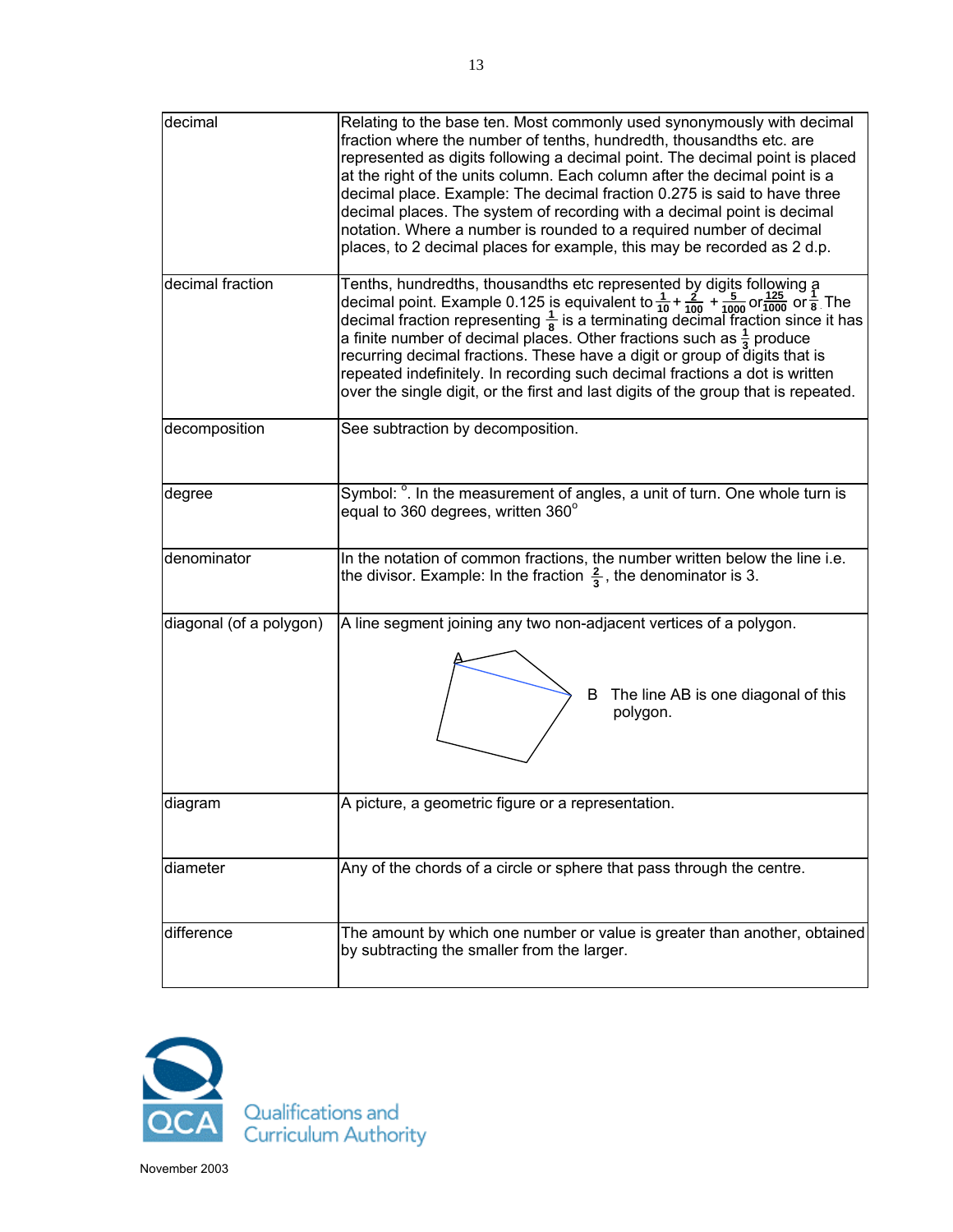| digit           | One of the symbols of a number system most commonly the symbols 0, 1,<br>2, 3, 4, 5, 6, 7, 8 and 9. Examples: the number 29 is a 2-digit number; there<br>are three digits in 2.95. The position or place of a digit in a number conveys<br>its value.                                                                                                                                                                                                                                                                                                      |
|-----------------|-------------------------------------------------------------------------------------------------------------------------------------------------------------------------------------------------------------------------------------------------------------------------------------------------------------------------------------------------------------------------------------------------------------------------------------------------------------------------------------------------------------------------------------------------------------|
| digital clock   | A clock that displays the time as hours and minutes passed, usually since<br>midnight. Example: four thirty in the afternoon is displayed as 16:30.                                                                                                                                                                                                                                                                                                                                                                                                         |
| directed number | A numbered point on a directed line. Where one point on a line is labelled 0<br>and equally spaced points to one side of it are labelled $+1$ , $+2$ , $+3$ etc.<br>these, and the numbers represented by points between them, are positive.<br>Similar numbered points on the other side of 0 are negative and are read as<br>minus one, minus two etc.                                                                                                                                                                                                    |
| disc            | All points that lie on a circle or within it.                                                                                                                                                                                                                                                                                                                                                                                                                                                                                                               |
| discrete data   | Data resulting from measurements taken on a discrete variable (examples:<br>value of coins in pupils' pockets; number of peas in a pod). Discrete data<br>may be grouped. Example: Having collected the shoe sizes of pupils in the<br>school, the data might be grouped into 'number of pupils with shoe sizes 3 -<br>$5, 6 - 8, 9 - 11$ ' etc.                                                                                                                                                                                                            |
| distribution    | For a set of data, the way in which values in the set are distributed between<br>the minimum and maximum values. In number and algebra operations, the<br>application of the distributive law.                                                                                                                                                                                                                                                                                                                                                              |
| distributive    | One binary operation $*$ on a set S is distributive over another binary<br>operation • on that set if $a * (b \cdot c) = (a * b) \cdot (a * c)$ for all a, b and $c \in S$ .<br>For the set of real numbers, multiplication is distributive over addition and<br>subtraction since $a(b + c) = ab + ac$ for all a, b and c real numbers. It follows<br>that $4(50 + 6) = (4 \times 50) + (4 \times 6)$ and $4 \times (50 - 2) = (4 \times 50) - (4 \times 2)$ .<br>Addition, subtraction and division are not distributive over other number<br>operations. |
| divide          | Carry out the operation of division.                                                                                                                                                                                                                                                                                                                                                                                                                                                                                                                        |
| dividend        | In division, the number that is divided.                                                                                                                                                                                                                                                                                                                                                                                                                                                                                                                    |
| divisibility    | The property of being divisible by a given number. Example: A test of<br>divisibility by 9 checks if a number can be divided by 9 with no remainder.                                                                                                                                                                                                                                                                                                                                                                                                        |

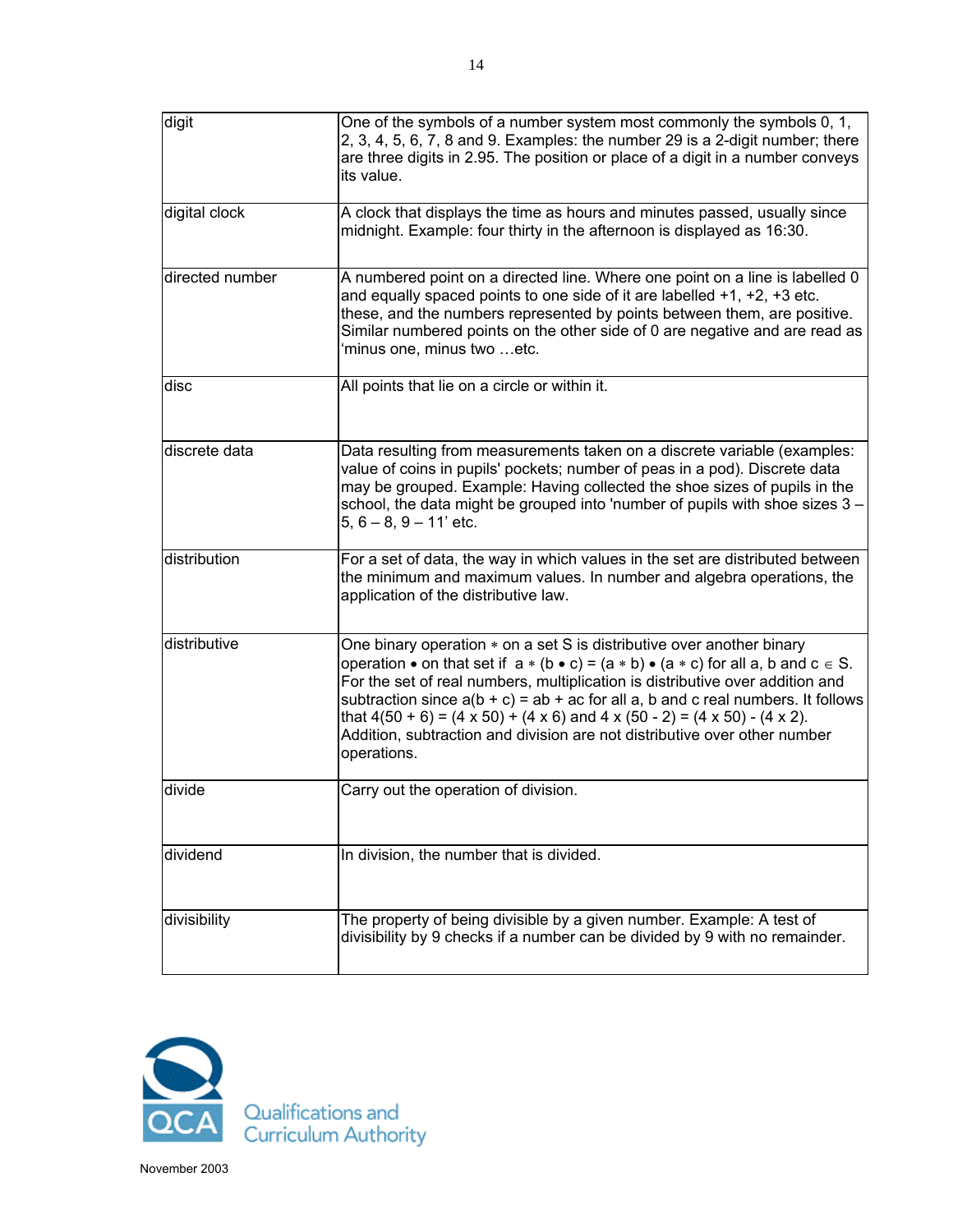

Qualifications and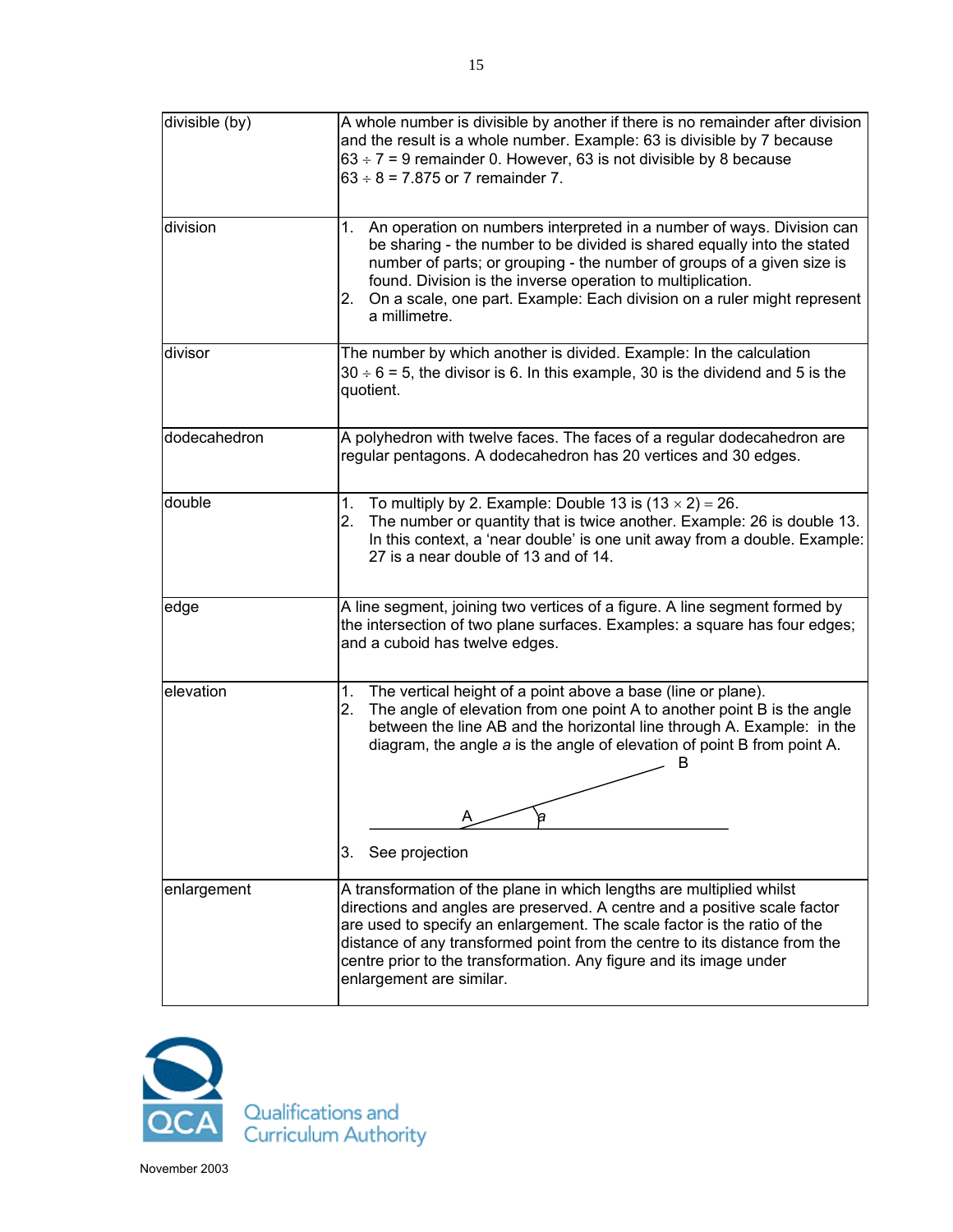| equal                  | Symbol: =, read as 'is equal to' or 'equals'. Having the same value.<br>Example: $7 - 2 = 4 + 1$ since both expressions, $7 - 2$ and $4 + 1$ have the<br>same value, 5.                                                                                                                                                                                                                                                                                                       |
|------------------------|-------------------------------------------------------------------------------------------------------------------------------------------------------------------------------------------------------------------------------------------------------------------------------------------------------------------------------------------------------------------------------------------------------------------------------------------------------------------------------|
| equal class interval   | See grouped (discrete data)                                                                                                                                                                                                                                                                                                                                                                                                                                                   |
| equation               | A mathematical statement showing that two expressions are equal. The<br>expressions are linked with the symbol =<br>$x^2 - 2x + 1 = 0$<br>Examples: $7 - 2 = 4 + 1$<br>$4x = 3$                                                                                                                                                                                                                                                                                               |
| equilateral            | Of a polygon, having sides of equal length.                                                                                                                                                                                                                                                                                                                                                                                                                                   |
| equivalent fraction    | Fraction with the same value as another. Example: $\frac{6}{12} = \frac{3}{6} = \frac{1}{2}$ . These are<br>equivalent fractions.                                                                                                                                                                                                                                                                                                                                             |
| estimate               | 1. Verb: To arrive at a rough or approximate answer by calculating with<br>suitable approximations for terms or, in measurement, by using<br>previous experience.<br>Noun: A rough or approximate answer.<br>2.                                                                                                                                                                                                                                                               |
| evaluate               | Find the value of a numerical or an algebraic expression.<br>Examples: Evaluate 28 $\div$ 4 by calculating, 28 $\div$ 4 = 7<br>Evaluate $x^2$ – 3 when x = 2 by substituting this value for x and calculating,<br>$2^2 - 3 = (2 \times 2) - 3 = 4 - 3 = 1$                                                                                                                                                                                                                    |
| even number            | An integer that is divisible by 2.                                                                                                                                                                                                                                                                                                                                                                                                                                            |
| exchange               | Change a number or expression for another of equal value. The process of<br>exchange is used in some standard compact methods of calculation.<br>Examples: 'carrying figures' in addition, multiplication or division; and<br>decomposition' in subtraction.                                                                                                                                                                                                                  |
| exponent               | Also known as index, a number, positioned above and to the right of<br>another, indicating repeated multiplication. Example: $n^2$ indicates $n \times n$ ; and<br>$n5$ indicates $n \times n \times n \times n \times n$ . The result of the multiplication is the power.<br>Example: $2^5$ = 32 and 32 is the fifth power of 2. Exponents may be fractional or negative. Examples: 8 <sup>1/3</sup> = 2, $2^{-2}$ is the inverse of $2^2$ and has the value $\frac{1}{4}$ . |
| exponential (function) | A function having variables expressed as exponents.                                                                                                                                                                                                                                                                                                                                                                                                                           |
| expression             | A mathematical form expressed symbolically. Examples: $7 + 3$ ; $a^2 + b^2$ .                                                                                                                                                                                                                                                                                                                                                                                                 |

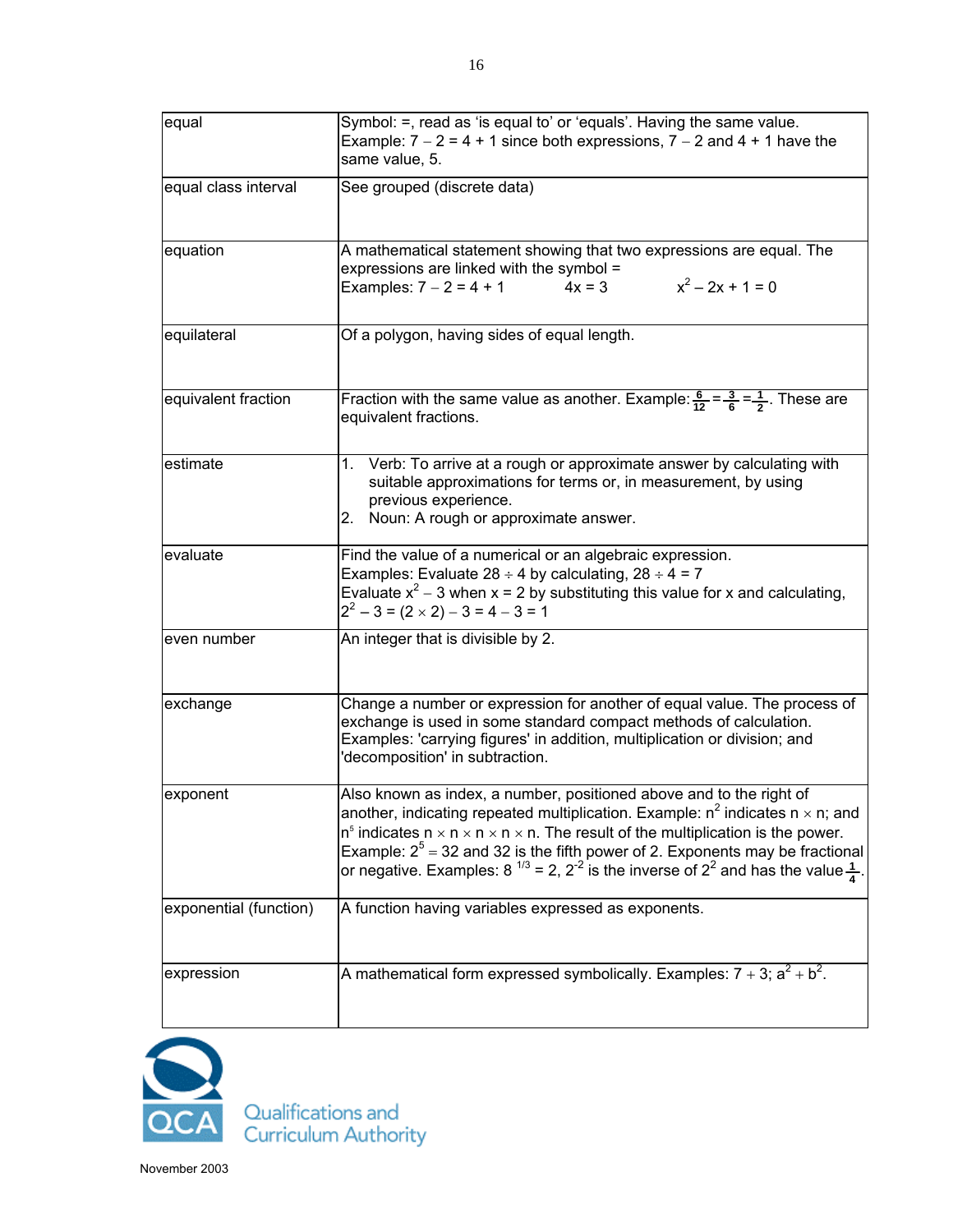| exterior angle    | Of a polygon, the angle formed outside between one side and the adjacent<br>side produced. Example:                                                                                                                                                                                                                              |
|-------------------|----------------------------------------------------------------------------------------------------------------------------------------------------------------------------------------------------------------------------------------------------------------------------------------------------------------------------------|
|                   | The angle a is one exterior angle of<br>this triangle.                                                                                                                                                                                                                                                                           |
|                   |                                                                                                                                                                                                                                                                                                                                  |
| face              | One of the flat surfaces of a solid shape. Example: a cube has six faces.                                                                                                                                                                                                                                                        |
| factor            | When a number, or polynomial in algebra, can be expressed as the product<br>of two numbers or polynomials, these are factors of the first. Examples: 1, 2,<br>3, 4, 6 and 12 are all factors of 12: $(x - 1)$ and $(x + 4)$ are factors of $(x^2 + 3x)$<br>$-$ 4) where $(x - 1)(x + 4) = (x2 + 3x - 4)$                         |
| factorise         | To express a number or polynomial as the product of its factors. Examples:<br>Factorising 12:<br>$12 = 1 \times 12$<br>$= 2 \times 6$<br>$= 3 \times 4$<br>The factors of 12 are 1, 2, 3, 4, 6 and 12.<br>12 may be expressed as a product of its prime factors:<br>$12 = 2 \times 2 \times 3$                                   |
|                   | Factorising $x^2 - 4x - 21$ :<br>$x^{2}-4x-21 = (x + 3) (x - 7)$<br>The factors of $x^2 - 4x - 21$ are $(x + 3)$ and $(x - 7)$                                                                                                                                                                                                   |
| foot              | Symbol: ft. An imperial measure of length. 1 foot = 12 inches. 3 feet = 1<br>yard. 1 foot is approximately 30 cm.                                                                                                                                                                                                                |
| formula           | An equation linking sets of physical variables. Plural: formulae.                                                                                                                                                                                                                                                                |
| fraction          | The result of dividing one integer by a second integer, which must be non-<br>zero. The dividend is the numerator and the non-zero divisor is the<br>denominator. See also common fraction, decimal fraction, equivalent<br>fraction, improper fraction, proper fraction, simple fraction, unit fraction and<br>vulgar fraction. |
| frequency density | See histogram.                                                                                                                                                                                                                                                                                                                   |

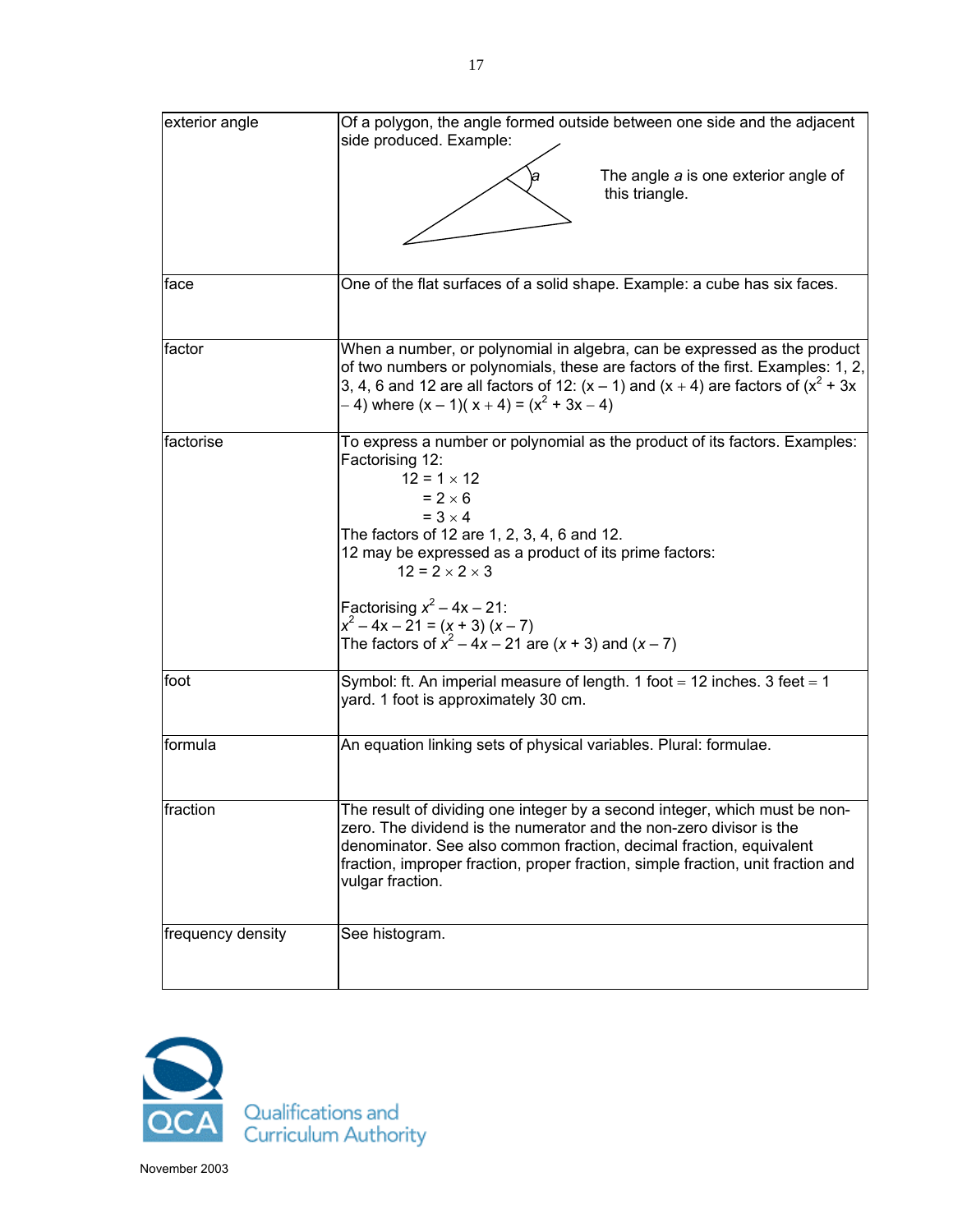| frequency table         | A table for a set of observations showing how frequently each event or<br>quantity occurs.                                                                                                                                                                                                                                                                                                                                                                                                                                                                   |
|-------------------------|--------------------------------------------------------------------------------------------------------------------------------------------------------------------------------------------------------------------------------------------------------------------------------------------------------------------------------------------------------------------------------------------------------------------------------------------------------------------------------------------------------------------------------------------------------------|
| frustum of a cone       | Part of a cone bounded by two parallel planes.<br>r <sub>2</sub><br>$r_1$ and $r_2$ , the radii of the bases, are parallel.                                                                                                                                                                                                                                                                                                                                                                                                                                  |
| function                | A rule that relates every element x of a set X, the domain of the function, to<br>a unique element y of another set Y, the codomain. Example: the function<br>'has a birthday on' could relate each person, in a set of individuals, to a<br>unique element in the set of days in the year. If the function can be<br>expressed algebraically, then for any particular value of x, the value of y can<br>be calculated and y is said to have a functional relationship with x. Example:<br>for the function $y = x^2$ , when $x = 5$ , then $y = 5^2$ or 25. |
| functional relationship | See function.                                                                                                                                                                                                                                                                                                                                                                                                                                                                                                                                                |
| gallon                  | Symbol: gal. An imperial measure of volume or capacity, equal to the<br>volume occupied by ten pounds of distilled water.<br>In the imperial system, 1 gallon = 4 quarts = 8 pints. One gallon is just over<br>4.5 litres.                                                                                                                                                                                                                                                                                                                                   |
| general statement       | A statement that applies correctly to all relevant cases.                                                                                                                                                                                                                                                                                                                                                                                                                                                                                                    |
| generalise              | To formulate a general statement or rule.                                                                                                                                                                                                                                                                                                                                                                                                                                                                                                                    |
| geometrical             | Relating to geometry, the aspect of mathematics concerned with the<br>properties of space and figures or shapes in space.                                                                                                                                                                                                                                                                                                                                                                                                                                    |
| gradient                | A measure of the slope of a line.<br>On a coordinate plane, the gradient of the line through the points $(x_1, y_1)$<br>and $(x_2, y_2)$ is defined as $(y_2 - y_1) / (x_2 - x_1)$ . The gradient may be positive,<br>negative or zero depending on the values of the coordinates.                                                                                                                                                                                                                                                                           |

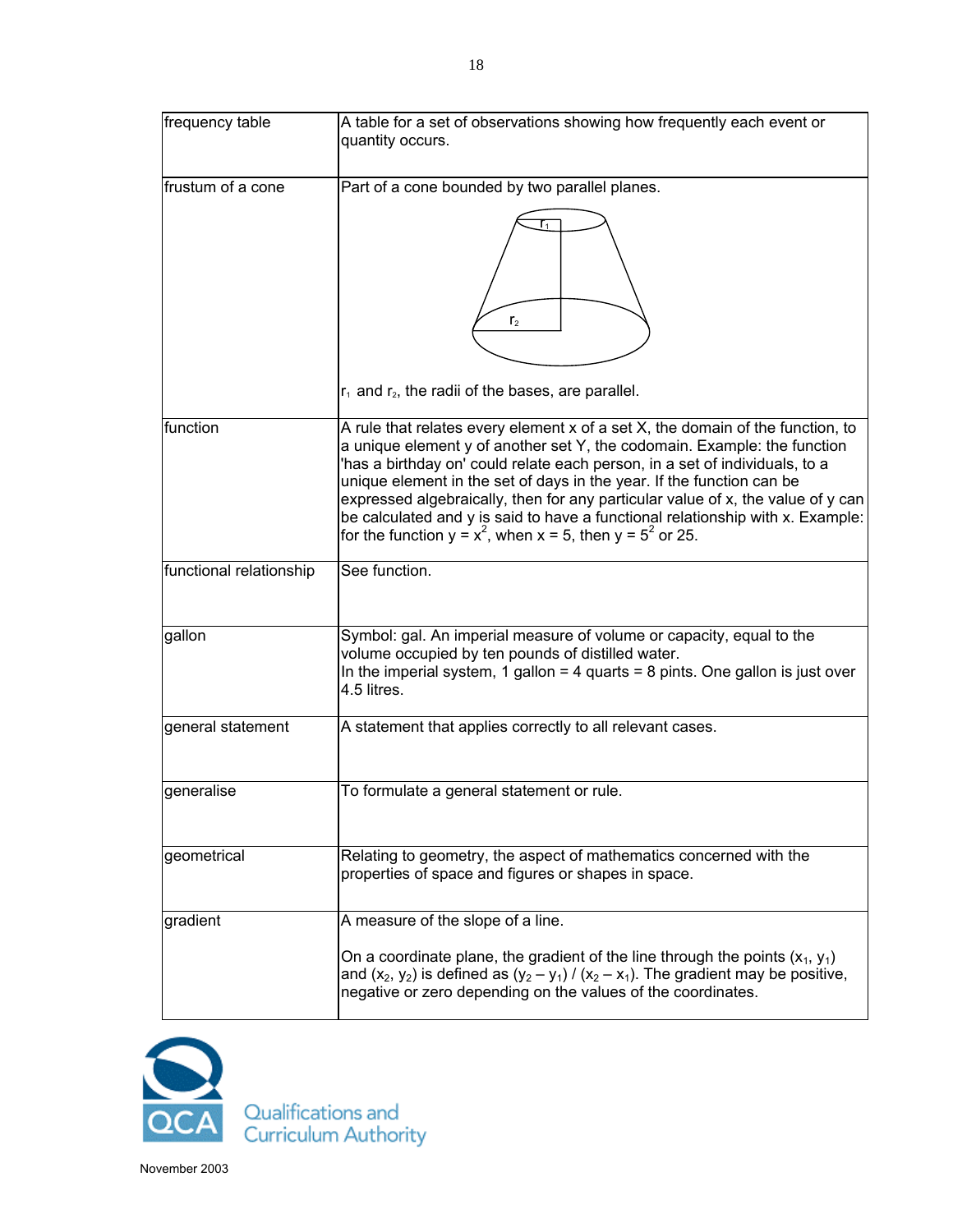| gram                           | Symbol: g. The unit of mass equal to one thousandth of a kilogram.                                                                                                                                                                                                                                 |
|--------------------------------|----------------------------------------------------------------------------------------------------------------------------------------------------------------------------------------------------------------------------------------------------------------------------------------------------|
| graph                          | A diagram showing a relationship between variables. Adjective: graphical.                                                                                                                                                                                                                          |
| grid                           | A lattice created with two sets of parallel lines. Lines in each set are usually<br>equally spaced. If the sets of lines are at right angles and lines in both sets<br>are equally spaced, a square grid is created.                                                                               |
| grouped (discrete data)        | Observed data arising from counts and grouped into non-overlapping<br>intervals. Example: score in test / number of children obtaining the score,<br>scores 1 - 10, 11 - 20, 21 - 30, 31 - 40, 41 - 50 etc. In this example there<br>are equal class intervals.                                    |
| heptagon                       | A polygon with seven sides or edges.                                                                                                                                                                                                                                                               |
| hexagon                        | A polygon with six sides or edges. Adjective: hexagonal, having the form of<br>a hexagon                                                                                                                                                                                                           |
| highest common factor<br>(HCF) | The common factor of two or more numbers which has the highest value.<br>Example: 16 has factors 1, 2, 4, 8, 16. 24 has factors 1, 2, 3, 4, 6, 8, 12, 24.<br>56 has factors 1, 2, 4, 7, 8, 14, 28, 56. The common factors of 16, 24 and<br>56 are 1, 2, 4 and 8. Their highest common factor is 8. |
| histogram                      | A particular form of representation of grouped data. Segments along the x-<br>axis are proportional to the class interval. Rectangles are drawn with the<br>line segments as bases. The area of the rectangle is proportional to the<br>frequency in the class.                                    |
|                                | Where the class intervals are not equal, the height of each rectangle is<br>called the frequency density of the class.                                                                                                                                                                             |
| horizontal                     | Parallel to the horizon.                                                                                                                                                                                                                                                                           |
| hour                           | A unit of time. One twenty-fourth of a day. 1 hour = 60 minutes = $3600$<br>seconds, ie (60 x 60) seconds.                                                                                                                                                                                         |
| hundred square                 | A 10 by 10 square grid numbered 1 to 100. A similar grid could be<br>numbered as a 0 - 99 grid.                                                                                                                                                                                                    |
| icosahedron                    | A polyhedron with 20 faces. In a regular icosahedron all faces are<br>equilateral triangles.                                                                                                                                                                                                       |

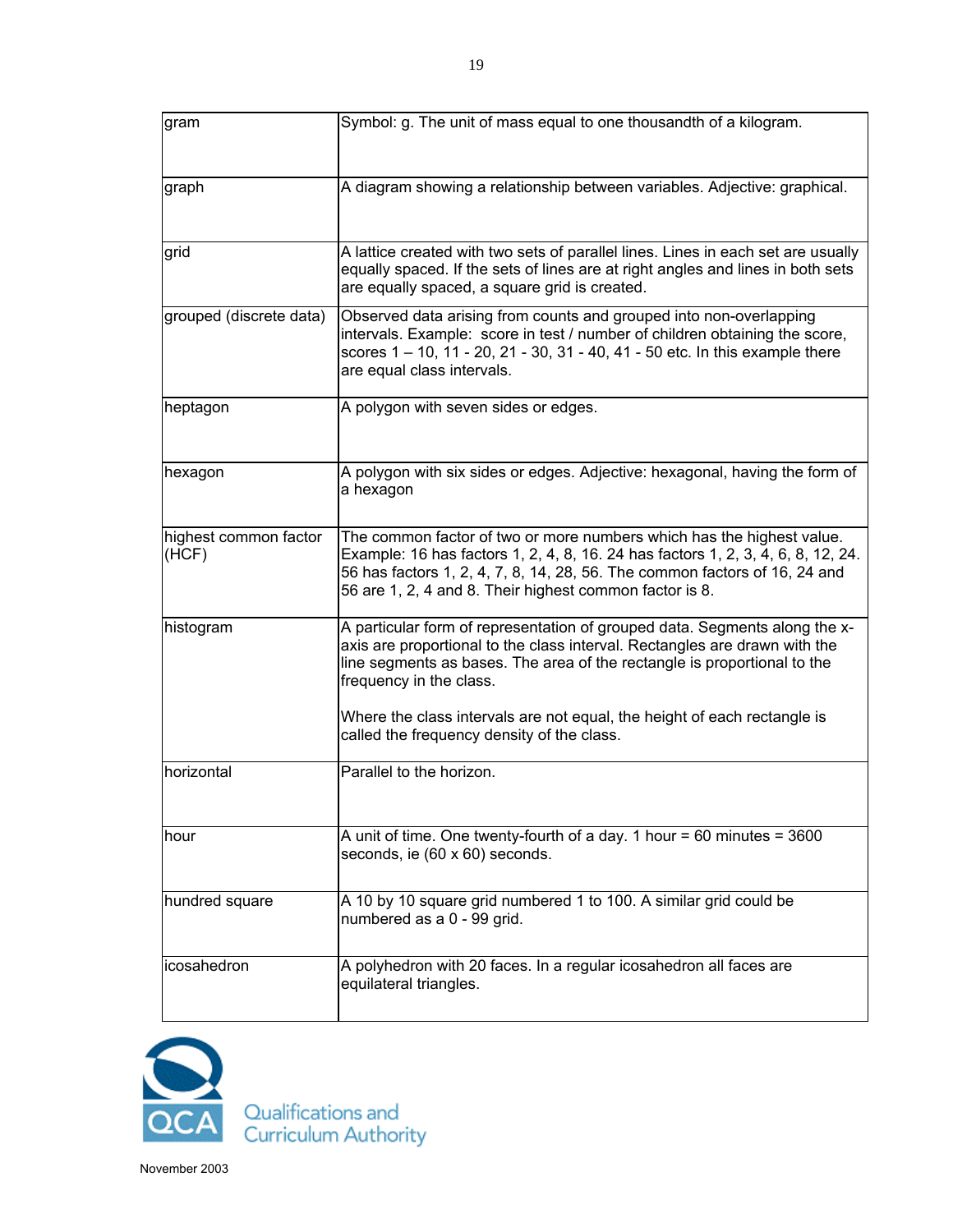| identity            | An equation that holds for all values of the variables. The symbol $\equiv$ is used.<br>Example: $a^2 - b^2 = (a + b)(a - b)$ .                                                                                                                                                                                                                                                 |
|---------------------|---------------------------------------------------------------------------------------------------------------------------------------------------------------------------------------------------------------------------------------------------------------------------------------------------------------------------------------------------------------------------------|
| imperial unit       | A unit of measurement historically used in the United Kingdom and other<br>English speaking countries. Units include inch, foot, yard, mile, acre, ounce,<br>pound, stone, hundredweight, ton, pint, quart and gallon. Now largely<br>replaced by metric units.                                                                                                                 |
| improper fraction   | An improper fraction has a numerator that is greater than its denominator.<br>Example: $\frac{9}{4}$ is improper and could be expressed as the mixed number $2\frac{1}{4}$ .                                                                                                                                                                                                    |
| inch                | Symbol: in. An imperial unit of length. 12 inches = 1 foot. 36 inches = 1<br>yard. Unit of area is square inch, in <sup>2</sup> . Unit of volume is cubic inch, in <sup>3</sup> .<br>1 inch is approximately 2.54 cm.                                                                                                                                                           |
| index laws          | Where index notation is used and powers are multiplied or divided, the rules<br>for manipulating index numbers. Examples: $2^a \times 2^b = 2^{a + b}$<br>and $2^a \div 2^b = 2^{a - b}$                                                                                                                                                                                        |
| index notation      | The notation in which a product such as $a \times a \times a \times a$ is recorded as $a^4$ . In<br>this example the number 4 is the index (plural indices) See also standard<br>index form                                                                                                                                                                                     |
| inequality          | Statements such as $a \ne b$ , $a \le b$ or $a > b$ are inequalities.                                                                                                                                                                                                                                                                                                           |
| inscribed           | Describing a figure enclosed by another. Examples: a polygon, whose<br>vertices lie on the circumference of a circle, is said to be inscribed in the<br>circle. Where a circle is drawn inside a polygon so that the sides of the<br>polygon are tangents to the circle, the circle is inscribed in the polygon. (In<br>this case the circle is the 'incircle' of the polygon.) |
| integer             | Any of the positive or negative whole numbers and zero. Example: -2, -1,<br>$0, +1, +2$                                                                                                                                                                                                                                                                                         |
| intercept           | To cut a line, curve or surface with another.<br>1.<br>In the Cartesian coordinate system, the positive or negative distance<br>2.<br>from the origin to the point where a line, curve or surface cuts a given<br>axis. OR On a graph, the value of the non-zero coordinate of the point<br>where a line cuts an axis.                                                          |
| interior angle      | At a vertex of a polygon, the angle that lies within the polygon.                                                                                                                                                                                                                                                                                                               |
| interquartile range | See quartile                                                                                                                                                                                                                                                                                                                                                                    |

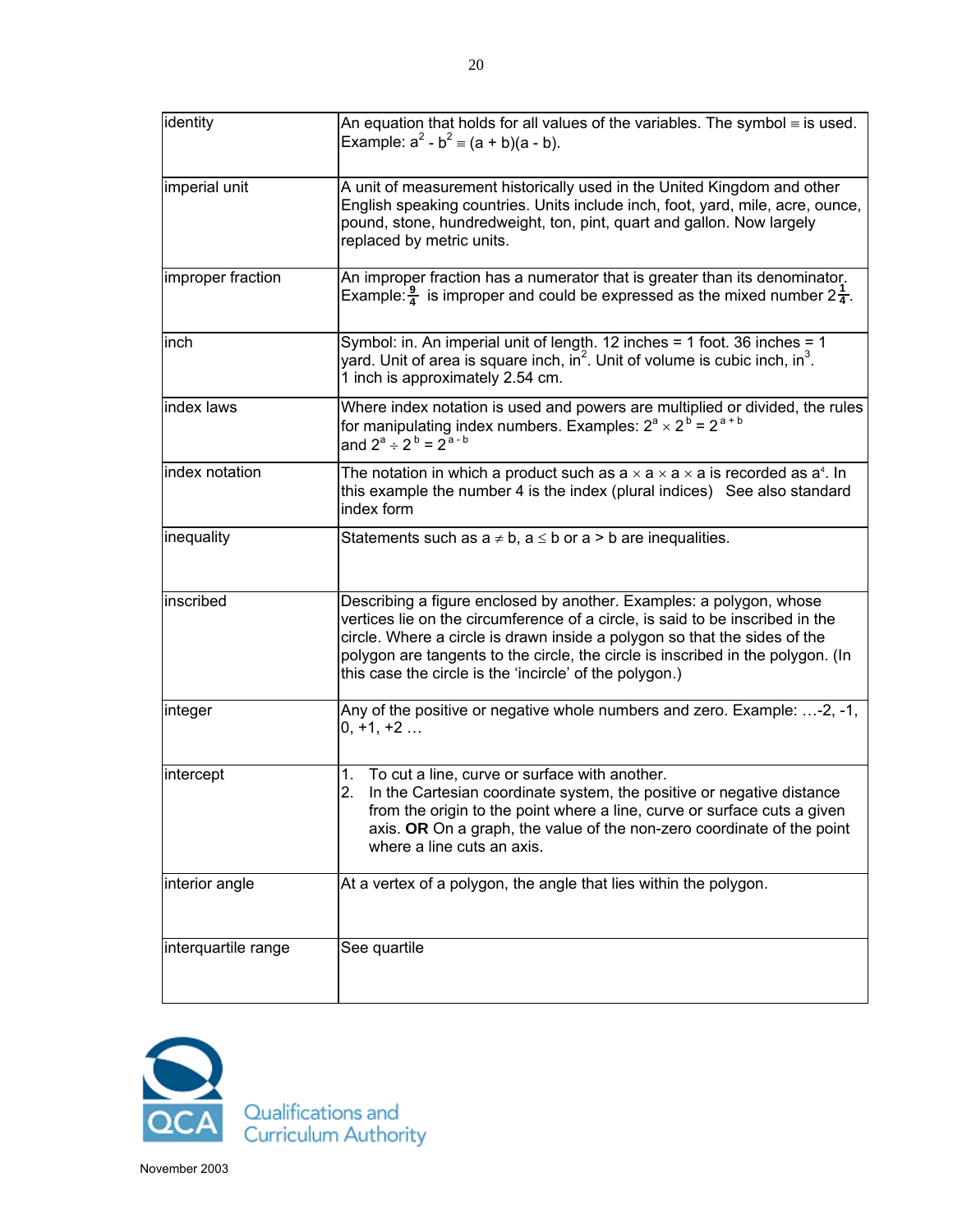| intersect                      | To have a common point or points. Examples: Two intersecting lines<br>intersect at a point; two intersecting planes intersect in a line.                                                                                                                                                                                                         |
|--------------------------------|--------------------------------------------------------------------------------------------------------------------------------------------------------------------------------------------------------------------------------------------------------------------------------------------------------------------------------------------------|
| inverse operations             | Operations that, when they are combined, leave the entity on which they<br>operate unchanged. Examples: addition and subtraction are inverse<br>operations e.g. $5 + 6 - 6 = 5$ . Multiplication and division are inverse<br>operations e.g. $6 \times 10 \div 10 = 6$ .<br>Some operations, such as reflection in the x-axis, are self-inverse. |
| irrational number              | A number that is not an integer and cannot be expressed as a common<br>fraction with a non-zero denominator. Examples: $\sqrt{3}$ and $\pi$ .<br>Real irrational numbers, when expressed as decimals, are infinite, non-<br>recurring decimals.                                                                                                  |
| isosceles triangle             | A triangle in which two sides have the same length and consequently two<br>angles are equal. This definition includes an equilateral triangle as a special<br>case.                                                                                                                                                                              |
| kilo-                          | Prefix denoting one thousand                                                                                                                                                                                                                                                                                                                     |
| kilogram                       | Symbol: kg. The base unit of mass in the SI (Système International<br>d'Unités). 1kg. = 1000g.                                                                                                                                                                                                                                                   |
| kilometre                      | Symbol: km. A unit of length in the SI (Système International d'Unités). The<br>base unit of length in the system is the metre. 1km. = 1000m.                                                                                                                                                                                                    |
| kite                           | A quadrilateral with two pairs of equal, adjacent sides whose diagonals<br>consequently intersect at right angles.                                                                                                                                                                                                                               |
| least common multiple<br>(LCM) | The common multiple of two or more numbers which has the least value.<br>Example: 3 has multiples 3, 6, 9, 12, 15, 18, 21, 24 , 4 has multiples 4, 8,<br>12, 16, 20, 24  and 6 has multiples 6, 12, 18, 24, 30  The common<br>multiples of 3, 4 and 6 include 12, 24 and 36. The least common multiple of<br>3, 4 and 6 is 12.                   |
| line                           | A set of adjacent points that has length but no width. A curve. A straight line<br>is completely determined by two of its points, say A and B. The part of the<br>line between any two of its points is a line segment.                                                                                                                          |
| line of best fit               | A line drawn on a scatter graph to represent the best estimate of an<br>underlying linear relationship between the variables.                                                                                                                                                                                                                    |
| linear                         | In algebra, describing an expression or equation of degree one. Example:<br>$2x + 3y = 7$ is a linear equation. This linear equation with its two variables, x<br>and y, can be represented as a straight line graph.                                                                                                                            |

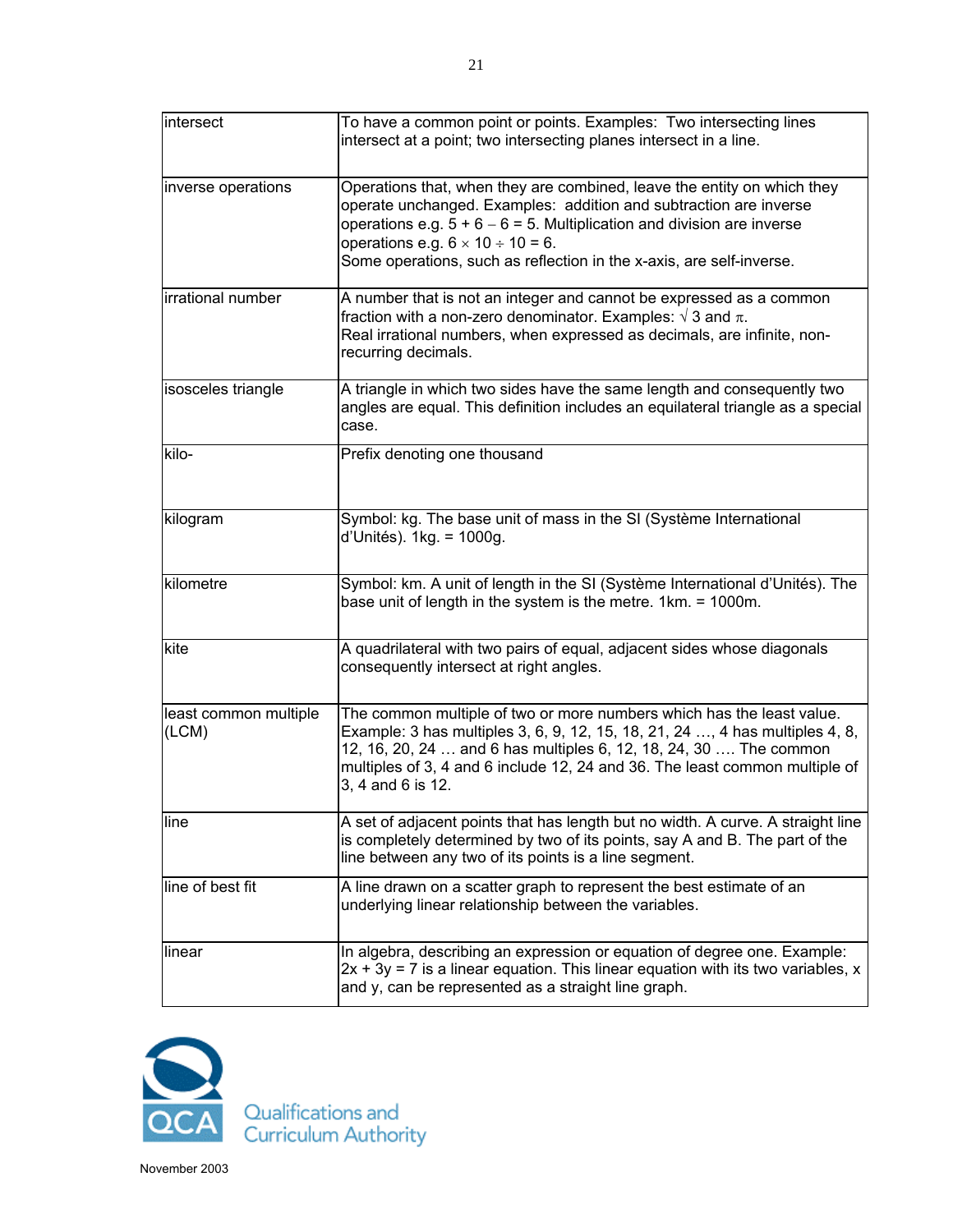| litre         | Symbol: I. A metric unit used for measuring volume or capacity. A litre is<br>equivalent to 1000 cm <sup>3</sup> .                                                                                                                                                                                                                          |
|---------------|---------------------------------------------------------------------------------------------------------------------------------------------------------------------------------------------------------------------------------------------------------------------------------------------------------------------------------------------|
| locus         | The set of points that satisfy given conditions. Example: in 3-D the locus of<br>all points that are a given distance from a fixed point is a sphere. Plural: loci.                                                                                                                                                                         |
| mass          | A characteristic of a body, relating to the amount of matter within it. Mass<br>differs from weight, the force with which a body is attracted towards the<br>earth's centre. Whereas, under certain conditions, a body can become<br>weightless, mass is constant. In a constant gravitational field weight is<br>proportional to mass.     |
| maximum value | The greatest value. Example: The maximum temperature in London<br>yesterday was 18°C.                                                                                                                                                                                                                                                       |
| mean          | Used synonymously with average. The arithmetic mean of a set of discrete<br>data is the sum of quantities divided by the number of quantities. Example:<br>The arithmetic mean of 5, 6, 14, 15 and 45 is $(5 + 6 + 14 + 15 + 45) \div 5$ i.e.<br>17.                                                                                        |
| measure       | The size in terms of an agreed unit. See also compound measure.<br>1.<br>Measure is also used as a verb, to find the size.<br>2.                                                                                                                                                                                                            |
| median        | The middle number or value when all values in a set of data are arranged in<br>ascending order. Example: The median of 5, 6, 14, 15 and 45 is 14. When<br>there is an even number of values, the arithmetic mean of the two middle<br>values is calculated. Example: The median of 5, 6, 7, 8, 14 and 45 is $(7 + 8)$<br>$\div$ 2 i.e. 7.5. |
| mensuration   | In the context of geometric figures the process of measuring or calculating<br>angles, lengths, areas and volumes.                                                                                                                                                                                                                          |
| metre         | Symbol: m. The base unit of length in SI (Système International d'Unités).                                                                                                                                                                                                                                                                  |
| metric unit   | Unit of measurement in the metric system. Metric units include metre,<br>centimetre, millimetre, kilometre, gram, kilogram, litre and millilitre.                                                                                                                                                                                           |
| mile          | An imperial measure of length. 1 mile = 1760 yards. Five miles is<br>approximately 8 kilometres.                                                                                                                                                                                                                                            |
| milli-        | Prefix. One-thousandth.                                                                                                                                                                                                                                                                                                                     |

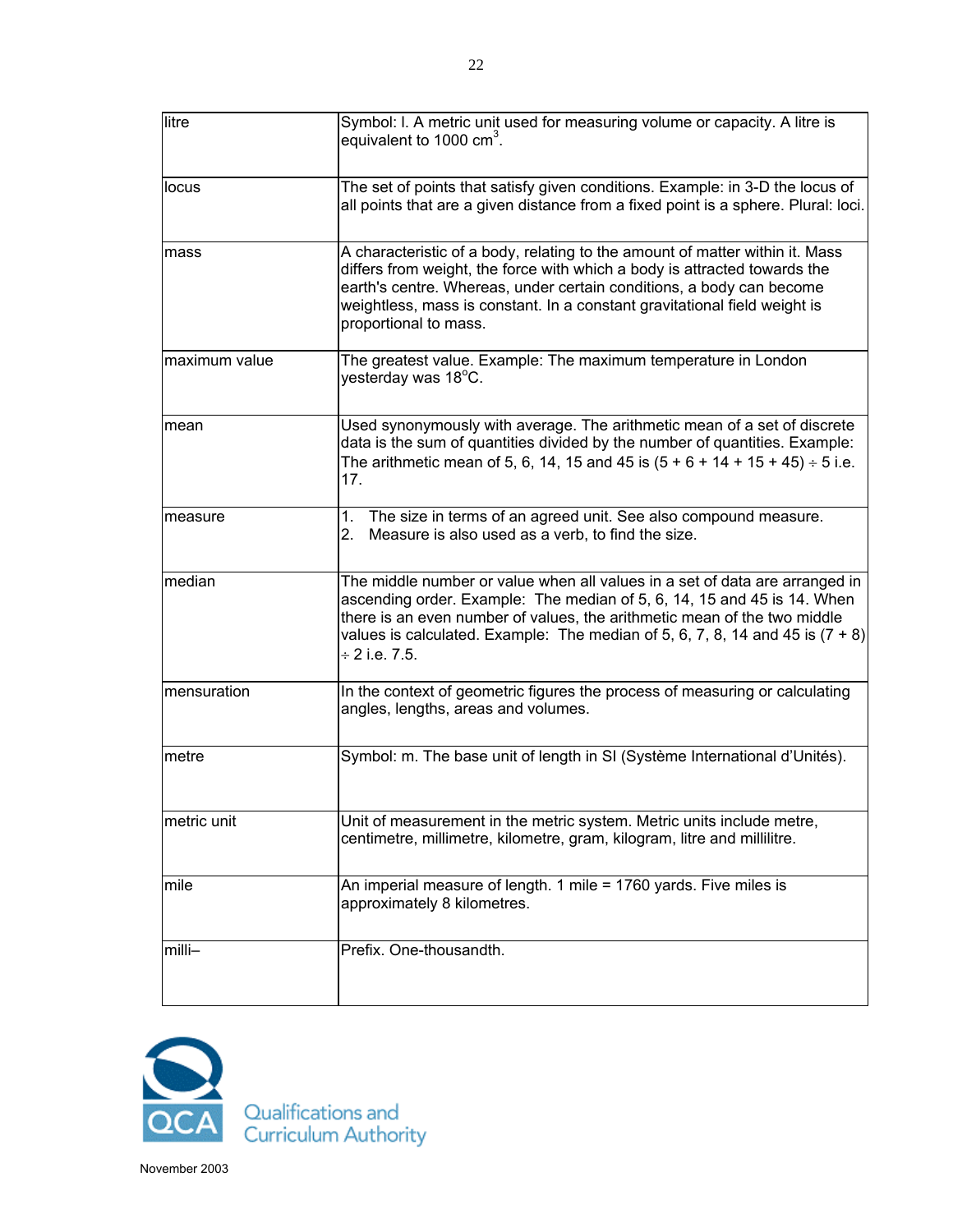| millilitre     | Symbol: ml. One thousandth of a litre.                                                                                                                                                                                                                                                                                                                                                                                                                |
|----------------|-------------------------------------------------------------------------------------------------------------------------------------------------------------------------------------------------------------------------------------------------------------------------------------------------------------------------------------------------------------------------------------------------------------------------------------------------------|
|                |                                                                                                                                                                                                                                                                                                                                                                                                                                                       |
| millimetre     | Symbol: mm. One thousandth of a metre.                                                                                                                                                                                                                                                                                                                                                                                                                |
| minimum value  | The least value. Example: The expected minimum temperature overnight is<br>$6^{\circ}$ C.                                                                                                                                                                                                                                                                                                                                                             |
| minus          | The name for the symbol –, representing the operation of subtraction.                                                                                                                                                                                                                                                                                                                                                                                 |
| minute         | Unit of time. One-sixtieth of an hour. 1 minute $= 60$ seconds. In the<br>measurement of angles, $\frac{1}{60}$ of a degree                                                                                                                                                                                                                                                                                                                           |
| mixed fraction | A whole number and a fractional part expressed as a common fraction.<br>Example: $1\frac{2}{3}$ is a mixed fraction. Also known as a mixed number.                                                                                                                                                                                                                                                                                                    |
| mixed number   | A whole number and a fractional part expressed as a common fraction.<br>Example: $1\frac{2}{3}$ is a mixed number. Also known as a mixed fraction.                                                                                                                                                                                                                                                                                                    |
| mode           | The most commonly occurring value or class with the largest frequency.                                                                                                                                                                                                                                                                                                                                                                                |
| moving average | The mean of a set of adjacent observations of fixed size is taken. The mean<br>is calculated for successive sets of the same size to give the moving<br>average.<br>See time series.                                                                                                                                                                                                                                                                  |
| multiple       | For any integers $a$ and $b$ , $a$ is a multiple of $b$ if a third integer $c$ exists so that<br>$a = bc$<br>Example: $14 = 7 \times 2$ , $49 = 7 \times 7$ and $70 = 7 \times 10$ . So 14, 49 and 70 are all<br>multiples of 7. -21 is also a multiple of 7 since -21 = $7(-3)$ .                                                                                                                                                                    |
| multiplication | The operation of combining two numbers to give a third number, the<br>product. Example: $12 \times 3 = 36$ is a multiplication. Multiplication can be seen<br>as the process of repeated addition.<br>Example: $3 \times 5 = 3 + 3 + 3 + 3 + 3 = 15$ .<br>Multiplication is the inverse operation of division, and it follows that<br>$7 ÷ 5 × 5 = 7$<br>Multiplication is commutative, associative and distributive over addition or<br>subtraction. |

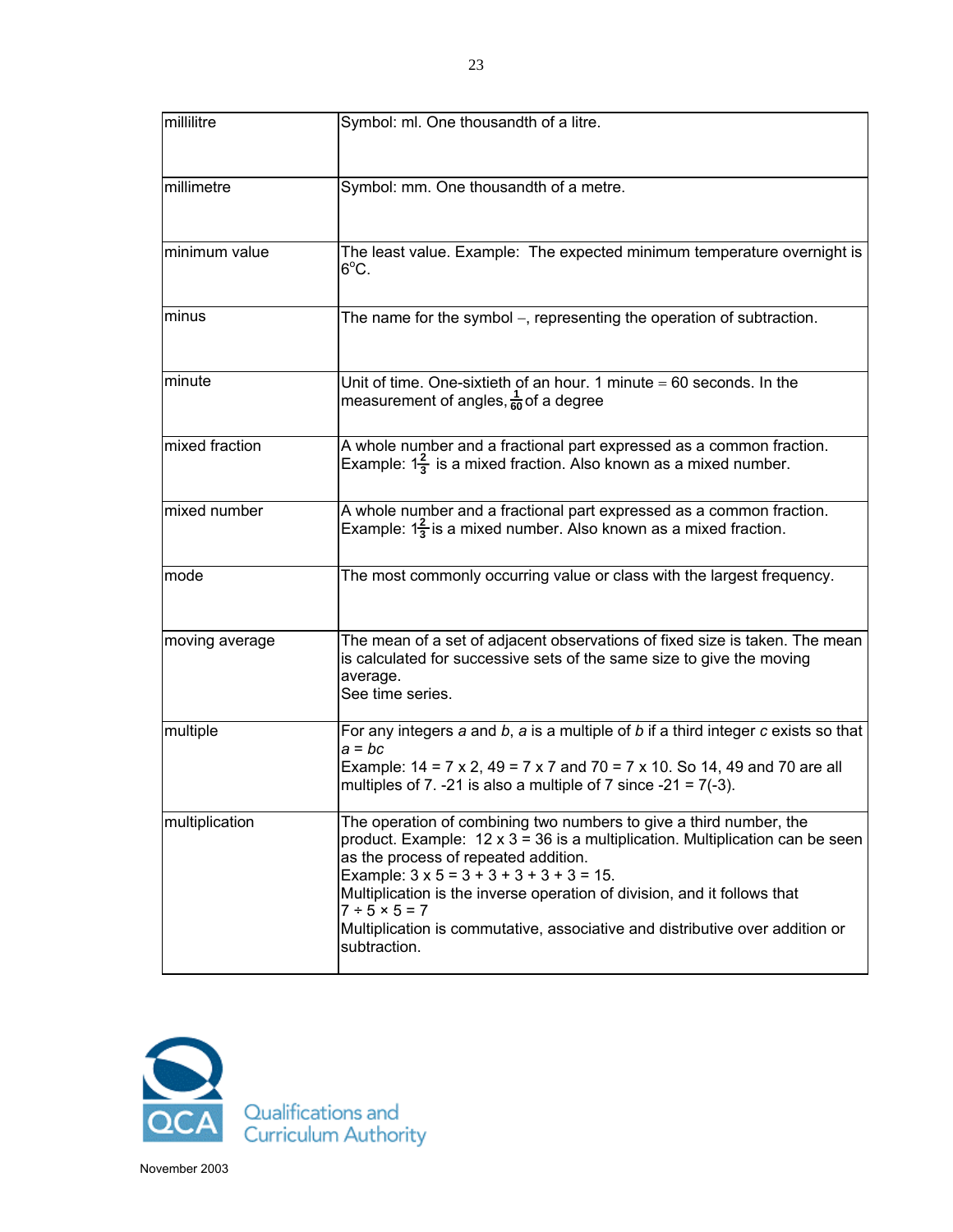| multiplicative               | Relating to multiplication. Example: the multiplicative inverse of 6 is $\frac{1}{6}$ since<br>$6 \times \frac{1}{6} = 1$                                                                                                                                                                                                                                                                                                                                                                                                       |
|------------------------------|---------------------------------------------------------------------------------------------------------------------------------------------------------------------------------------------------------------------------------------------------------------------------------------------------------------------------------------------------------------------------------------------------------------------------------------------------------------------------------------------------------------------------------|
| multiply                     | Carry out the process of multiplication.                                                                                                                                                                                                                                                                                                                                                                                                                                                                                        |
| mutually exclusive<br>events | In probability, events that cannot both occur in one experiment. When the<br>mutually exclusive events cover all possible outcomes the sum of their<br>probabilities is 1.                                                                                                                                                                                                                                                                                                                                                      |
| natural number               | The counting numbers 1, 2, 3,  etc. The positive integers. The set of<br>natural numbers is usually denoted by N.                                                                                                                                                                                                                                                                                                                                                                                                               |
| near double                  | See double.                                                                                                                                                                                                                                                                                                                                                                                                                                                                                                                     |
| negative integer             | An integer less than 0. Examples: -1, -2, -3 etc.                                                                                                                                                                                                                                                                                                                                                                                                                                                                               |
| negative number              | At number less than zero. Example: $-0.25$ . Where a point on a line is<br>1.<br>labelled 0 and equally spaced points to one side of it are labelled $-1$ ,<br>$-2$ , $-3$ etc, these, and the numbers represented by points between<br>them, are negative numbers<br>Commonly read aloud as 'minus one, minus two' etc. In some teaching<br>2.<br>approaches they are read as 'negative one, negative two' etc to<br>distinguish the numbers from operations upon them.<br>See also directed number and positive number.<br>3. |
| net                          | A plane figure composed of polygons which by folding and joining can<br>1.<br>form a polyhedron.<br>A net of a cube<br>Remaining after deductions. Examples: The net profit is the profit after<br>2.<br>deducting all operating costs. The net weight is the weight after<br>deducting the weight of all packaging.                                                                                                                                                                                                            |
| notation                     | A convention for recording mathematical ideas. Examples: Money is<br>recorded using decimal notation e.g. £2.50 Other examples of<br>mathematical notation include $a + a = 2a$ and $n \times n \times n = n^3$                                                                                                                                                                                                                                                                                                                 |
| number bond                  | A pair of numbers with a particular total e.g. number bonds to ten are all<br>pairs of whole numbers with the total 10.                                                                                                                                                                                                                                                                                                                                                                                                         |

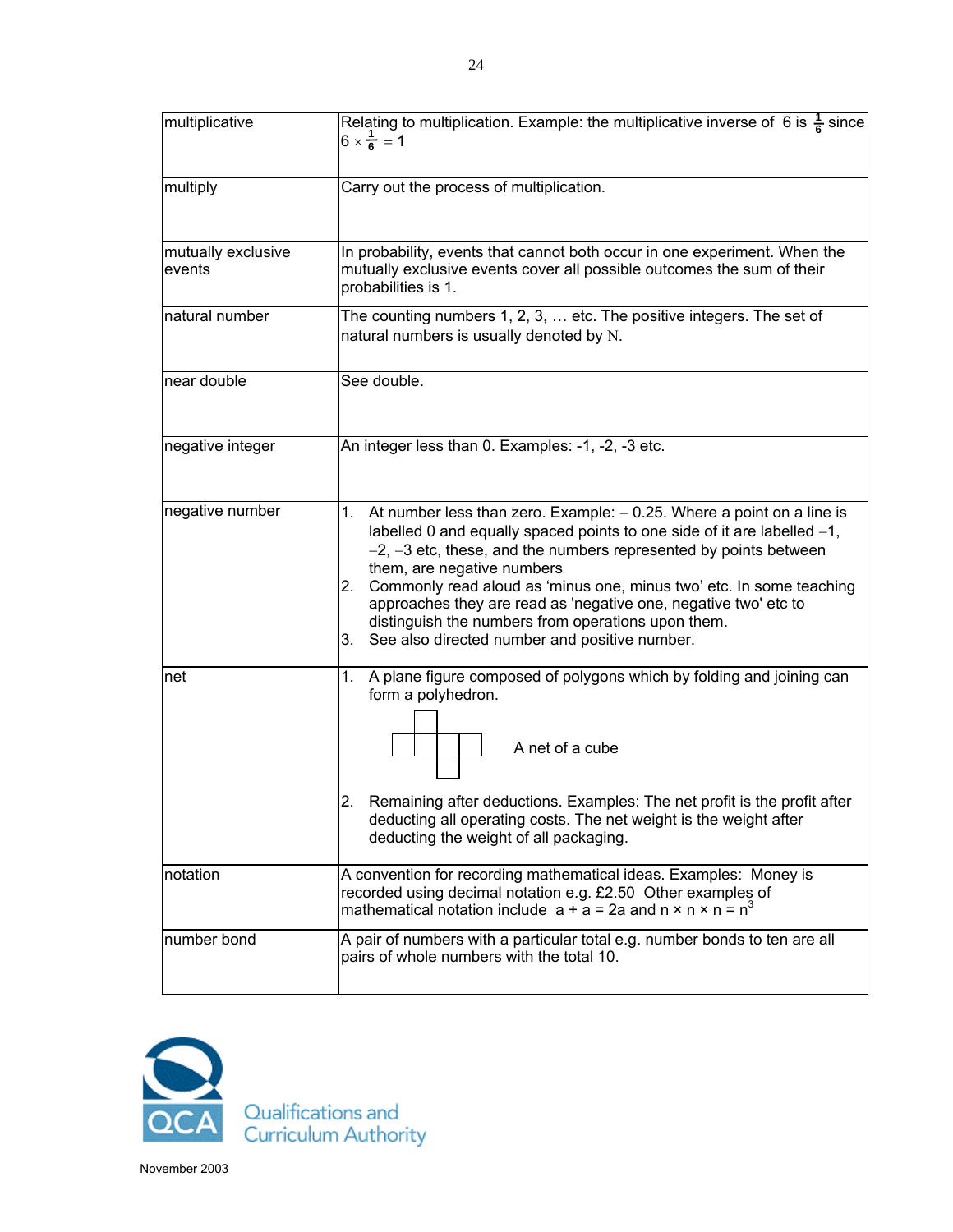| number line     | A line where numbers are represented by points upon it.                                                                                                                                                                                                                                                                        |
|-----------------|--------------------------------------------------------------------------------------------------------------------------------------------------------------------------------------------------------------------------------------------------------------------------------------------------------------------------------|
| number sentence | A mathematical sentence involving numbers. Examples: $3 + 6 = 9$ and<br>9 > 3                                                                                                                                                                                                                                                  |
| number square   | A square grid in which cells are numbered in order.                                                                                                                                                                                                                                                                            |
| number track    | A numbered track along which counters might be moved. The number in a<br>region represents the number of single moves from the start.                                                                                                                                                                                          |
| numeral         | A symbol used to denote a number. The Roman numerals I, V, X, L, C, D<br>and M represent the numbers one, five, ten, fifty, one hundred, five hundred<br>and one thousand. The Arabic numerals 0, 1, 2, 3, 4, 5, 6, 7, 8 and 9 are<br>used in the Hindu-Arabic system giving numbers in the form that is widely<br>used today. |
| numerator       | In the notation of common fractions, the number written on the top - the<br>dividend (part that is divided). In the fraction $\frac{2}{3}$ , the numerator is 2.                                                                                                                                                               |
| oblong          | Sometimes used to describe a non-square rectangle.                                                                                                                                                                                                                                                                             |
| obtuse angle    | An angle greater than 90° but less than 180°.                                                                                                                                                                                                                                                                                  |
| octagon         | A polygon with eight sides. Adjective: octagonal, having the form of an<br>octagon.                                                                                                                                                                                                                                            |
| octahedron      | A polyhedron with eight faces. A regular octahedron has faces that are<br>equilateral triangles.                                                                                                                                                                                                                               |
| odd number      | An integer that has a remainder of 1 when divided by 2.                                                                                                                                                                                                                                                                        |
| operation       | See binary operation                                                                                                                                                                                                                                                                                                           |

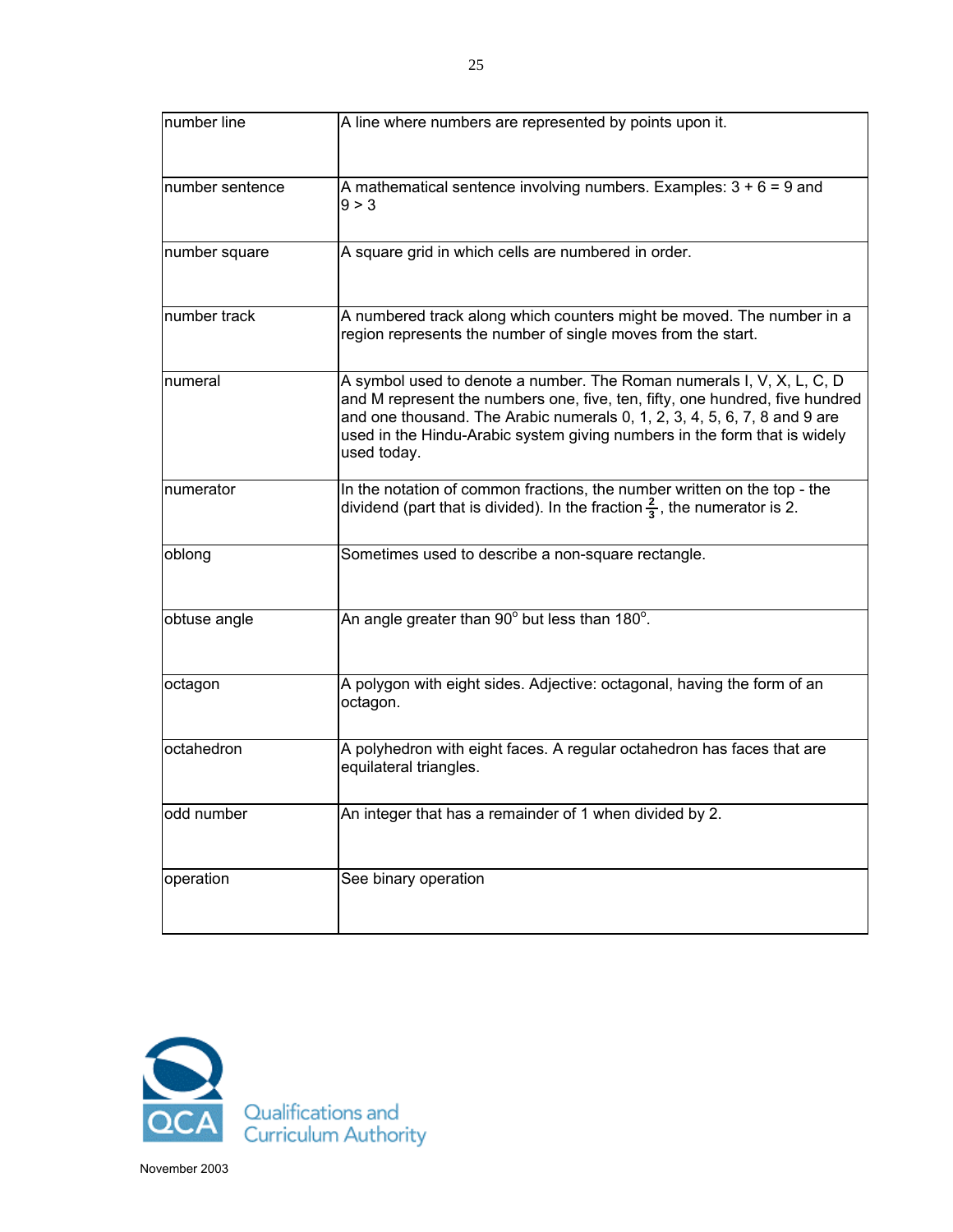

Qualifications and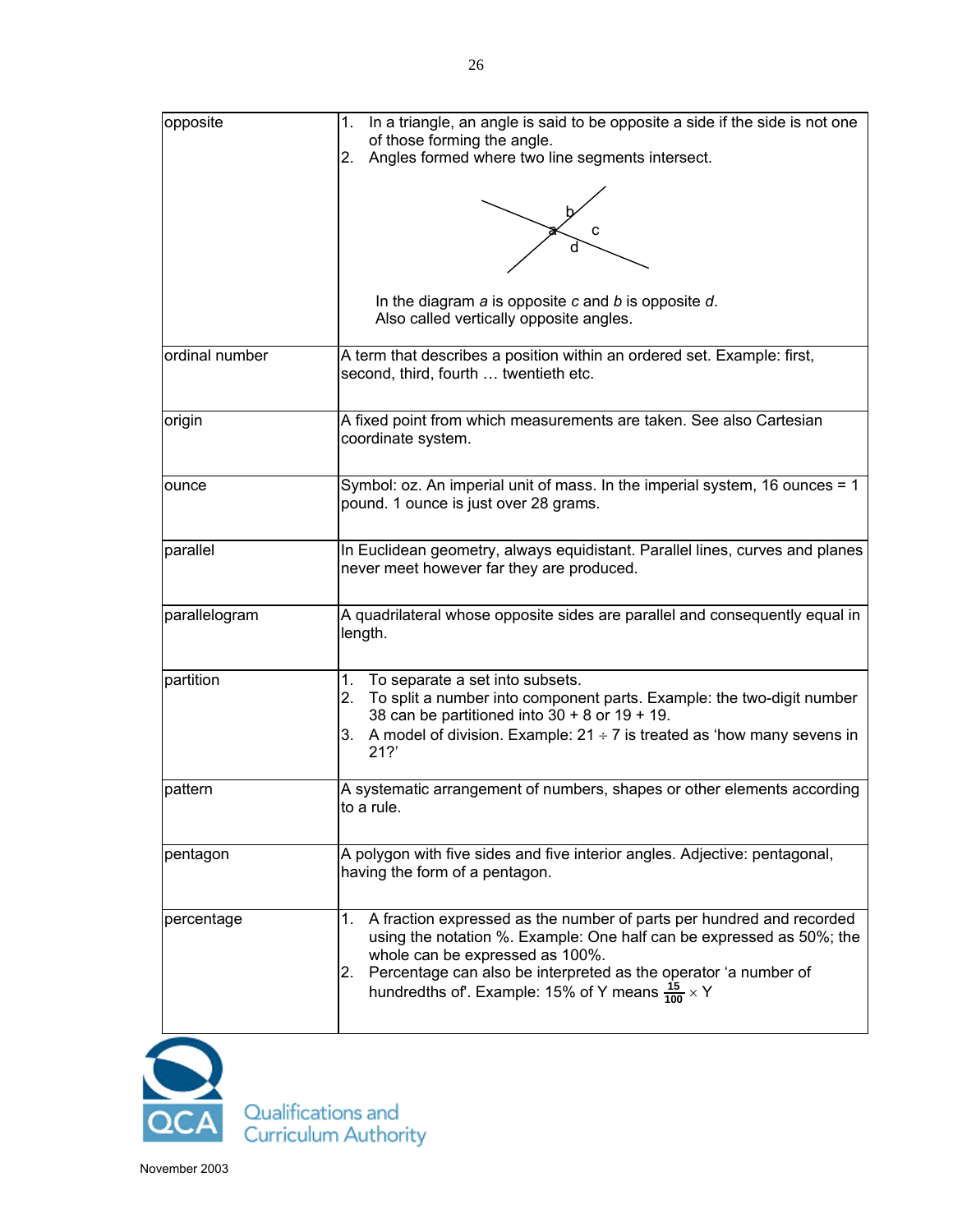| perimeter     | The length of the boundary of a closed figure.                                                                                                                                                                                                                             |
|---------------|----------------------------------------------------------------------------------------------------------------------------------------------------------------------------------------------------------------------------------------------------------------------------|
| perpendicular | A line or plane that is at right angles to another line or plane.                                                                                                                                                                                                          |
| pi            | Symbol: $\pi$ . The length of any circle divided by the length of its diameter is a<br>constant, $\pi$ . $\pi$ is an irrational number. One common approximation for $\pi$ is<br>$^{22}/_{7}$ . 3.14159265 is a more accurate approximation, to 8 decimal places.          |
| pictogram     | A format for representing statistical information. Suitable pictures, symbols<br>or icons are used to represent objects. For large numbers one symbol may<br>represent a number of objects and a part symbol then represents a rough<br>proportion of the number.          |
| pie-chart     | Also known as pie graph. A form of presentation of statistical information.<br>Within a circle, sectors like 'slices of a pie' represent the quantities involved.<br>The frequency or amount of each quantity is proportional to the angle at the<br>centre of the circle. |
| pint          | An imperial measure of volume applied to liquids or capacity. In the imperial<br>system, 8 pints = 4 quarts = 1 gallon. 1 pint is just over 0.5 litres.                                                                                                                    |
| place value   | The value of a digit that relates to its position or place in a number.<br>Example: in 1482 the digits represent 1 thousand, 4 hundreds, 8 tens and 2<br>units respectively; in 12.34 the digits represent 1 ten, 2 units, 3 tenths and 4<br>hundredths respectively.      |
| plan          | A 2-dimensional diagram of a 3-dimensional object, usually the view from<br>directly above.                                                                                                                                                                                |
| plane         | A flat surface. A line segment joining any two points in the surface will also<br>lie in the surface.                                                                                                                                                                      |
| plot          | The process of marking points. Points are usually defined by coordinates<br>and plotted with reference to a given coordinate system.                                                                                                                                       |
| plus          | The name for the symbol $+$ , representing the operation of addition.                                                                                                                                                                                                      |
| point         | An element, in geometry, that has position but no magnitude.                                                                                                                                                                                                               |



Qualifications and<br>Curriculum Authority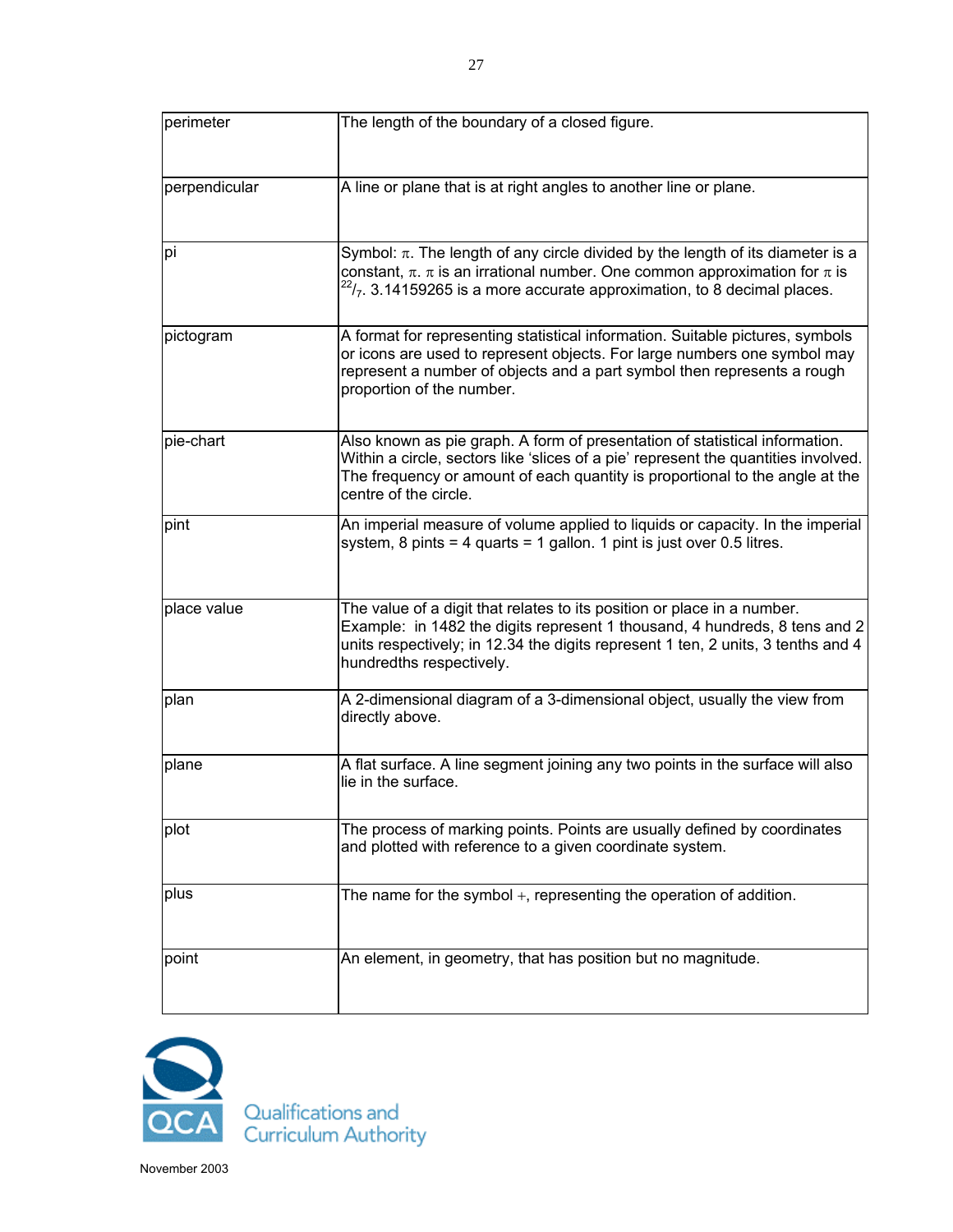| polygon             | A closed plane figure bounded by straight lines. The name derives from<br>many angles. If all interior angles are less than 180° the polygon is convex.<br>If any interior angle is greater than $180^\circ$ , the polygon is concave. If the<br>sides are all of equal length and the angles are all of equal size, then the<br>polygon is regular; otherwise it is irregular. Adjective: polygonal.                                                                                                                                                                                                                                                                                                                                                                                               |
|---------------------|-----------------------------------------------------------------------------------------------------------------------------------------------------------------------------------------------------------------------------------------------------------------------------------------------------------------------------------------------------------------------------------------------------------------------------------------------------------------------------------------------------------------------------------------------------------------------------------------------------------------------------------------------------------------------------------------------------------------------------------------------------------------------------------------------------|
| polyhedron          | Plural: polyhedra. A closed solid figure bounded by surfaces (faces) that are<br>polygonal. Its faces meet in line segments called its edges. Its edges meet<br>at points called vertices. For a polyhedron to be convex, it must lie<br>completely to one side of a plane containing any face. If it is not convex it is<br>concave. A regular polyhedron has identical regular polygons forming its<br>faces and equal angles formed by its surfaces and edges. The Platonic<br>Solids are the five possible convex regular polyhedra: tetrahedron with four<br>equilateral-triangular faces; cube with six square faces; octahedron with<br>eight equilateral-triangular faces; dodecahedron with twelve regular-<br>pentagonal faces; and icosahedron with twenty equilateral-triangular faces. |
| polynomial function | A function of the form $f(x) = a_n x^n + a_{n-1} x^{n-1} + a_{n-2} x^{n-2} +  + a_1 x + a_0$<br>Is a polynomial of order n                                                                                                                                                                                                                                                                                                                                                                                                                                                                                                                                                                                                                                                                          |
| positive number     | A number greater than zero. Where a point on a line is labelled 0 and<br>equally spaced points to one side of it are labelled $+1$ , $+2$ , $+3$ etc., these,<br>and the numbers represented by points between them, are positive<br>numbers and are read 'positive one, positive two, positive three' etc. See<br>also directed number and negative number.                                                                                                                                                                                                                                                                                                                                                                                                                                        |
| pound (mass)        | Symbol: Ib. An imperial unit of mass. In the imperial system,<br>14 lb = 1 stone. 1 lb is approximately 455 grams. 1 kilogram is<br>approximately 2.2 lb.                                                                                                                                                                                                                                                                                                                                                                                                                                                                                                                                                                                                                                           |
| pound (money)       | Symbol £. A unit of money. £1.00 = 100 pence.                                                                                                                                                                                                                                                                                                                                                                                                                                                                                                                                                                                                                                                                                                                                                       |
| power (of ten)      | 100 (i.e. $10^2$ or 10 x 10) is the second power of 10, 1000 (i.e. 10 <sup>3</sup> or 10 x<br>1.<br>10 x 10) is the third power of 10 etc. Powers of other numbers are<br>defined in the same way. Example: 2 ( $2^1$ ), 4 ( $2^2$ ), 8 ( $2^3$ ), 16 ( $2^4$ ) etc are<br>powers of 2.<br>A fractional power represents a root. Example: $x^{\frac{1}{2}} = \sqrt{x}$<br>2.<br>A negative power represents the reciprocal. Example: $x^{-1} = \frac{1}{x}$<br>3.<br>By convention any number or variable to the power 0 equals 1.<br>4.<br>Example: $x^0 = 1$                                                                                                                                                                                                                                      |
| prime factor        | The factors of a number that are prime. Example: 2 and 3 are the prime<br>factors of 12 (12 = $2 \times 2 \times 3$ ). See also factor.                                                                                                                                                                                                                                                                                                                                                                                                                                                                                                                                                                                                                                                             |

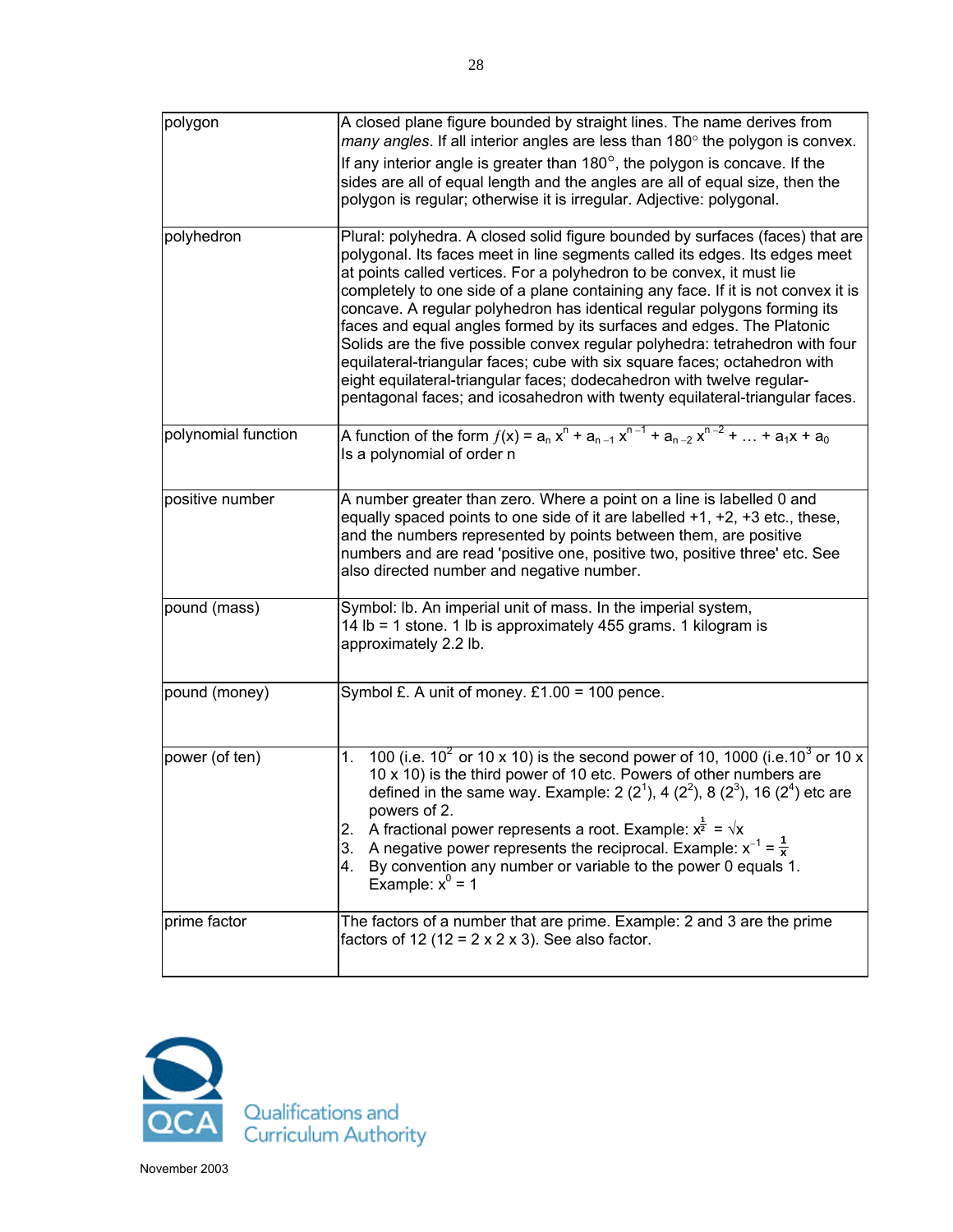| prime factor    | The process of expressing a number as the product of factors that are prime                                                                                                                                                                                                                                                                                                                                                                                                                                                                          |
|-----------------|------------------------------------------------------------------------------------------------------------------------------------------------------------------------------------------------------------------------------------------------------------------------------------------------------------------------------------------------------------------------------------------------------------------------------------------------------------------------------------------------------------------------------------------------------|
| decomposition   | numbers. Example: 24 = $2 \times 2 \times 2 \times 3$ or $2^3 \times 3$                                                                                                                                                                                                                                                                                                                                                                                                                                                                              |
| prime number    | A whole number greater than 1 that has exactly two factors, itself and 1.<br>Examples: 2 (factors 2, 1), 3 (factors 3, 1). 51 is not prime (factors 51, 17, 3,<br>$1$ ).                                                                                                                                                                                                                                                                                                                                                                             |
| prism           | A solid bounded by two congruent polygons that are parallel (the bases)<br>and parallelograms (lateral faces) formed by joining the corresponding<br>vertices of the polygons. Prisms are named according to the base e.g.<br>triangular prism, quadrangular prism, pentagonal prism etc. Examples:<br>If the lateral faces are rectangular and perpendicular to the bases, the prism<br>is a right prism.                                                                                                                                           |
| probability     | The likelihood of an event happening. Probability is expressed on a scale<br>from 0 to 1. Where an event cannot happen, its probability is 0 and where jt<br>is certain its probability is 1. The probability of scoring 1 with a fair dice is $\frac{1}{6}$ .<br>The denominator of the fraction expresses the total number of equally likely<br>outcomes. The numerator expresses the number of outcomes that<br>represent a 'successful' occurrence. Where events are mutually exclusive<br>and exhaustive the total of their probabilities is 1. |
| product         | The result of multiplying one number by another. Example: The product of 2<br>and 3 is 6 since $2 \times 3 = 6$ .                                                                                                                                                                                                                                                                                                                                                                                                                                    |
| projection      | A mapping of points on a 3-dimensional geometric figure onto a plane<br>according to a rule. Example: A map of the world is a projection of some<br>type such as Mercator's projection. Plan and elevation are vertical and<br>horizontal mappings.                                                                                                                                                                                                                                                                                                  |
| proof           | A chain of reasoning that establishes in conclusion the truth of a<br>proposition.                                                                                                                                                                                                                                                                                                                                                                                                                                                                   |
| proper fraction | A proper fraction has a numerator that is less than its denominator.<br>Example: $\frac{3}{4}$ is a proper fraction whereas $\frac{4}{3}$ is improper.                                                                                                                                                                                                                                                                                                                                                                                               |
| property        | Any attribute. Example: One property of a square is that all its sides are<br>equal.                                                                                                                                                                                                                                                                                                                                                                                                                                                                 |

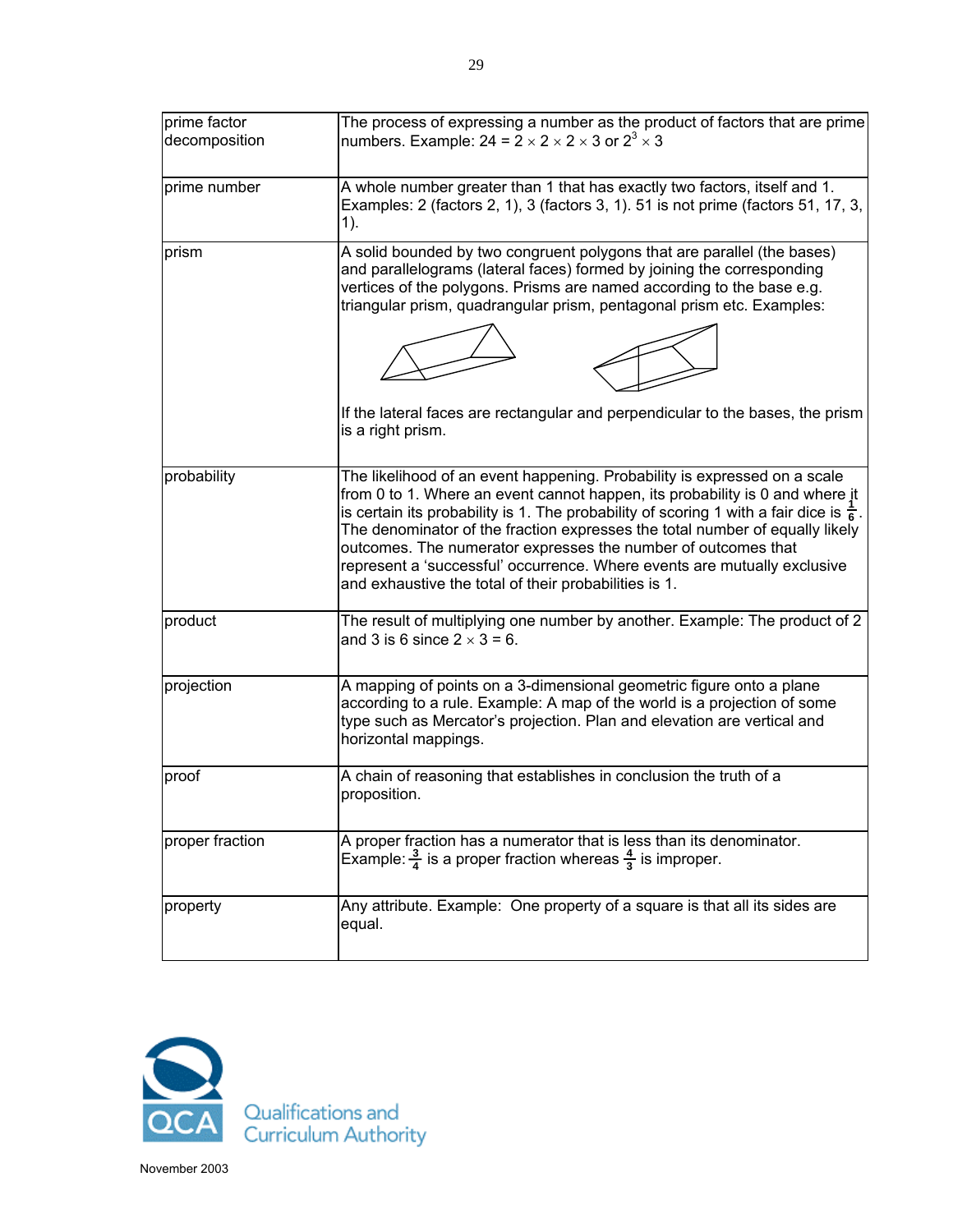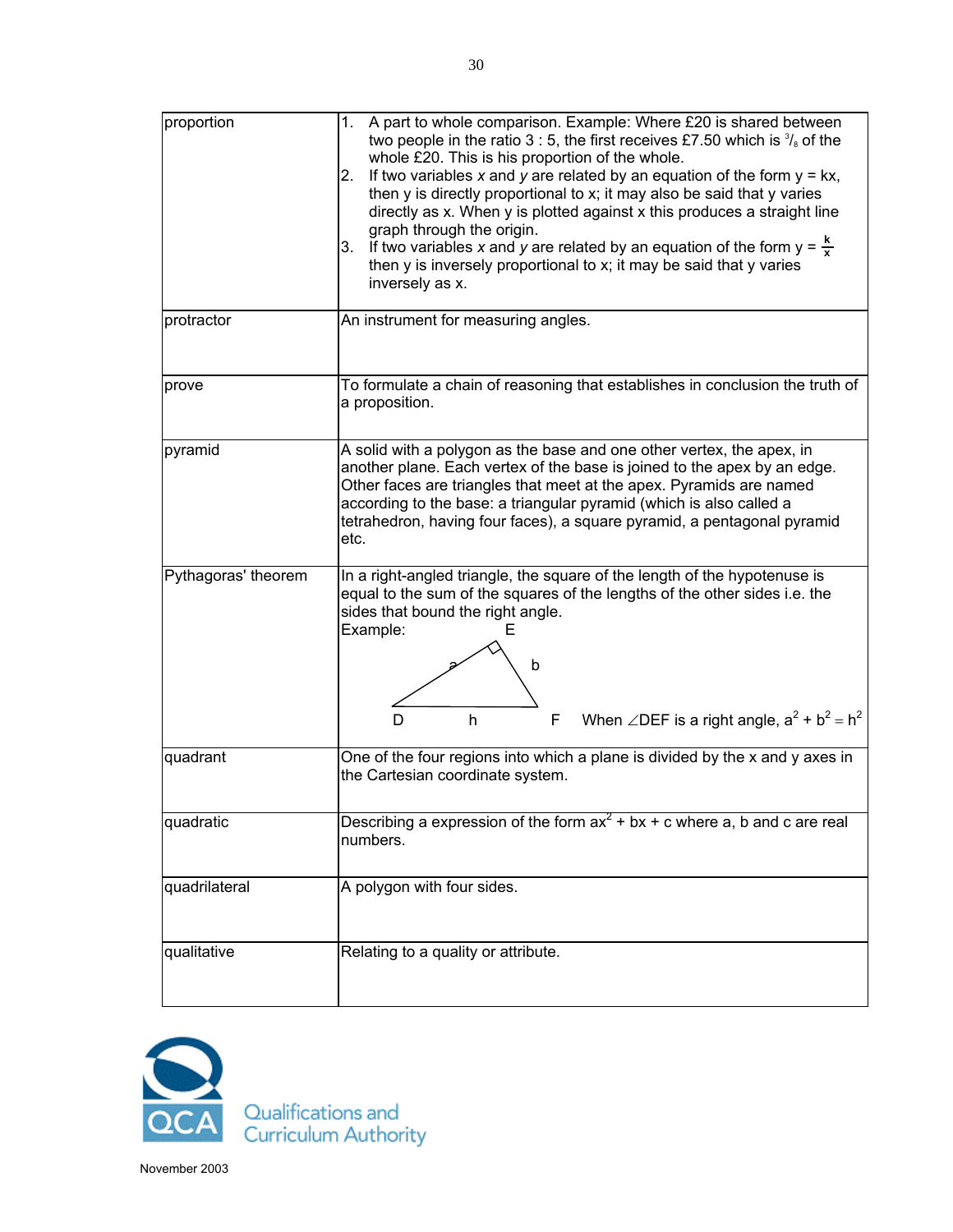| quantitative    | Relating to quantity or amount.                                                                                                                                                                                                                                                                                                                                                                                                                                               |
|-----------------|-------------------------------------------------------------------------------------------------------------------------------------------------------------------------------------------------------------------------------------------------------------------------------------------------------------------------------------------------------------------------------------------------------------------------------------------------------------------------------|
| quartile        | Where quantitative data is ranked in ascending order, the quartile values<br>divide the data into four equal parts. The quartiles are the first or lower<br>quartile, the second quartile, which is also the median value, and the third or<br>upper quartile. The difference between the first and third quartiles, used as<br>a measure of spread, is the interquartile range.                                                                                              |
| quotient        | The result of a division. Example: 46 ÷ 3 = 15 $\frac{1}{3}$ and 15 $\frac{1}{3}$ is the quotient of<br>46 by 3. Where the operation of division is applied to the set of integers, and<br>the result expressed in integers, for example $46 \div 3 = 15$ remainder 1 then<br>15 is the quotient of 46 by 3 and 1 is the remainder.                                                                                                                                           |
| radius          | In relation to a circle, the distance from the centre to any point on the circle.<br>Similarly, in relation to a sphere, the distance from the centre to any point<br>on the sphere.                                                                                                                                                                                                                                                                                          |
| random sample   | In statistics, a selection from a population where each sample of this size<br>has an equal chance of being selected.                                                                                                                                                                                                                                                                                                                                                         |
| range           | A measure of spread in statistics. The difference between the greatest value<br>and the least value in a set of numerical data.                                                                                                                                                                                                                                                                                                                                               |
| ratio           | A part to part comparison. The ratio of $a$ to $b$ is usually written $a:b$ .<br>Example: In a recipe for pastry fat and flour are mixed in the ratio $1:2$<br>which means that the fat used has half the mass of the flour.<br>In a unitary ratio a or b is 1.                                                                                                                                                                                                               |
| rational number | A number that is an integer or that can be expressed as a fraction whose<br>numerator and denominator are integers, and whose denominator is not<br>zero. Examples: $-1, \frac{1}{3}, \frac{3}{5}, 9, 235$ .<br>Rational numbers, when expressed as decimals, are recurring decimals or<br>finite (terminating) decimals. Numbers that are not rational are irrational.<br>Irrational numbers include $\sqrt{5}$ and $\pi$ which produce infinite, non-recurring<br>decimals. |
| raw data        | Data as they are collected, unprocessed.                                                                                                                                                                                                                                                                                                                                                                                                                                      |
| real numbers    | A number that is rational or irrational. Real numbers are those generally<br>used in mathematics, science and everyday contexts. Numbers that are not<br>imaginary, not connected with the square root of a negative number for<br>instance.                                                                                                                                                                                                                                  |
| reciprocal      | The multiplicative inverse of any non-zero number. Example: $\frac{1}{2}$ is the<br>reciprocal of 3. Any number multiplied by its reciprocal gives 1.<br>Example $\frac{1}{3} \times 3 = 1$ (Division by 0 is not defined and 0 has no reciprocal.)                                                                                                                                                                                                                           |

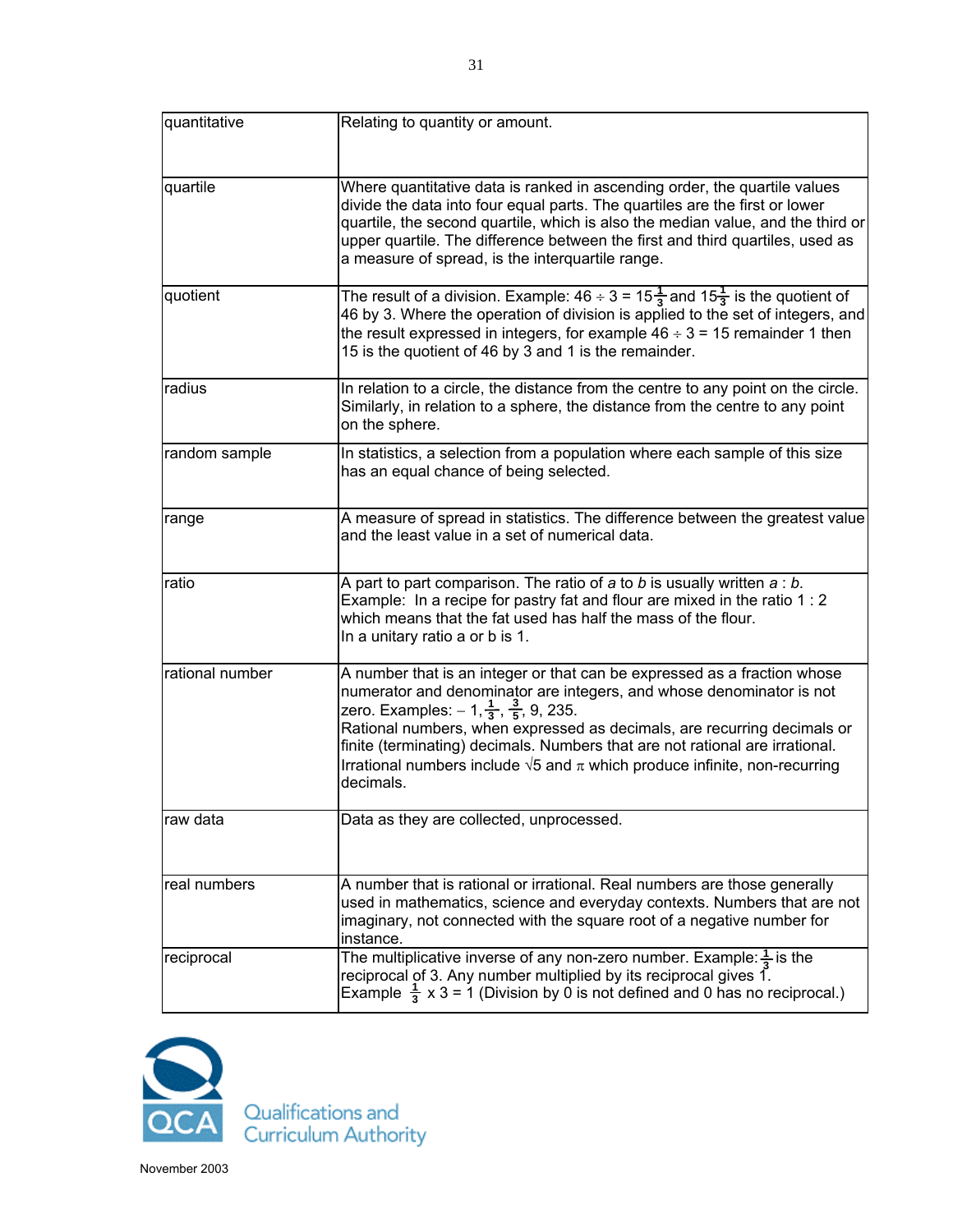| rectangle           | A parallelogram with an interior angle of $90^\circ$ . Opposite sides are equal. If<br>adjacent sides are also equal the rectangle is a square. If adjacent sides are<br>not equal, the rectangle is an oblong. Adjective: rectangular.                                                                                                                                                             |
|---------------------|-----------------------------------------------------------------------------------------------------------------------------------------------------------------------------------------------------------------------------------------------------------------------------------------------------------------------------------------------------------------------------------------------------|
| rectilinear         | Bounded by straight lines. A closed rectilinear shape is also a polygon. A<br>rectilinear shape can be divided into rectangles and triangles for the<br>purpose of calculating its area.                                                                                                                                                                                                            |
| recurring decimal   | A decimal fraction with an infinitely repeating digit or group of digits.<br>Example: The fraction $\frac{1}{3}$ is the decimal 0.33333 , referred to as nought<br>point three recurring and may be written as 0.3 (with a dot over the three).<br>Where a block of numbers is repeated indefinitely, a dot is written over the<br>first and last digit in the block e.g. $\frac{1}{7}$ = 0. 142857 |
| reduce (a fraction) | Divide the numerator and denominator by a common factor. To cancel a<br>fraction. Example: divide the numerator and denominator by 5, to reduce $\frac{5}{15}$<br>to $\frac{1}{3}$ , its simplest form.                                                                                                                                                                                             |
| reflection          | In 2-D, a transformation of the whole plane involving a mirror line or axis of<br>symmetry in the plane, such that the line segment joining a point to its<br>image is perpendicular to the axis and has its midpoint on the axis. A 2-D<br>reflection is specified by its mirror line.                                                                                                             |
| reflection symmetry | A 2-D shape has reflection symmetry about a line if an identical-looking<br>object in the same position is produced by reflection in that line. Example:                                                                                                                                                                                                                                            |
|                     | mirror line<br>Α<br>F<br>ίE                                                                                                                                                                                                                                                                                                                                                                         |
|                     | In the shape ABCDEF, the mirror line runs through B and E. The part shape<br>BCDE is a reflection of BAFE. Point A reflects onto C and F onto D. The<br>mirror line is the perpendicular bisector of AC and of FD.                                                                                                                                                                                  |
| reflex angle        | An angle that is greater than $180^\circ$ but less than $360^\circ$ .                                                                                                                                                                                                                                                                                                                               |

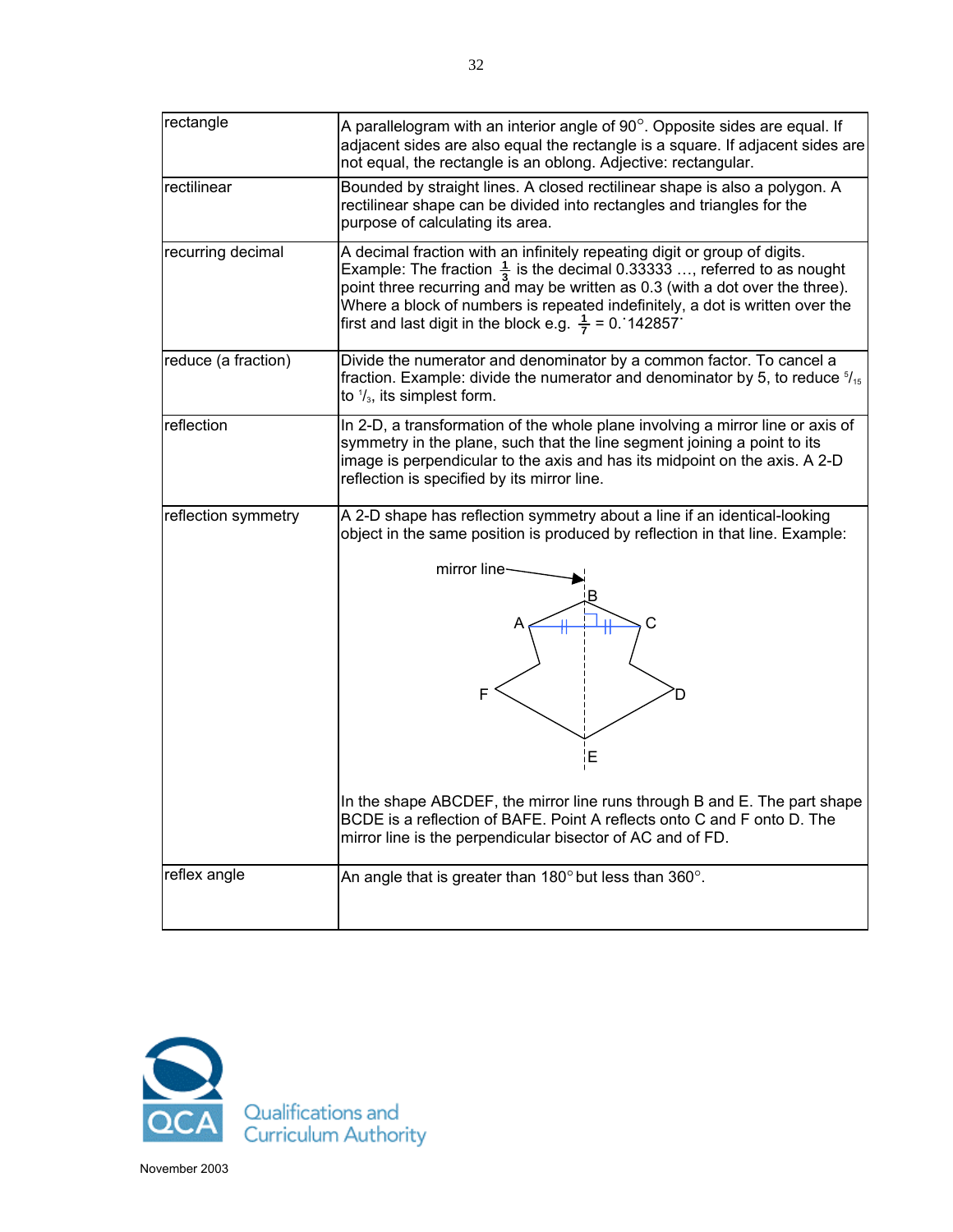| regular                | 1. Describing a polygon, having all sides equal and all internal angles<br>equal.<br>Describing a tessellation, using only one kind of regular polygon.<br>2.                                                                  |
|------------------------|--------------------------------------------------------------------------------------------------------------------------------------------------------------------------------------------------------------------------------|
|                        | Examples: squares, equilateral triangles and regular hexagons all<br>produce regular tessellations.                                                                                                                            |
| relation, relationship | A common property of two or more items. An association between two or<br>more items.                                                                                                                                           |
| remainder              | In the context of division requiring a whole number answer (quotient), the<br>amount remaining after the operation. Example: 29 divided by $7 = 4$<br>remainder 1.                                                             |
| repeated addition      | The process of repeatedly adding the same number or amount. One model<br>for multiplication. Example $5 + 5 + 5 + 5 = 5 \times 4$ .                                                                                            |
| repeated subtraction   | The process of repeatedly subtracting the same number or amount. One<br>model for division. Example 35 -5 - 5 - 5 - 5 - 5 - 5 - 5 - 5 = 0 so $35 \div 5 = 7$<br>remainder 0.                                                   |
| vectors)               | resultant (of two or more A vector that is equivalent to the vector sum of two or more vectors.                                                                                                                                |
| rhombus                | A parallelogram with all sides equal.                                                                                                                                                                                          |
| <b>RHS</b>             | Abbreviation for 'right angle, hypotenuse, side' describing one of the sets of<br>conditions for congruence of two triangles.                                                                                                  |
| right                  | Used as an adjective, right-angled or erect. Example: In a right cylinder the<br>centre of one circular base lies directly over the centre of the other.                                                                       |
| right angle            | One quarter of a complete turn. An angle of 90 degrees. An acute angle is<br>less than one right angle. An obtuse angle is greater than one right angle<br>but less than two. A reflex angle is greater than two right angles. |
| rotation               | In 2-D, a transformation of the whole plane which turns about a fixed point,<br>the centre of rotation. A is specified by a centre and an (anticlockwise)<br>angle.                                                            |

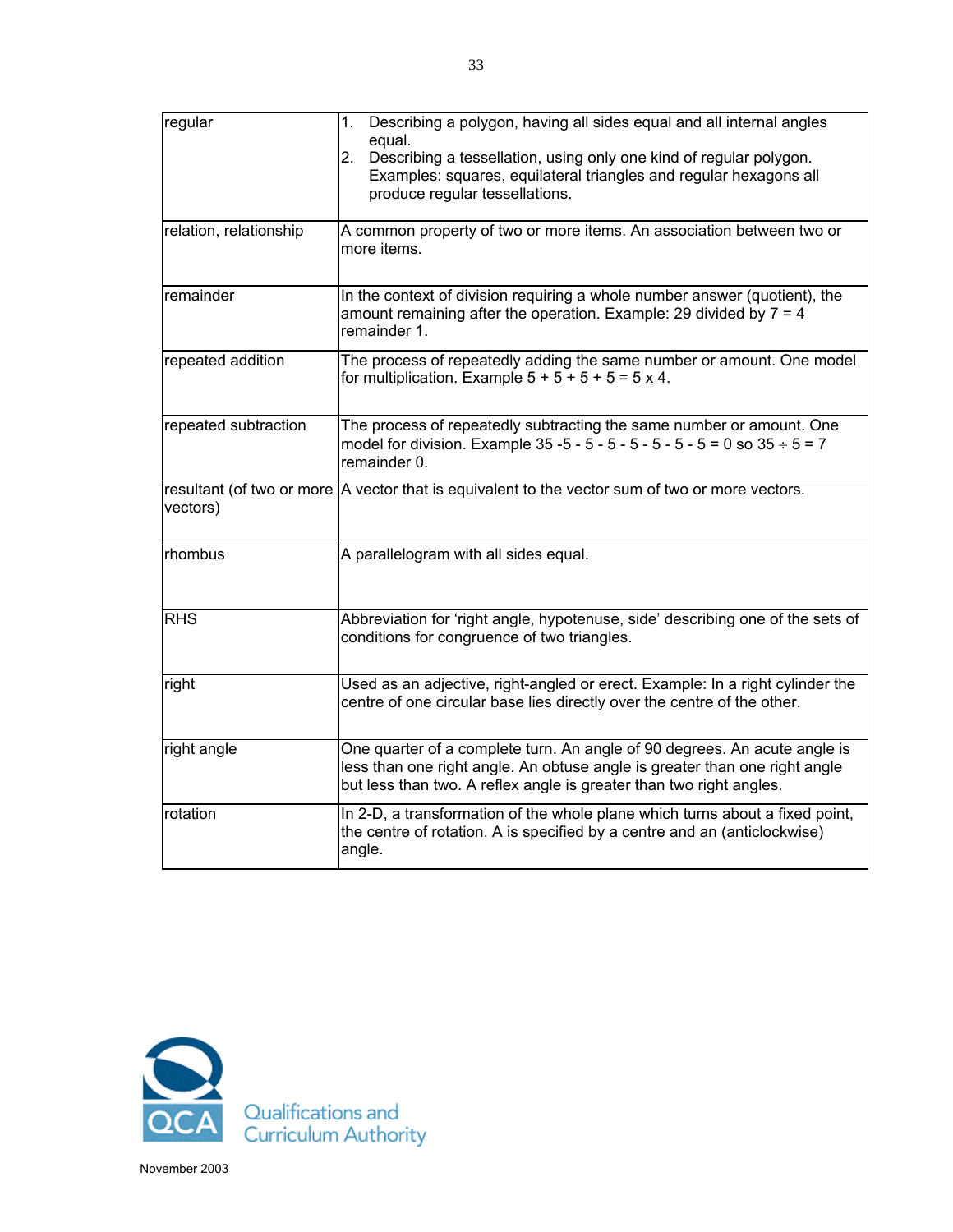| rotation symmetry                | A 2-D shape has rotation symmetry about a point if an identical-looking<br>shape in the same position is produced by a rotation through some angle<br>greater than 0° and less than 360° about that point.<br>A 2-D shape with rotation symmetry has rotation symmetry of order n when<br><i>n</i> is the largest positive integer for which a rotation of $\frac{360^{\circ}}{n}$ produces an<br>identical-looking shape in the same position. |
|----------------------------------|-------------------------------------------------------------------------------------------------------------------------------------------------------------------------------------------------------------------------------------------------------------------------------------------------------------------------------------------------------------------------------------------------------------------------------------------------|
|                                  | A rotation of 360°, about any centre whatever, produces an identical-looking<br>shape in the same position for all 2-D shapes including those without<br>rotation symmetry. For this reason it is true, though not very informative, to<br>say that the order of rotation symmetry is 1 for shapes that do not have<br>rotation symmetry.                                                                                                       |
| round (verb)                     | In the context of a number, express to a required degree of accuracy.<br>Example: 543 rounded to the nearest 10 is 540.                                                                                                                                                                                                                                                                                                                         |
| row                              | A horizontal arrangement.                                                                                                                                                                                                                                                                                                                                                                                                                       |
| rule                             | Generally a procedure for carrying out a process. In the context of patterns<br>and sequences a rule, expressed in words or algebraically, summarises the<br>pattern or sequence and can be used to generate or extend it.                                                                                                                                                                                                                      |
| sample                           | A subset of a population. In handling data, a sample of observations may be<br>made from which to draw inferences about a larger population.                                                                                                                                                                                                                                                                                                    |
| scalar                           | When working with vectors, a quantity that is not a vector but a real number.                                                                                                                                                                                                                                                                                                                                                                   |
| scalar multiple (of a<br>vector) | The result of multiplying a non-zero vector by a scalar. The scalar multiple<br>of vector a and scalar k has the direction of a, if k>0, or a direction of -a, if<br>k<0. Its magnitude is $ k $   a                                                                                                                                                                                                                                            |
| scale                            | A measuring device usually consisting of points on a line with equal<br>intervals.                                                                                                                                                                                                                                                                                                                                                              |
| scale factor                     | For two similar geometric figures, the ratio of corresponding edge lengths.                                                                                                                                                                                                                                                                                                                                                                     |
| scalene triangle                 | A triangle with no two sides equal and consequently no two angles equal.                                                                                                                                                                                                                                                                                                                                                                        |

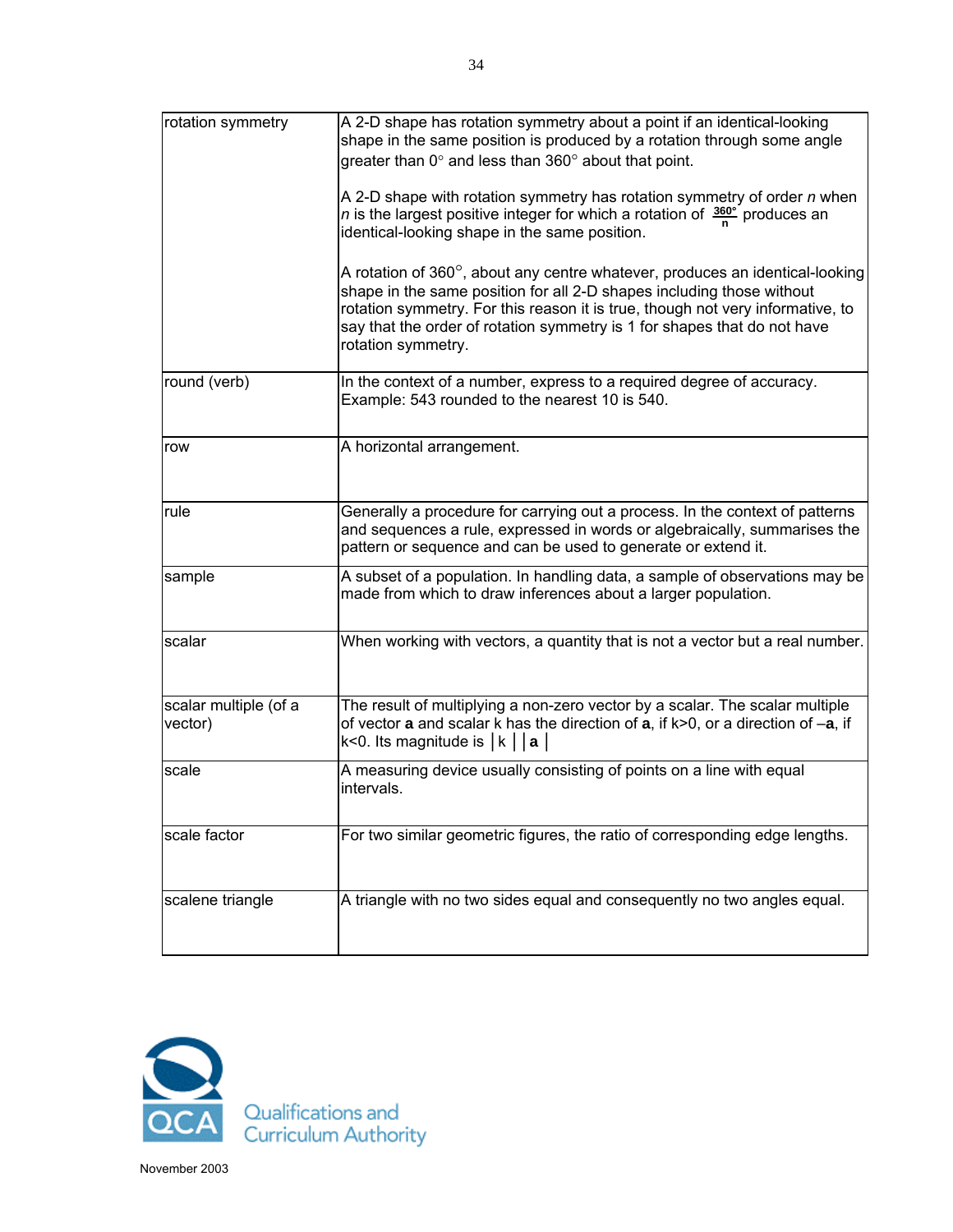| scatter graph           | A graph on which paired observations are plotted and which may indicate a<br>relationship between the variables. Example: The heights of a number of<br>people could be plotted against their arm span measurements. If height is<br>roughly related to arm span, the points that are plotted will tend to lie along<br>a line. |
|-------------------------|---------------------------------------------------------------------------------------------------------------------------------------------------------------------------------------------------------------------------------------------------------------------------------------------------------------------------------|
| score                   | To earn points or goals in a competition. The running total of points or<br>1.<br>goals.<br>2. The number twenty.                                                                                                                                                                                                               |
| second                  | 1. A unit of time. One-sixtieth of a minute.<br>2. Ordinal number as in 'first, second, third, fourth '.                                                                                                                                                                                                                        |
| section (plane section) | A plane geometrical configuration formed by cutting a solid figure with a<br>plane. Example: A section of a cube could be a triangle, quadrilateral,<br>pentagon or hexagon according to the direction of the plane cutting it.                                                                                                 |
| sector                  | The region within a circle bounded by two radii and one of the arcs they cut<br>off.<br>Example:<br>The smaller of the two sectors is the minor sector and the larger one the                                                                                                                                                   |
|                         | major sector.                                                                                                                                                                                                                                                                                                                   |
| segment                 | The part of a line between two points. Within a circle, the region bound by<br>an arc and the chord joining its two end points.<br>Example:                                                                                                                                                                                     |
|                         | The smaller of the two regions, is the minor segment and the larger is the<br>major segment.                                                                                                                                                                                                                                    |
| sequence                | A succession of terms formed according to a rule. There is a definite<br>relation between one term and the next or between each term and its<br>position in the sequence. Example: 1, 4, 9, 16, 25 etc                                                                                                                          |
| set                     | A well-defined collection of objects (called members or elements).                                                                                                                                                                                                                                                              |
| set square              | A drawing instrument for constructing parallel lines, perpendicular lines and<br>certain angles. A set square may have angles $90^{\circ}$ , $60^{\circ}$ , $30^{\circ}$ or $90^{\circ}$ , $45^{\circ}$ , $45^{\circ}$ .                                                                                                        |



Qualifications and<br>Curriculum Authority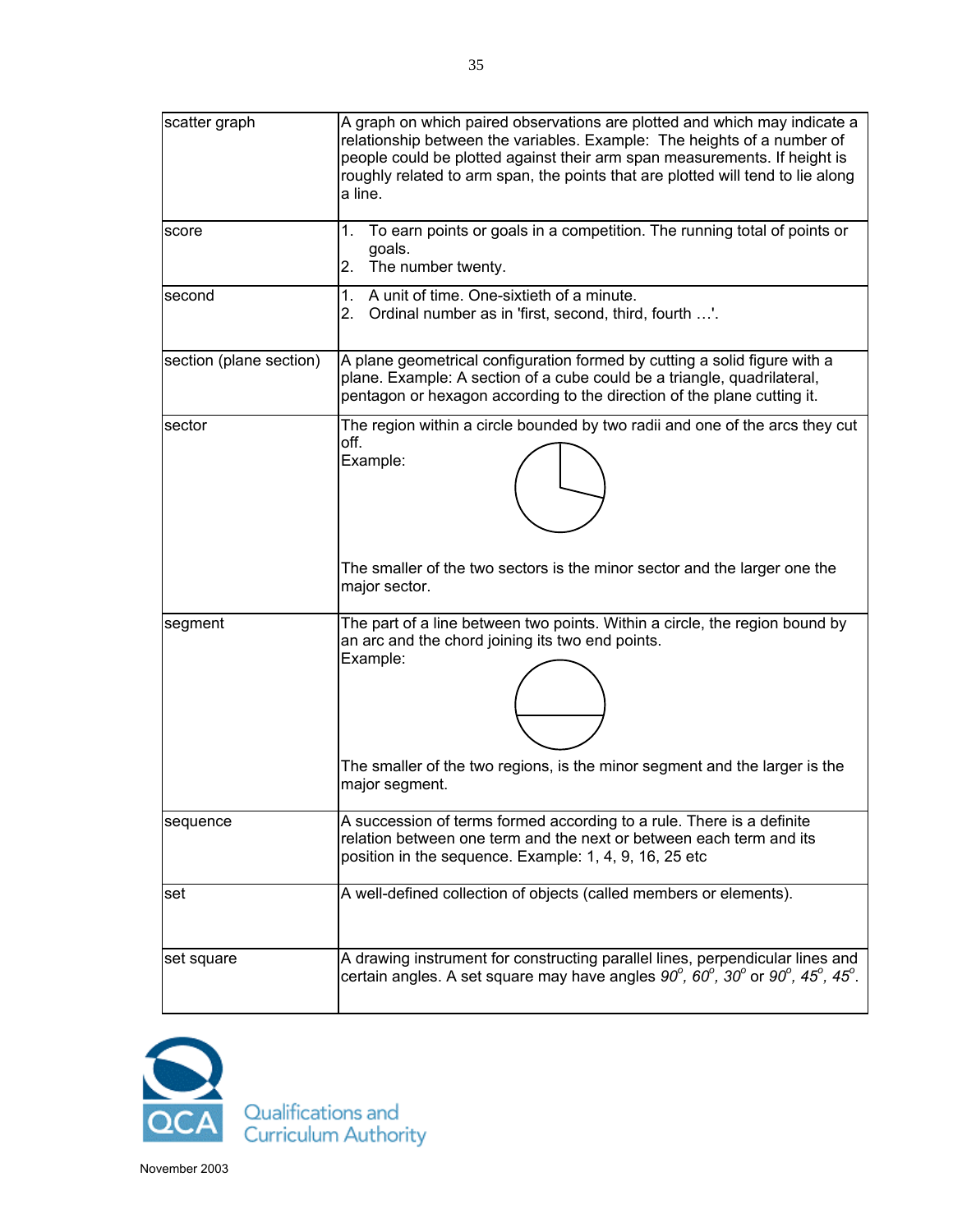| share (equally)        | One model for the process of division.                                                                                                                                                                                                                                                                                                                                           |
|------------------------|----------------------------------------------------------------------------------------------------------------------------------------------------------------------------------------------------------------------------------------------------------------------------------------------------------------------------------------------------------------------------------|
| short division         | A compact written method of division.<br>Example:<br>$\frac{17}{\frac{52}{31}}$                                                                                                                                                                                                                                                                                                  |
| side                   | A line segment that forms part of the boundary of a figure. Also edge.                                                                                                                                                                                                                                                                                                           |
| sign                   | A symbol used to denote an operation. Examples: addition sign +,<br>subtraction sign –, multiplication sign $\times$ , division sign $\div$ , equals sign = etc. In<br>the case of directed numbers, the positive $+$ or negative $-$ sign indicates the<br>direction in which the number is located from the origin along the number<br>line.                                   |
| sign change key        | The function key $+/-$ of a calculator that changes a positive value to<br>negative or vice versa.                                                                                                                                                                                                                                                                               |
| significant figures    | The run of digits in a number that is needed to specify the number to a<br>required degree of accuracy. Additional zero digits may also be needed to<br>indicate the number's magnitude.<br>Examples: To the nearest thousand, the numbers 125 000, 2 376 000 and<br>22 000 have 3, 4 and 2 significant figures respectively; to 3 significant<br>figures 98.765 is written 98.8 |
| similar figures        | A geometric figure is similar to another if it is congruent to an enlargement<br>of the other. Any two squares are similar, as are any two circles.                                                                                                                                                                                                                              |
| simple fraction        | A fraction where the numerator and denominator are both integers. Also<br>known as common or vulgar fraction.                                                                                                                                                                                                                                                                    |
| simplify (a fraction)  | Reduce a fraction to its simplest form. See cancel and reduce (a fraction).                                                                                                                                                                                                                                                                                                      |
| simultaneous equations | Two linear equations that apply simultaneously to given variables. The<br>solution to the simultaneous equations is the pair of values for the variables<br>that satisfies both equations. The graphical solution to simultaneous<br>equations is a point where the lines representing the equations intersect.                                                                  |
| sine                   | See circular function and trigonometric functions                                                                                                                                                                                                                                                                                                                                |

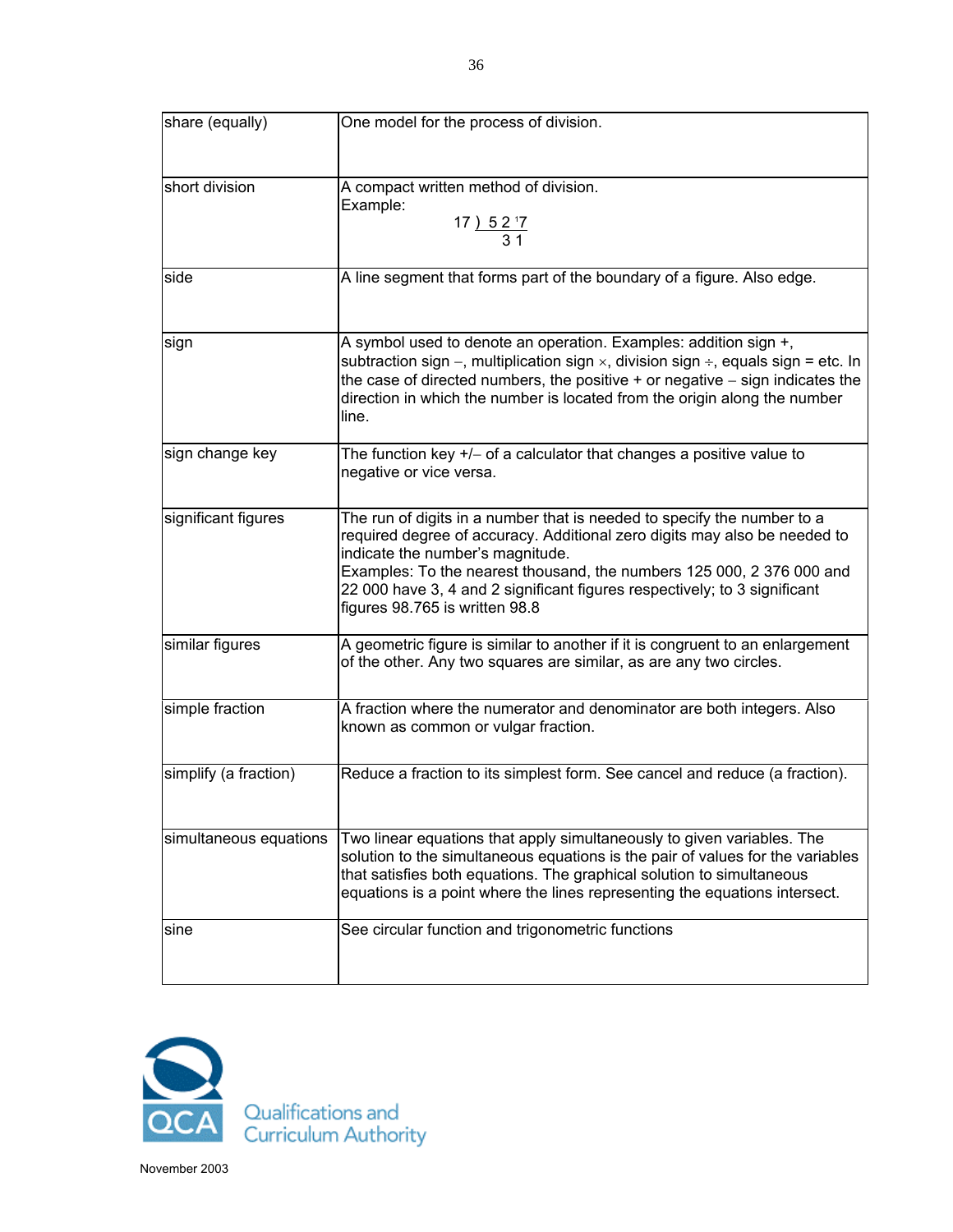| sine rule           | In trigonometry, a rule used to calculate the sides and angles of a triangle:<br>b<br>а                                                                                                                                                                                                                |
|---------------------|--------------------------------------------------------------------------------------------------------------------------------------------------------------------------------------------------------------------------------------------------------------------------------------------------------|
|                     |                                                                                                                                                                                                                                                                                                        |
|                     | sin A<br>sin B<br>sin C                                                                                                                                                                                                                                                                                |
| soroban             | A Japanese counting frame or abacus                                                                                                                                                                                                                                                                    |
|                     |                                                                                                                                                                                                                                                                                                        |
| sphere              | A closed surface, in three-dimensional space, consisting of all the points<br>that are a given distance from a fixed point, the centre. A hemi-sphere is a<br>half-sphere. Adjective: spherical                                                                                                        |
| square              | 1. A quadrilateral with four equal sides and four right angles.<br>The square of a number is the product of the number and itself.<br>2.<br>Example: the square of 5 is 25. This is written $5^2$ = 25 and read as five<br>squared is equal to twenty-five. See also square number and square<br>root. |
| square centimetre   | Symbol: $cm2$ . A unit of area, a square measuring 1 cm by 1 cm.<br>$10000 \text{ cm}^2 = 1 \text{ m}^2$                                                                                                                                                                                               |
| square metre        | Symbol: $m^2$ . A unit of area, a square measuring 1m by 1 m.                                                                                                                                                                                                                                          |
| square millimetre   | Symbol: mm <sup>2</sup> . A unit of area, a square measuring 1 mm by 1 mm. One-<br>hundredth part of a square centimetre and one-millionth part of a square<br>metre.                                                                                                                                  |
| square number       | A number that can be expressed as the product of two equal numbers.<br>Example $36 = 6 \times 6$ and so 36 is a square number. A square number can be<br>represented by dots in a square array.                                                                                                        |
| square root         | A number whose square is equal to a given number. Example: one square<br>root of 25 is 5 since $5^2$ = 25. The square root of 25 is recorded as $\sqrt{25}$ = 5.<br>However, as well as a positive square root, 25 has a negative square root,<br>since $(-5)^2$ = 25.                                 |
| standard index form | A form in which numbers are recorded as a number between 1 and 10<br>multiplied by a power of ten. Example: 193 in standard index form is<br>recorded as $1.93 \times 10^2$ .                                                                                                                          |
| standard unit       | Uniform units that are agreed throughout a community. Example: the metre<br>is a standard unit of length. Non-standard units such as the handspan are<br>not widely agreed.                                                                                                                            |

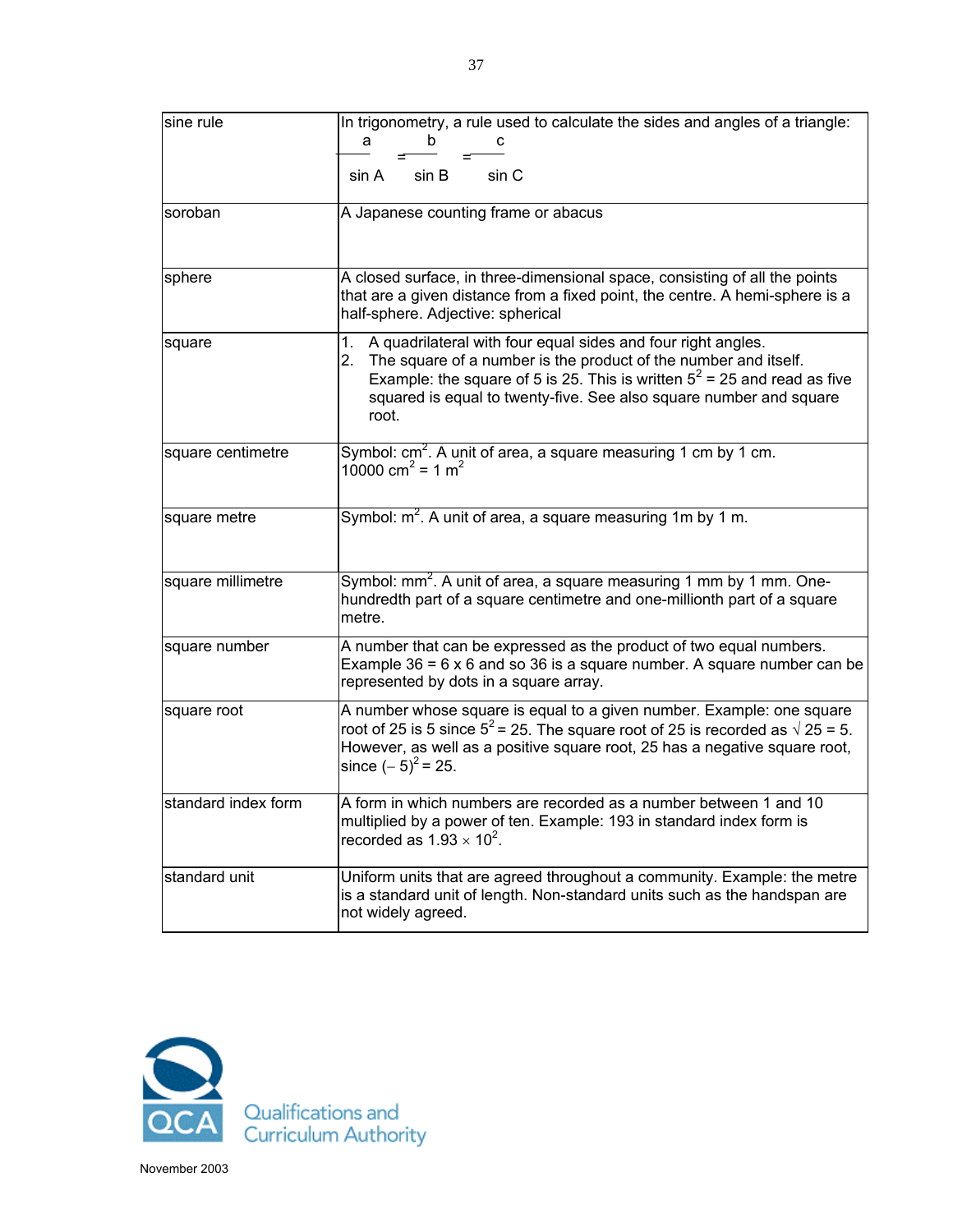| stem-and-leaf diagram           | A format for displaying grouped data. Class intervals form the stem and all<br>observations are listed in order against them, forming the leaves. Example:<br>the numbers 29, 16, 18, 8, 4, 16, 27, 19, 13, 15 could be displayed as<br>0<br>4, 8<br>3, 5, 6, 6, 8, 9<br>7, 9<br>In this example, the class interval is the tens digit of the numbers.<br>The diagram resembles a histogram on its side. |
|---------------------------------|----------------------------------------------------------------------------------------------------------------------------------------------------------------------------------------------------------------------------------------------------------------------------------------------------------------------------------------------------------------------------------------------------------|
| stratified sample               | Where a population has been divided into strata based on common<br>characteristics, a random sample drawn from each of the strata. Example:<br>for the purposes of a school survey the pupils might be divided into age<br>groups. The size of the sample drawn at random from each age group might<br>be proportional to the relative sizes of the different age group for greater<br>precision.        |
| subtract                        | Carry out the process of subtraction                                                                                                                                                                                                                                                                                                                                                                     |
| subtraction                     | The inverse operation to addition. Finding the difference when comparing<br>magnitude. Take away.                                                                                                                                                                                                                                                                                                        |
| subtraction by<br>decomposition | A vertical method of subtraction. The number in the top line is broken down<br>to aid calculation. Example: For $719 - 297$ the calculation is written as<br>$^{6}Z^{1}19$<br>- 297<br>4 2 2                                                                                                                                                                                                             |
| sum                             | The result of one or more additions.                                                                                                                                                                                                                                                                                                                                                                     |
| surd                            | An irrational number expressed as the root of a natural number.<br>Examples: $\sqrt[3]{2}$ .<br>2. A numerical expression involving irrational roots.<br>Example: $3 + 2\sqrt{7}$ .                                                                                                                                                                                                                      |
| surface                         | A set of points defining a space in two or three dimensions.                                                                                                                                                                                                                                                                                                                                             |
| symbol                          | A letter, numeral or other mark that represents a number, an operation or<br>another mathematical idea. Example: L (Roman symbol for fifty), $>$ (is<br>greater than).                                                                                                                                                                                                                                   |

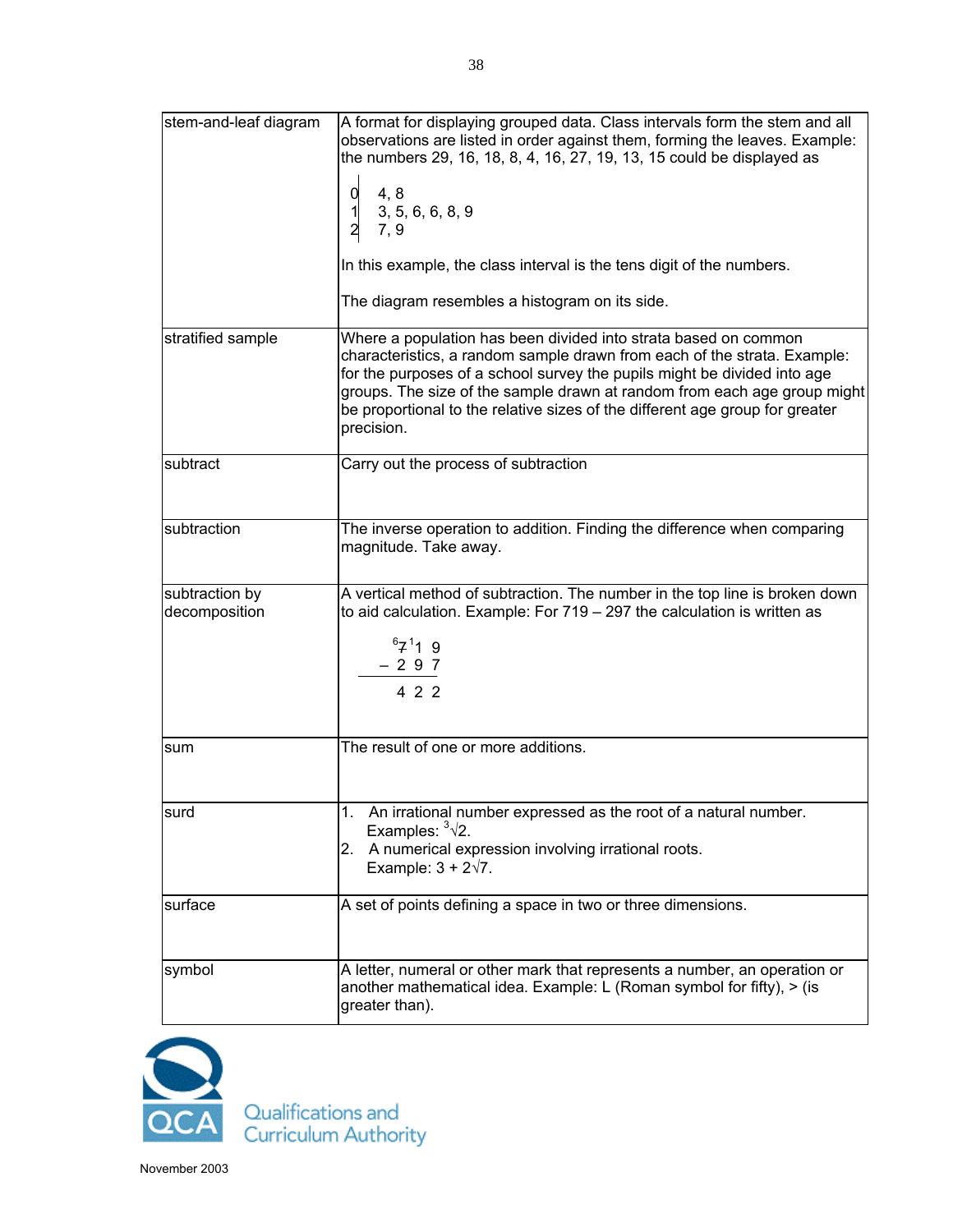| symmetry            | A plane figure has symmetry if it is invariant under a reflection or rotation i.e.<br>if the effect of the reflection or rotation is to produce an identical-looking<br>figure in the same position. See also reflection symmetry, rotation<br>symmetry. Adjective: symmetrical.                                                                              |
|---------------------|---------------------------------------------------------------------------------------------------------------------------------------------------------------------------------------------------------------------------------------------------------------------------------------------------------------------------------------------------------------|
| table               | An orderly arrangement of information, numbers or letters usually in rows<br>and columns.                                                                                                                                                                                                                                                                     |
| take away           | 1. Subtract<br>2. Remove a number of items from a set.                                                                                                                                                                                                                                                                                                        |
| tally               | Make marks to represent objects counted.                                                                                                                                                                                                                                                                                                                      |
| tangent             | 1. A line that touches a curve at one point only.<br>2. See circular function and trigonometric function.                                                                                                                                                                                                                                                     |
| terminating decimal | A decimal fraction that has a finite number of digits. Example: 0.125 is a<br>terminating decimal. In contrast 1/3 is a recurring decimal fraction.<br>All terminating decimals can be expressed as fractions in which the<br>denominator is a multiple of 2 or 5.                                                                                            |
| tetrahedron         | A solid with four triangular faces. A regular tetrahedron has faces that are<br>equilateral triangles. Plural: tetrahedra                                                                                                                                                                                                                                     |
| theorem             | A mathematical statement derived from premises and established by means<br>of a proof.                                                                                                                                                                                                                                                                        |
| time series         | A set of observations, generally measurements or counts, taken over time<br>usually at equally spaced intervals. Examples: annual birth rate for a<br>country, mean monthly rainfall for a city. Time series are widely used in<br>economics to predict future trends. To reduce the influence of short-term<br>irregularities, a moving average may be used. |
| total               | 1. The aggregate. Example: the total population - all in the population.<br>The sum found by adding.<br>2.                                                                                                                                                                                                                                                    |
| translation         | A transformation in which every point of a body moves the same distance in<br>the same direction. A transformation specified by a distance and direction<br>(vector).                                                                                                                                                                                         |
| trapezium           | A quadrilateral with exactly one pair of sides parallel.                                                                                                                                                                                                                                                                                                      |

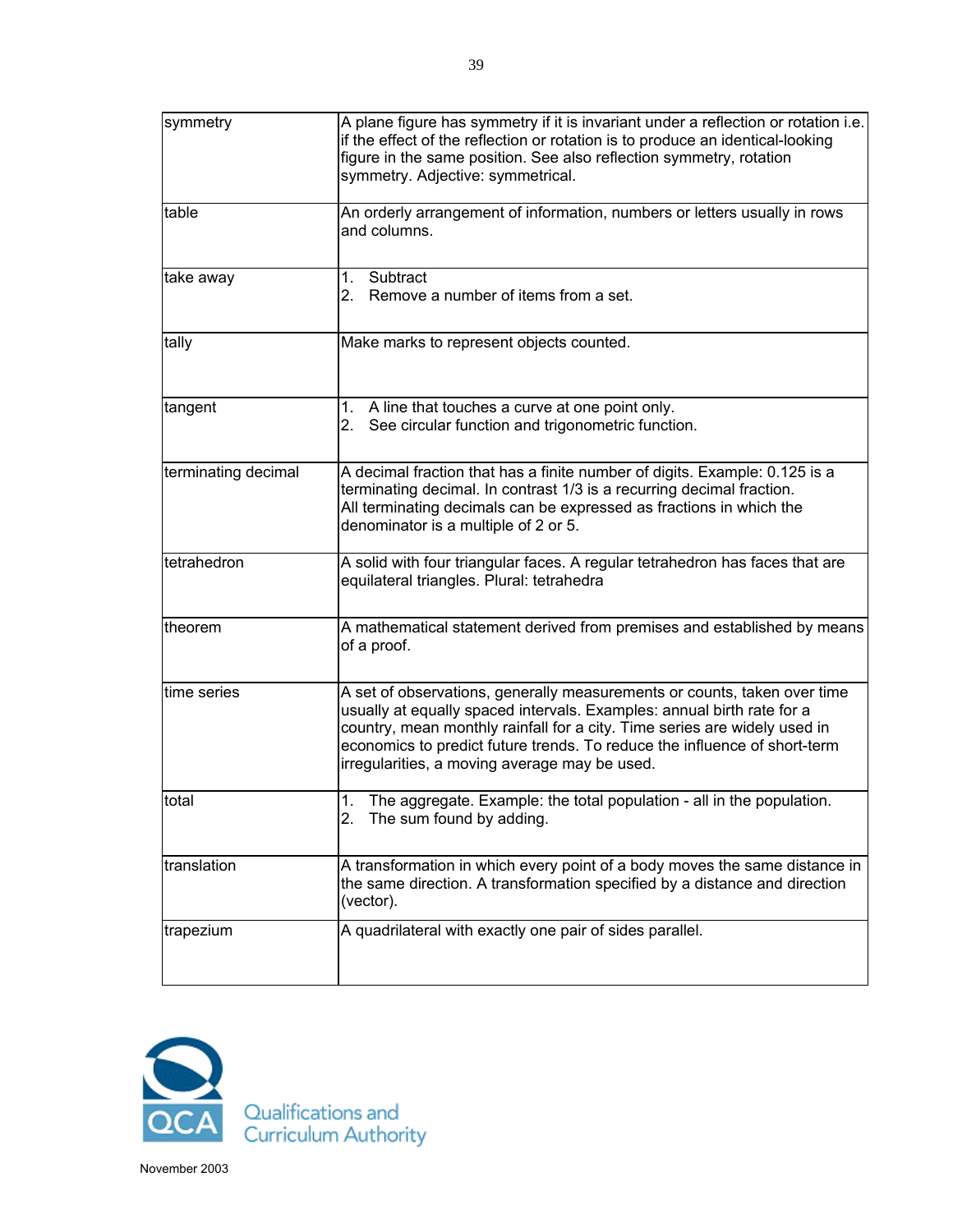| tree diagram      | A branching, decision diagram in which probabilities may be assigned to<br>each branch and used to determine the probability of any outcome of<br>combined or compound events.                                                                                                                                                                                                                                              |
|-------------------|-----------------------------------------------------------------------------------------------------------------------------------------------------------------------------------------------------------------------------------------------------------------------------------------------------------------------------------------------------------------------------------------------------------------------------|
| triangle          | A polygon with three sides. Adjective: triangular, having the form of a<br>triangle.                                                                                                                                                                                                                                                                                                                                        |
| triangular number | $1_{\cdot}$<br>A number that can be represented by a triangular array of dots with the<br>number of dots in each row from the base decreasing by one.<br>Example:<br>The triangular number 10 represented as a triangular array of dots.<br>A number in the sequence $1, 1 + 2, 1 + 2 + 3, 1 + 2 + 3 + 4$ etc.<br>2.<br>55 is a triangular number since it can be expressed as,<br>$1 + 2 + 3 + 4 + 5 + 6 + 7 + 8 + 9 + 10$ |

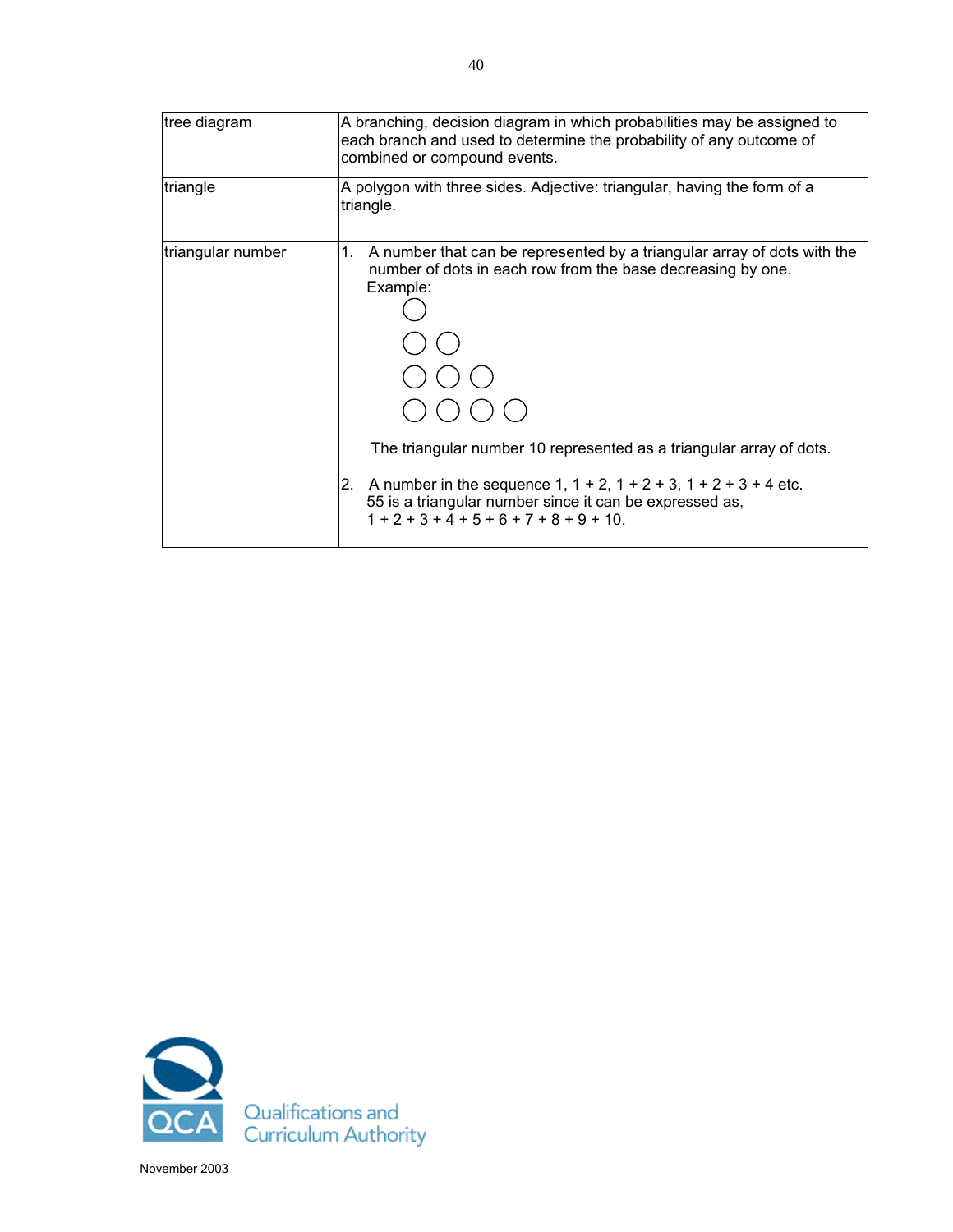